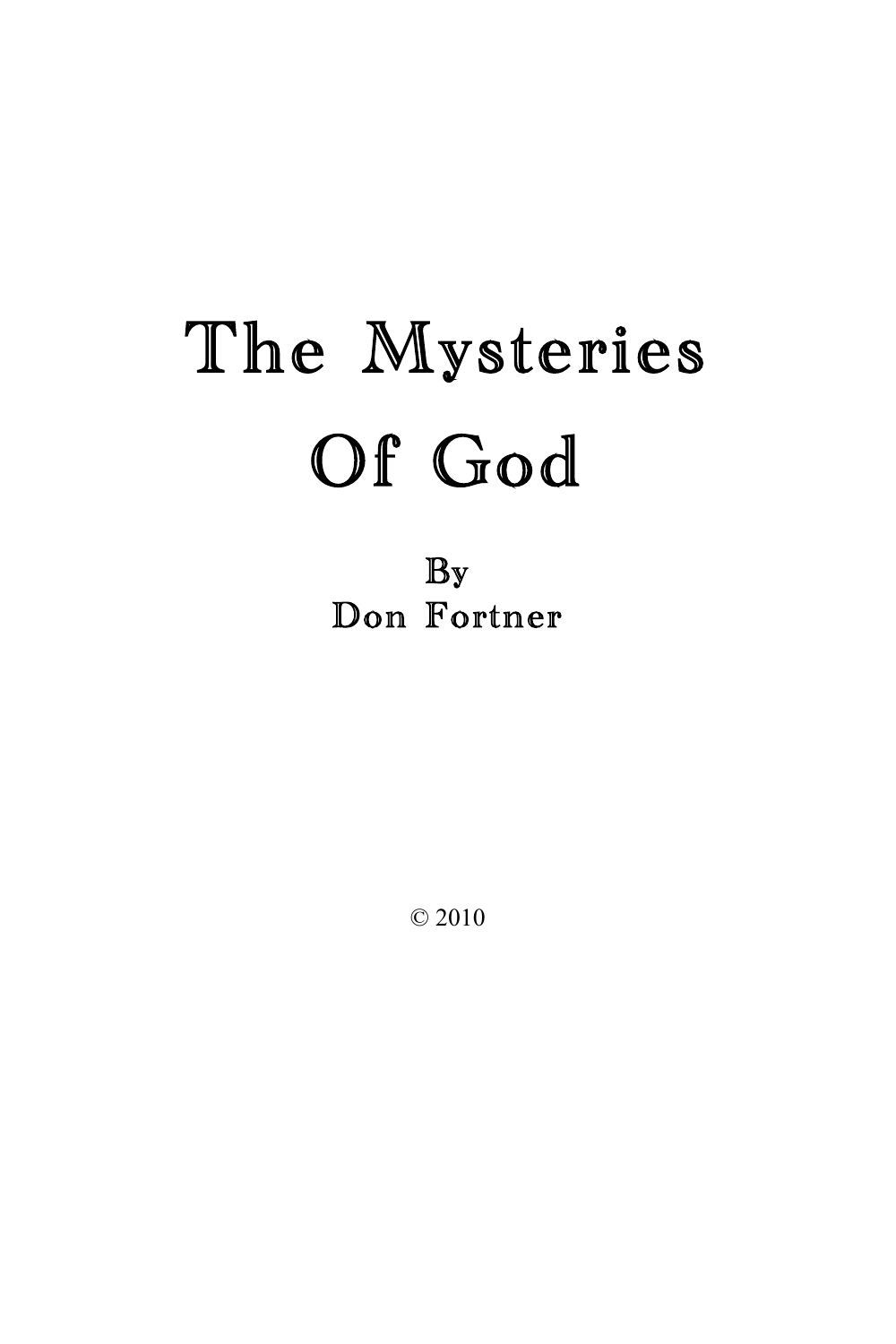**1**

## **The Mysteries of God** *1 Corinthians 4:1*

*"Let a man so account of us, as of the ministers of Christ, and stewards of the mysteries of God."*

As it is ordinarily used, the word "mystery" refers to something that is unknown, perhaps unknowable, a phenomenon. It refers to that which is secret, or hidden. A "mystery" commonly implies the withholding of knowledge. However, as it is used in the New Testament the Word "mystery" refers to divinely revealed truth. A mystery in the Word of God is something that was hidden, or only partially revealed in the types and shadows of the law and in the prophecies of the Old Testament, but is clearly revealed in the New Testament in the gospel of Christ. A mystery is something hidden from natural man, but revealed to regenerate people, to those who are born of God. A mystery in the New Testament is a profound, spiritual truth that could never be known or understood but by divine revelation.

When we come to study the mysteries of God we are studying that which no one can understand apart from divine revelation and a God given faith in Christ. These mysteries revealed in the New Testament are the most profound truths of the universe. Yet, to the believer, these are matters of confidence, assurance, joy, and peace. Our Savior declares, *"It is given unto you to know the mysteries of the kingdom of heaven, but unto them* (who believe not) *it is not given"* (Matt. 13:11). The fact is, the mysteries of God are those aspects of gospel truth which are most confusing to the world, but most comforting to God's elect. The word "mystery" is used twenty-two times in the New Testament, "mysteries" is used five times; but all the mysteries revealed in the New Testament may be set forth in seven distinct categories. In this study, we will look at all seven in a general overview. In the studies that follow we will study these mysteries individually.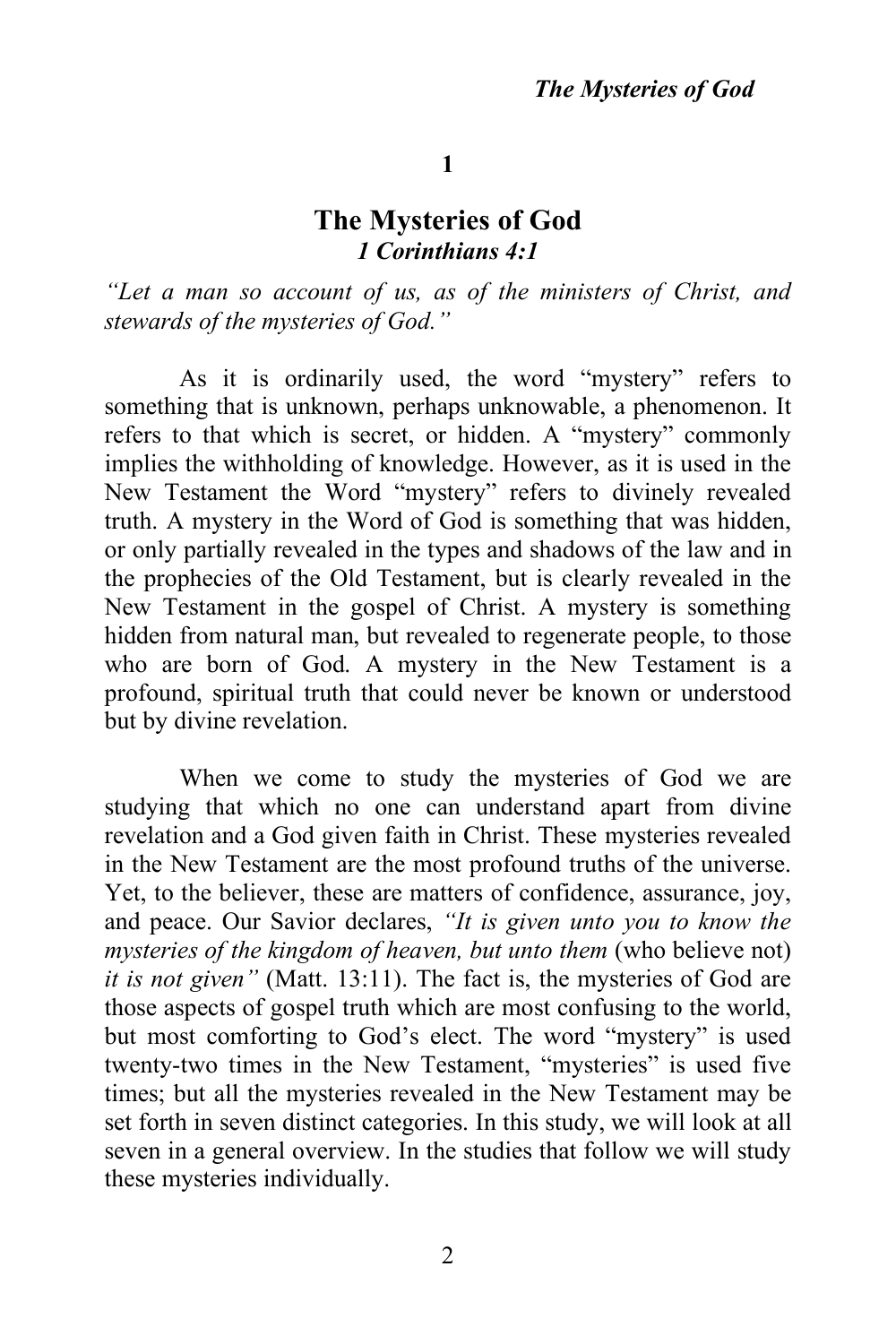**THE MYSTERY OF GODLINESS** spoken of in 1 Timothy 3:16 has reference to the person and work of our Lord Jesus Christ. The word "godliness" simply means devotion. The devotion, dedication, and commitment of a true believer to Christ is a mystery to the unbeliever and to the religious hypocrite. The world calls our faith fanaticism and our devotion to Christ foolishness. The fact is *"The world knoweth us not, because it knew him not"* (1 John 3:1). What is it that inspires and encourages the believer's commitment to Christ, his church, and the gospel of his grace? Here Paul declares that the mystery of godliness, the mystery of our devotion to our God and Savior is the person and work of Christ as our Substitute and Savior. Here are *six things* about the Lord Jesus Christ which graciously constrain and irresistibly compel the hearts of all who know him to consecrate themselves to him.

1. *"God was manifest in the flesh."* The Son of God came into this world in human flesh that he might both bring in everlasting righteousness and satisfy divine justice as the Substitute and Representative of God's elect (Isa. 7:14; 9:6-7; Matt. 1:21; John 1:14; Gal. 4:4-6).

2. Our Savior was *"Justified in the Spirit."* There are many ways in which the Holy Spirit has born witness to Christ and justified all his claims as the Messiah and the Son of God. He did so at our Master's baptism (Matt. 3:13-17). He did so on the day of Pentecost (Acts 2:33-36). The Holy Spirit bore witness to and justified the claims of Christ by the miracles of the Apostolic Age (Heb. 1:3). He continues to do so today through the preaching of the Word by the gospel. However, Paul is talking about our Lord's justification from sin by his resurrection from the dead. When he was raised from the dead, Christ, who was made to be sin for us was freed from sin and justified in the Spirit.

3. In all his work as our Representative, the Lord Jesus Christ was *"Seen of Angels."* The angels of God beheld him and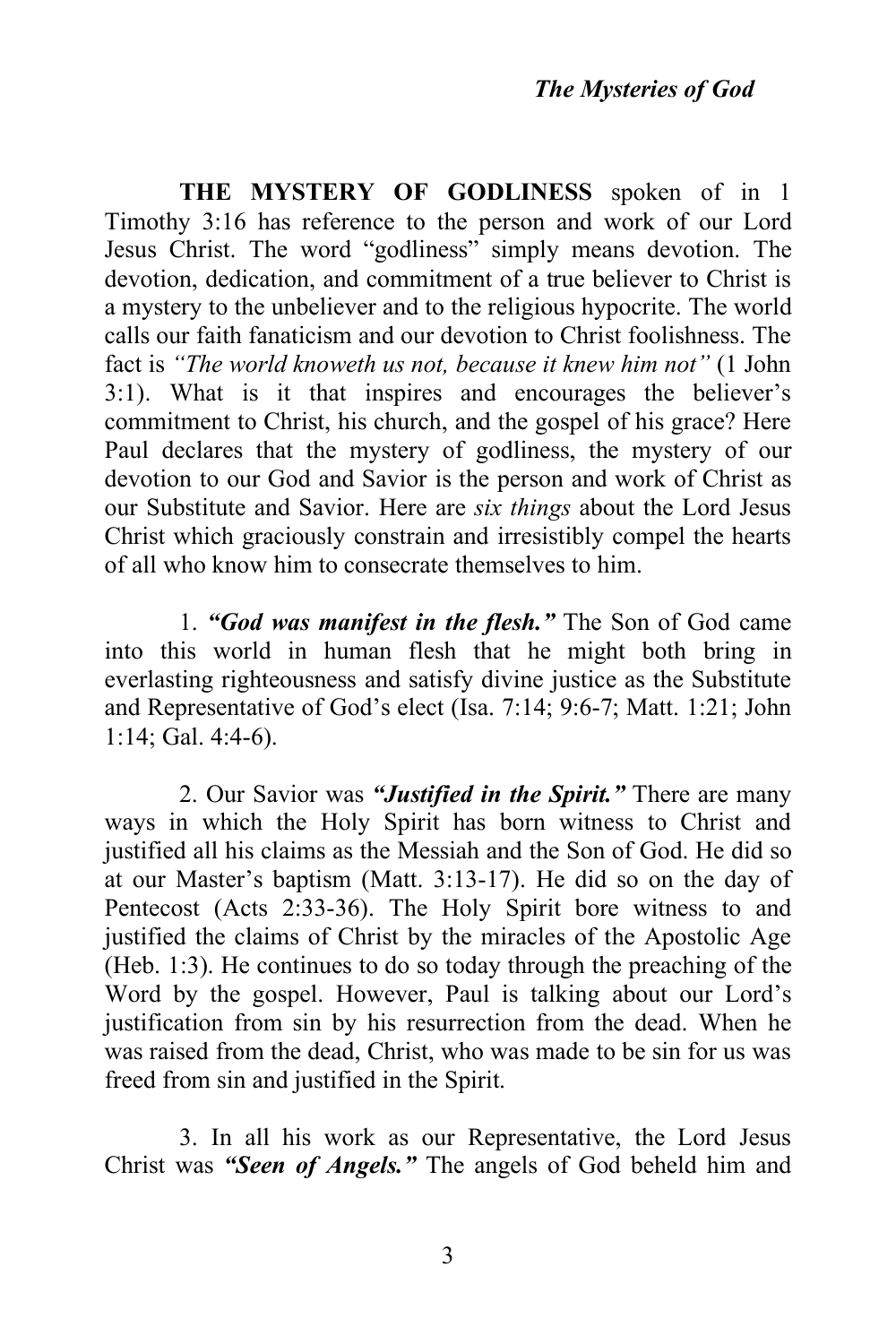## *The Mysteries of God*

worshipped him at his birth, saw him and ministered to him in the wilderness, and watched with wonder as he prayed in Gethsemane, as he was made to be sin, and as he suffered and died at Calvary. They watched him in his resurrection and ascension. They behold his face in glory today. They even behold him through the ministry of the Word in the house of God (1 Pet. 1:12; Eph. 3:10).

4. Christ Jesus, our crucified, risen, exalted God and Savior, has been and is now *"Preached unto the Gentiles."* The gospel of God's redeeming, saving grace in Christ is now preached to us Gentiles, the most vile men and women in the world, the vilest wretches of the earth, by our Lord's express command (John 3:16- 17).

5. The preaching of Christ to the Gentiles has brought saving faith to God's elect throughout the world. Christ Jesus is *"Believed on in the world."* Wonder of wonders! God has given faith to the most despicable wretches in the world. He has given us faith in Christ. Truly, this is the basis of and motivation for all true godliness, devotion, and commitment.

6. When he had finished all that he came here to do, our Savior, the Son of God, God manifest in the flesh, was *"Received up into glory."*

He was raised from the dead in a glorified body. He ascended into heaven in a glorious manner. When he was received up into glory he was there received as our Representative and Forerunner (Heb. 6:20; 9:12). He is crowned with glory. He is the King of Glory. He holds all the fullness of glory for all those for whom he lived, died, rose again, ascended up into heaven, and makes intercession. The believer's devotion to Christ is not fanaticism. It is the most reasonable thing in the world (Rom. 12:1- 2; 1 Cor. 6:19-20). It is devotion to an all-sufficient Redeemer who is the sovereign Monarch of the universe! *"Without controversy, great is the mystery of godliness!"*

4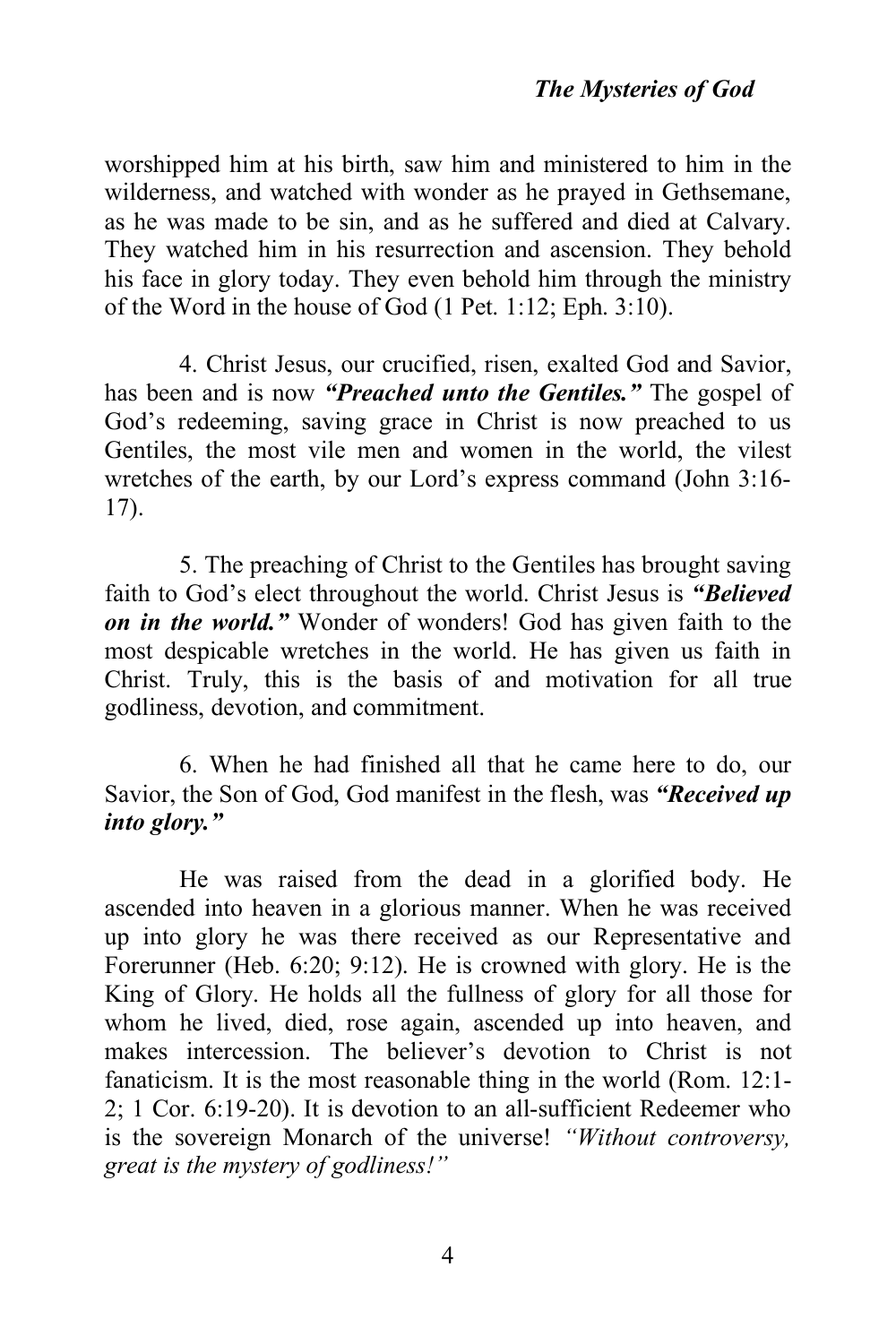**THE MYSTERY OF THE FAITH** (1 Tim. 3:9) is the doctrine of the gospel. A pastor must be a man who holds the mystery of the faith in a pure conscience. This mystery of the faith is called *"the mystery of the gospel"* in Ephesians 6:19. Paul does not leave us to guess what that mystery is. It is the message which God has sent his ambassadors to proclaim (Eph. 6:20). Very simply put, the mystery of faith, the mystery of the gospel, is the salvation of sinners by a Substitute. It is the revelation of atonement, reconciliation, peace, pardon, justification, righteousness, sanctification, and eternal life for sinners through the merits of Christ's redemptive work as the sinner's Substitute. The mystery of the faith, the mystery of the gospel is Substitution! To the wiseacres of the world, it is foolishness. To the self-righteous religionists it is a stumbling stone and rock of offense. Yet, to every believer it is the power of God, the wisdom of God, and the glory of God. We see and find everything required for the saving of our souls in Christ, our crucified Substitute (Gal. 3:13; 2 Cor. 5:21; Heb. 9:12; 1 Cor. 1:30-31).

**THE MYSTERY OF SPIRITUAL UNION** (Eph. 5:30-32) is one of the most soul-cheering, delightful things revealed in the Word of God. Nothing in all the Bible is more profound and nothing more blessed, than the wondrous union that exists between Christ and his people. This union is a union common to and enjoyed by all believers. We are one with Christ representatively (Eph. 1:6), spiritually (Eph. 4:4), mystically (Eph. 1:22-23), and vitally. We are one in him, like branches are in the vine. He is in us, like the soul is in the body (Col. 1:27). Without him, we cannot live; and without us, he is not complete. Yes, God's elect are the fullness of him that filleth all in all. We are one with Christ eternally. We always have been one with him (Eph. 1:6) and always shall be Rom. 11:29). We shall be one in Christ and one with Christ perfectly forever (John 17:21-26).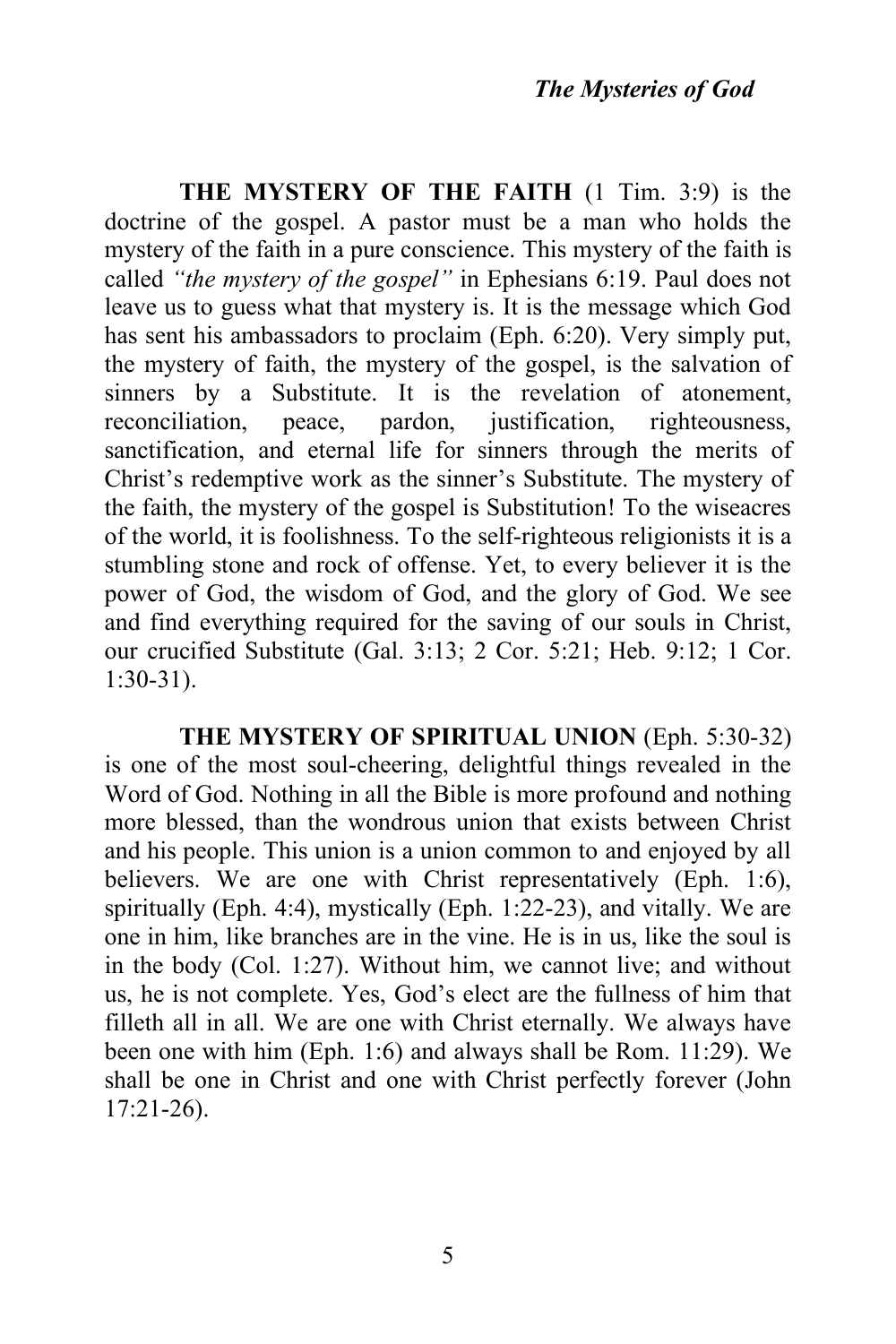**THE MYSTERY OF PROVIDENCE** (Rom. 11:25-26; Eph. 3:3- 9) is that which assures and comforts our hearts as we face the sorrows, trials, and troubles of life in this world. *This is the mystery of providence -* God almighty sovereignly arranges, manipulates, and disposes of all things for the salvation of his elect (Rom. 8:28). Just as the Lord God raised up Pharoah and Egypt, and destroyed Pharoah and Egypt, for the saving of Israel, so to he raised up and destroyed Israel as a nation for the saving of his elect throughout the whole world, so that all the Israel of God shall be saved. It is still true today. God hides the gospel from some in judgment that he might reveal it to others in mercy (Matt. 11:25-26). God, our Father, sacrifices men and nations on the altar of his love for his elect, to gather his precious seed out of the earth (Isa. 43:1-5). This is the mystery of his will (Eph. 1:9-11); and this is cause for adoration and praise (Rom. 11:33-36).

**THE MYSTERY OF THE STARS AND THE CANDLESTICKS** (Rev. 1:20) speaks of gospel preachers and the churches they pastor. **The seven golden candlesticks are the churches of Christ.** There are seven of them - always enough! Christ is in the midst of them (Matt. 18:20). As he walks in the midst of his churches, he sends out his Word. The churches are established by Him, provided for by Him, and ruled by Him. **The seven stars are the pastors of the churches.** Pastors are God's messengers (angels) to his churches. It is Christ who puts His messengers in His churches. Those who are Christ's messengers are in His hand.

**THE MYSTERY OF INIQUITY** (2 Thess. 2:7-12) is called the mystery of Babylon in Revelation 17:5. It refers the delusions of antichrist, the delusions of Arminian, free-will, works religion. One might wonder why God allows so much perverse religion in the world. Why is it that the religion of antichrist is so prevalent in the world today? Do not allow these things to disturb you. This too is according to the purpose of God. When men and women will not receive the love of the truth, God sends them a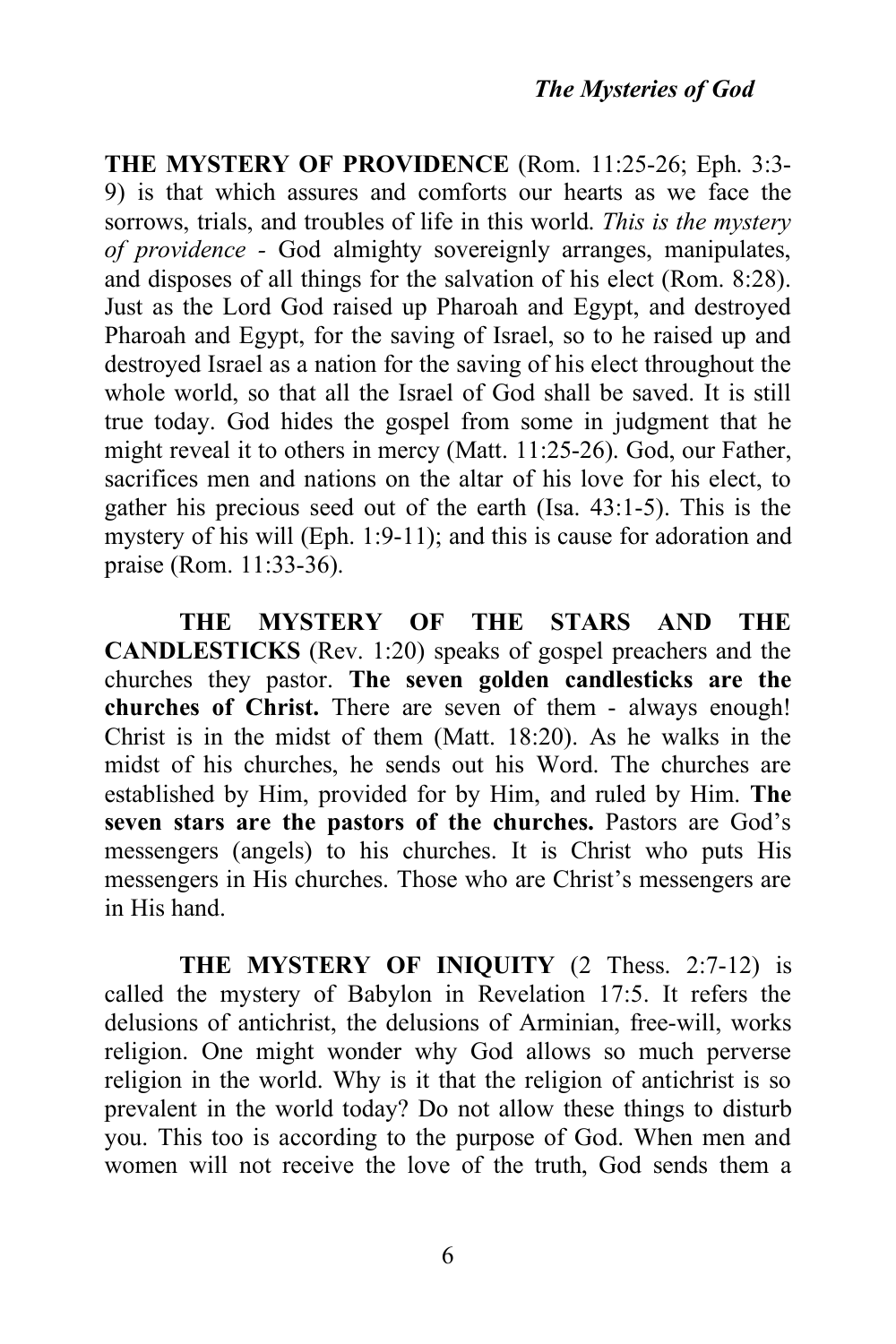strong delusion and gives them over to a reprobate mind that they might be damned (2 Thess. 2:11-12). The heresies of this age must abound, so that God's elect might be distinguished from the reprobate (1 Cor. 11:9). Christ's sheep hear his voice. A stranger they will not follow! (1 John 2:19, 20, 27). The only reason God's elect are not engulfed in the perverse religion of antichrist is their eternal election to salvation in Christ by his grace (2 Thess. 2:13- 14). *"The mystery of iniquity doth already work."* God's greatest judgment upon this generation is not immorality, drugs, abortion, or aids. God's greatest judgment upon the world in which we live is the perverse freewill, works religion of this age. Just as the universal acceptance of papacy brought degeneracy to the world in those dark days prior to the reformation, so the universal acceptance of freewillism has brought degeneracy upon this age. Wherever and whenever men embrace a religion of works salvation degeneracy and immorality follow!

**THE MYSTERY OF THE RESURRECTION** (1 Cor. 15:51-58) is the blessed hope set before us. Scoffers laugh at us, skeptics ridicule us, the religious world derides us for what they call our "old fashioned", "unintellectual" beliefs; but all believers walk in the old paths of divine truth, believing exactly what we are ridiculed for believing. We believe in the literal, bodily resurrection of the dead and the triumph of God's elect over death, hell, and the grave. *"We shall not all sleep."* We will not all die. Some will still be living in faith when Christ comes again*. "But we shall all be changed."* Both those who have died in the Lord and those who are yet upon the earth when he comes again shall be transformed into the likeness of Christ in glorious immortality and perfect holiness. We shall all be triumphant at last.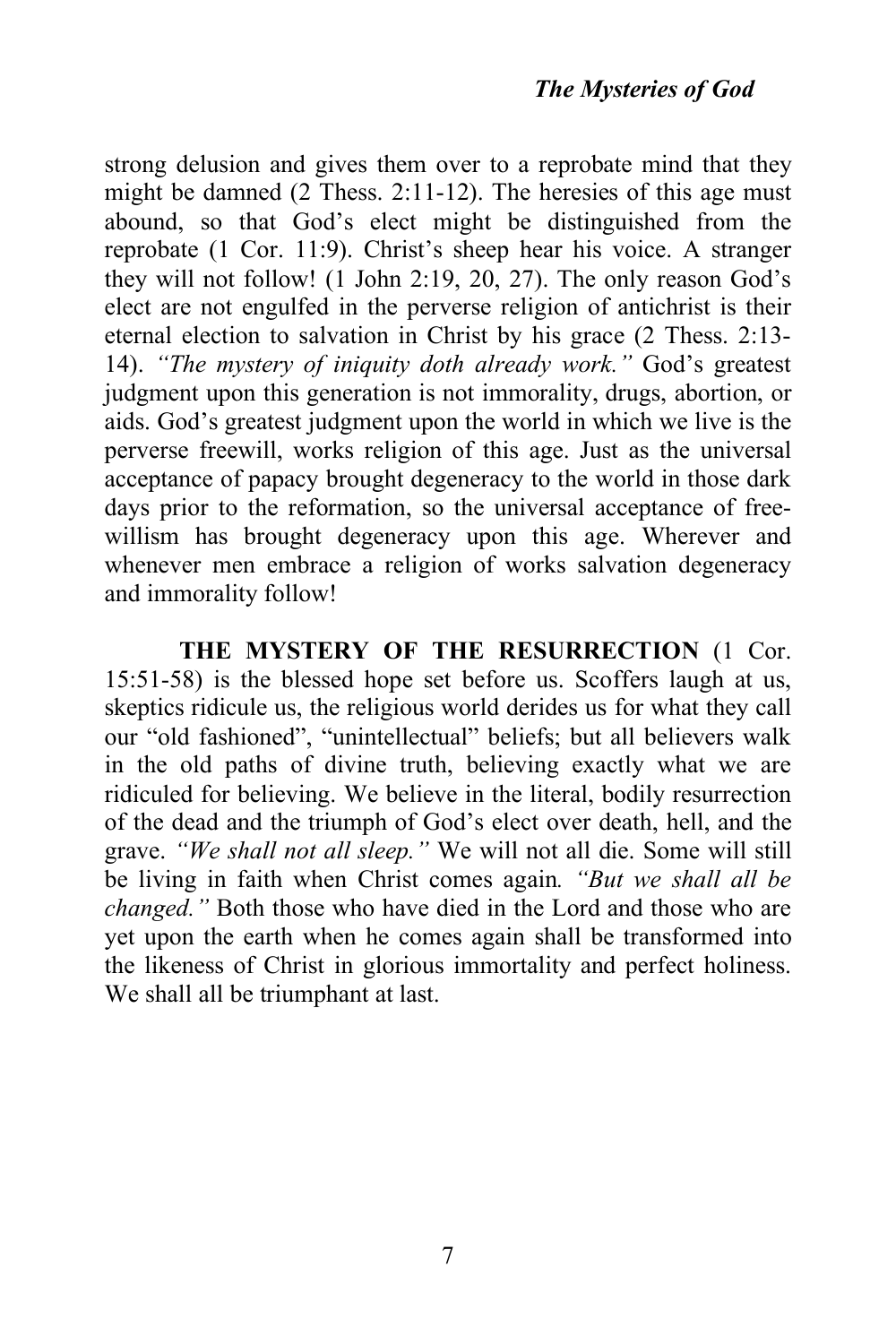#### **2**

## **The Mystery of Godliness** *1 Timothy 3:16*

*"And without controversy great is the mystery of godliness: God was manifest in the flesh, justified in the Spirit, seen of angels, preached unto the Gentiles, believed on in the world, received up into glory."*

When Paul says, *"Without controversy great is the mystery of godliness,"* he means for us to understand three things.

1. **The doctrines of the gospel are irrefutable facts.**  Sometimes the Word "godliness" refers to the whole body of revealed truth, particularly the truth of God as it relates to the person and work of our Lord Jesus Christ. Paul is saying, "The doctrines of the gospel of our Lord Jesus Christ are indisputable, undebateable, irrefutable facts, so plainly revealed and evidently manifest in Holy Scripture that no reasonable controversy can be raised about them" Yet.

2. **The gospel of Christ is a mystery no man can comprehend.** It cannot be known, understood, or received by any human being except by divine revelation and regenerating grace (1 Cor. 2:14; 2 Cor. 4:5-6). Even to those to whom and in whom the gospel is revealed it remains a mystery that we cannot fully comprehend. *"We see through a glass darkly."*

3. **The basis and motive of all true godliness is the gospel of Christ, the Person and work of our God and Savior.**  Generally, when we use the word "godliness," or when it is used in a biblical context, it refers to the believer's devotion and consecration to Christ. Looking at it that way, Paul is telling us that the mystery of godliness, which the world can never understand is not a legal bondage, but the constraint of love (2 Cor. 5:14; 1 John 4:19; 3:23). In Christ God's elect are free, entirely free from the law (Rom. 6:14,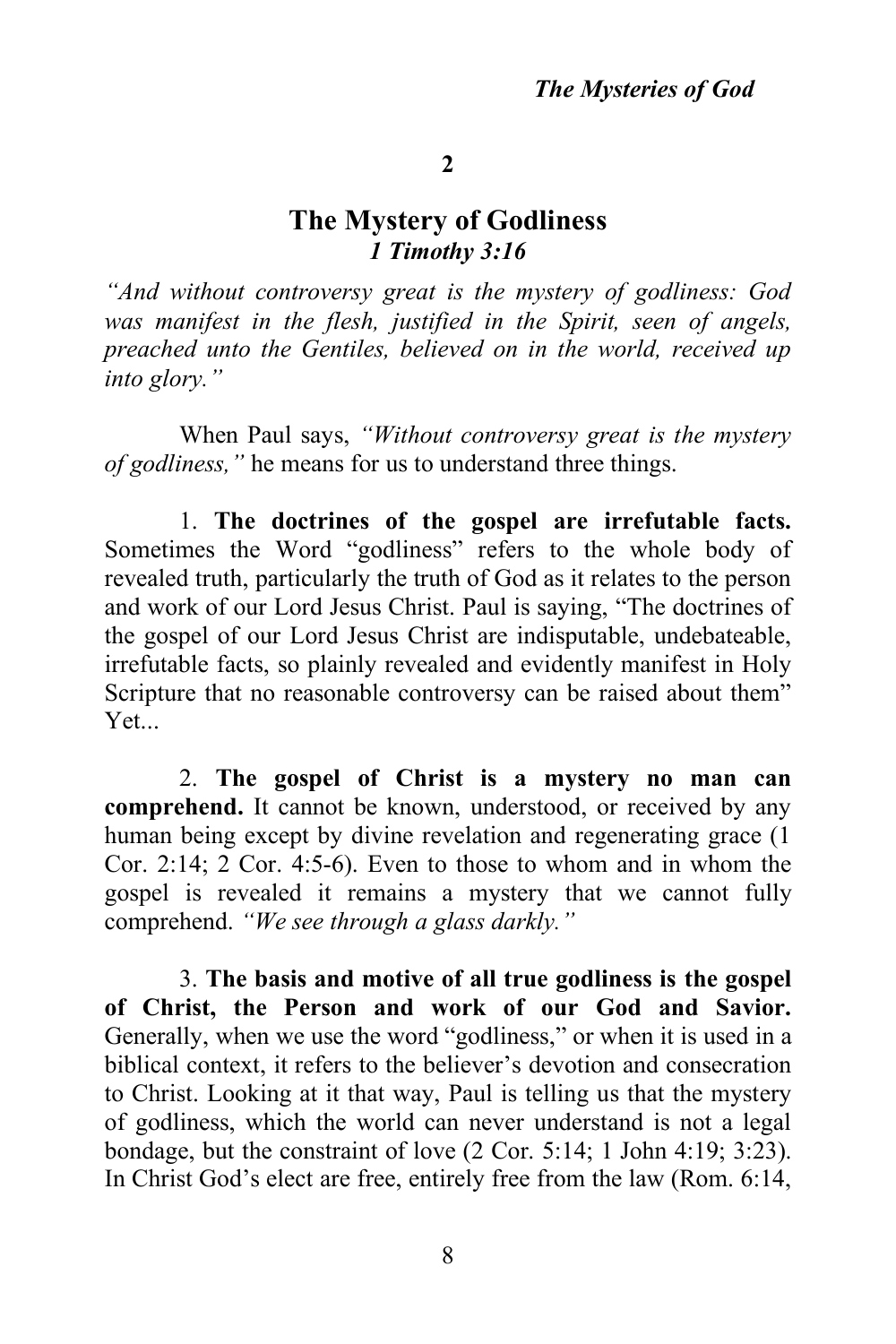15; 7:4; 8:1; 10:4; Gal. 3:13; 5:1; 1 Tim. 1:9-10). Believers are not motivated or ruled by legal principles in any way or to any degree.

Having said that, Paul goes on to assert six facts, six matters of divinely revealed gospel truth, which to mortal eyes are incomprehensible mysteries. I want us to examine these six statements in this study. These six mysteries of faith are the things that inspire and compel the believer's heart in the worship and service of the Lord Jesus Christ.

*"GOD WAS MANIFEST IN THE FLESH."* The incarnation and birth of our Lord Jesus Christ was an absolute necessity because of God's eternal purpose of grace to save his elect. There was no other way for God to be just and yet justify the ungodly (Rom. 3:24-26). The Lord God declares himself to be both *"a just God and a Savior"* (Isa. 45:20). If there was any other way for him to save that did not involve the incarnation, righteous obedience, and sin-atoning death of his dear Son, *"then,"* as the Scriptures plainly state, *"Christ is dead in vain"* (Gal. 2:21; 3:21). In order for God to save his elect all the demands of his holy law and infinite justice had to be satisfied on our behalf. Someone, whose righteousness and sacrificial death would be of infinite merit, and therefore of infinite efficacy, must make atonement for our sins. Someone had to live and die as our substitute. The only person capable of such substitutionary obedience must be both God and man; and that person is Jesus Christ, who is the incarnate God, God manifest in the flesh.

The results of his obedience unto death as our substitute before God are certain. This great Savior cannot fail to save those people whom he came to save (Matt. 1:21; Isa. 42:4). Therefore every believer may rightfully enjoy the blessed comfort and assurance of his acceptance with God. We have an Advocate with the Father who is so infinitely meritorious, whose advocacy is so justly efficacious that God cannot in justice impute sin to those for whom he lived and died (1 John 2:1-2; Rom. 4:8). This great work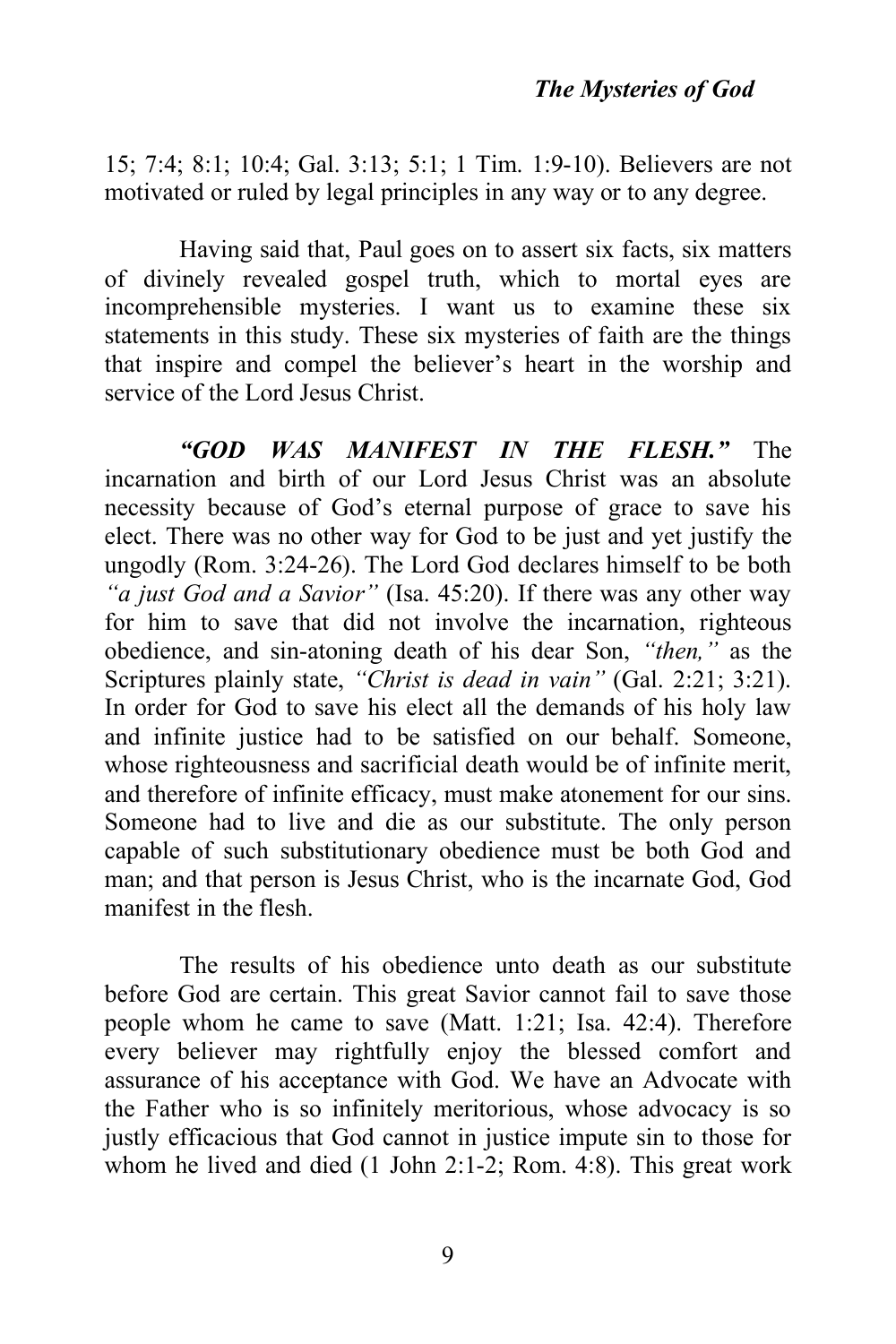of redemption by Christ was planned and purposed in eternity by God the Father (Eph. 1:3-6), effectually purchased and obtained for the elect at Calvary by God the Son (Heb. 9:12; Gal. 3:13), and is effectually and irresistibly applied to every chosen, redeemed sinner by God the Holy Spirit in regeneration and conversion (Heb. 9:13- 15). Jesus Christ, who is God manifest in the flesh, has fulfilled for every believer all the will and purpose of God according to the Scriptures (Isa. 7:14; 9:6-7; Mic. 5:2; John 1:1-3, 14, 18; Heb. 1:1-3; 10:5-10).

Having accomplished redemption for us, the Son of God was *"JUSTIFIED IN THE SPIRIT!"* While he walked upon the earth, his claims as Messiah were justified by the fact that the Holy Spirit was given to him without measure (John 3:34). Particularly at his baptism, as he began his public ministry, in a very public manor the Holy Spirit descended and abode upon him in the form of a dove (Matt. 3:13-17), thereby vindicating his claims and the mission he had come to accomplish. The miracles he performed by the Holy Spirit justified his claims as Messiah (Lk. 11:20; Matt. 1:21). When he was resurrected from the dead, he was by the Holy Spirit justified from our sins that had been imputed to him. He was slain because he had been made to be sin for us (2 Cor. 5:21). When he arose from the dead three days later, his resurrection was God's public declaration that all the sins he bore in his body on the cursed tree were forever put away. Thus, his resurrection vindicated and justified his claims; and he was justified as our Representative and Surety (Rom. 4:25). The Son of God in all his claims as our divinely appointed Savior was justified by the Spirit through the ministry of his chosen apostles (Heb. 2:3). And he is justified in the Spirit every time the gospel is preached in the power of the Spirit to the salvation of redeemed sinners.

Next, Paul tells us that our Redeemer was *"SEEN OF ANGELS!"* Of course, he was seen of angels in his pre-incarnate glory as our Mediator (Isa. 6:1-7; Rev. 4:8-11; 5:8-10). He was seen of angels at his incarnation. When the angels of God saw God the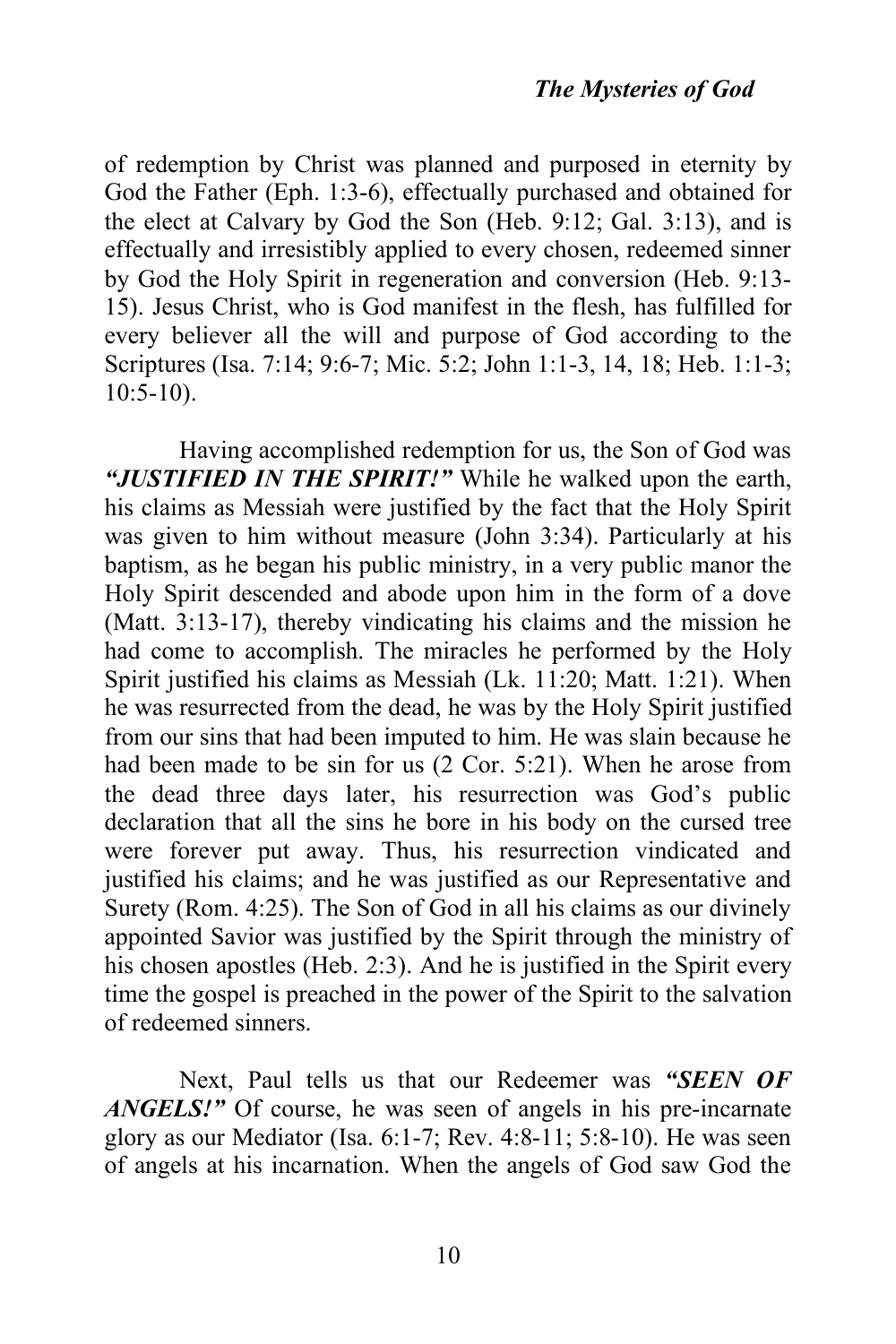Son, their Creator in human flesh coming into the world to save fallen men, they were overwhelmed with wonder. *"Suddenly there was with the angel a multitude of the heavenly host praising God, and saying, Glory to God in the highest, and on earth peace, good will toward men"* (Luke 2:13-15). They were astonished at his miraculous conception (Matt. 1:18-21; Luke. 1:26-35) and virgin birth (Luke. 2:8-14). The angels of God observed his life, his baptism (Matt. 3:13-17), and his temptations (Matt. 4:1-11). After his temptations in the wilderness, they rushed to minister to him. The angels of God observed with reverence all his words and works of mercy throughout his public ministry. They beheld him in awe upon the Mount of Transfiguration, as the Father displayed his approval and acceptance of all he had done and would do, and gave a demonstration of the glory that he now enjoys in his exaltation, the glory he obtained by virtue of his obedience (Matt. 17:1-9; Phil. 2:8- 11). The angels saw him (How utterly astonished they must have been!) when the God-man's heart was crushed in Gethsemane, as he cried out to his Father at the prospect of being made to be sin for us. No doubt, those holy spirits were moved as they had never known they could be moved, when they saw him break out in bloody sweat. They followed him on to the judgment hall and observed his mock trials, the jeering taunts of the soldiers, the humiliations he endured at their hands, and the beating of his holy body. The angels watched the parade of infamy, the crucifixion, and the torments heaped upon him as he hung upon the cross. The angels observed his willingness to endure it all, observed his dying love for his people, heard his tender words upon the cursed tree; and the angels observed the great transaction of justice and truth. They watched God make his Son to be sin for us. They heard the Savior's cry and watched him as he was forsaken by his Father that we might forever be accepted by him. They saw Immanuel die! The angels were there when he went into heaven with his own blood and obtained eternal redemption for us. They saw him rise from the dead, attended him in his ascension, and shouted for joy as the King of glory sat down at the right hand of the Majesty on high.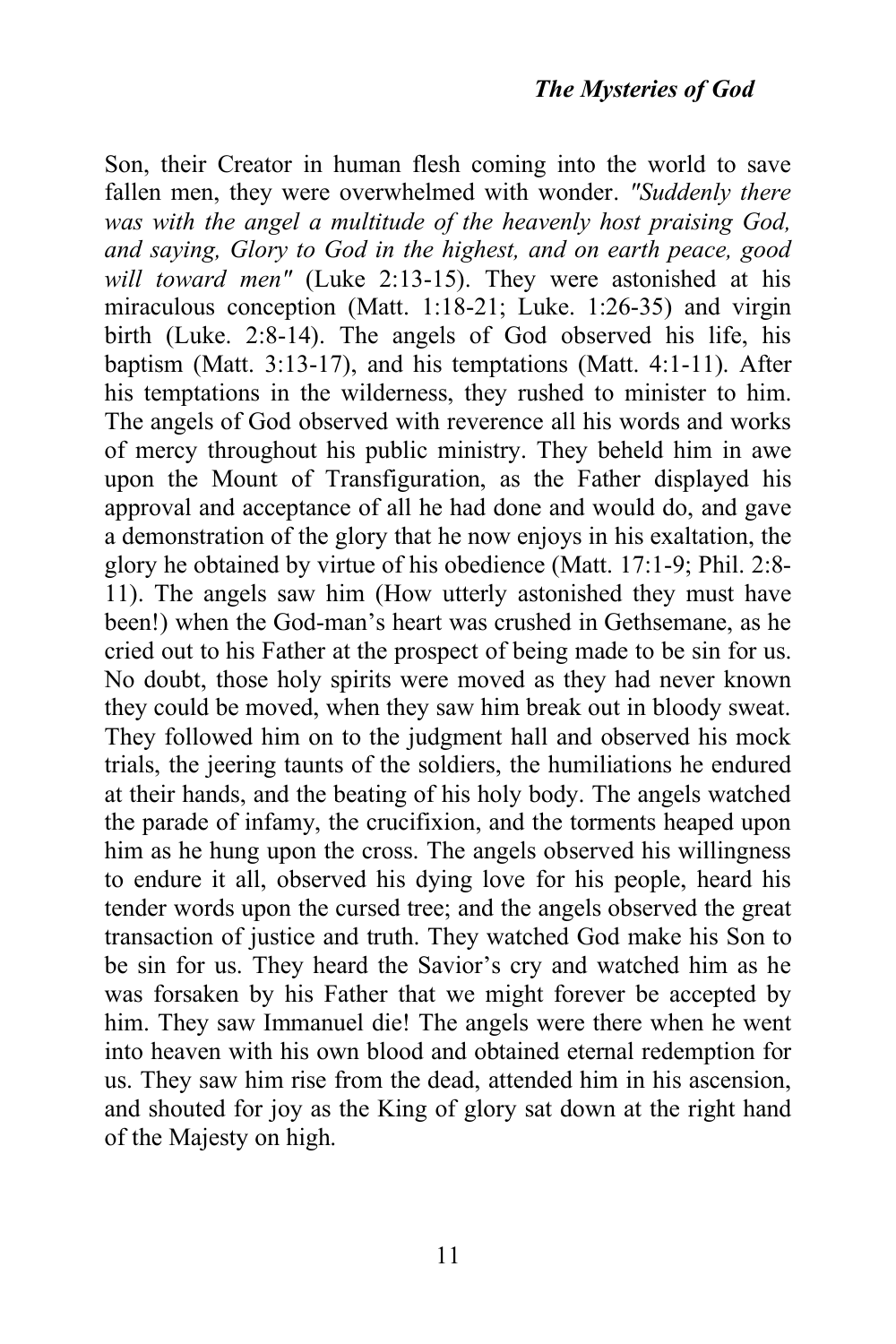"When in heaven He took His seat, The seraphs sang all hell's defeat!"

Next we read that our Savior was *"PREACHED UNTO THE GENTILES!* This was indeed a mystery. The Jews who had despised him never dreamed that God would reject them and send his grace to the Gentiles. They did not understand the prophets or the gracious purpose of God revealed in them. Certainly, the Gentiles, lost in pagan darkness, idolatry, and superstition, never thought of such a thing. Yet, God had from eternity purposed to gather his church and kingdom, his Israel, out of every nation, kindred, tribe, and tongue. Therefore, when the fullness of time had come, the gospel of redemption and grace in Christ, the God-man, was preached to the Gentiles. Chosen Gentiles, hearing of God's purpose of grace toward them, hearing of redemption accomplished by the Son of God, and of the free and full forgiveness of sin by his blood, believed. *"When the Gentiles heard this, they were glad, and glorified the word of the Lord: and as many as were ordained to eternal life believed"* (Acts 13:48). The Son of God will continue to be preached among the Gentiles until all God's elect have been saved. When the fullness of he Gentiles has been brought in, when the number of the saved equals the number of the elect, then *"all Israel shall be saved"* (Rom. 11:25-26).

As the result of Christ being preached among the Gentiles, he was and is *"BELIEVED ON IN THE WORLD!"* God could call out his elect by any means he desired. Had it been his pleasure to do so, he could have called them without any intermediary means. Had it been his pleasure, he could have sent angels to proclaim the gospel to them. He could have spoken the word of grace by a donkey, or a rock. But *"it pleased God by the foolishness of preaching to save them that believe"* (1 Cor. 1:21). The preaching of the gospel is God's ordained means of grace to chosen sinners (Rom. 10:17; James 1:18; 1 Pet. 1:23-25). Here is a great act of mercy and condescension toward us. Not only has God chosen to save sinners, he has chosen to allow saved sinners to be the instruments in his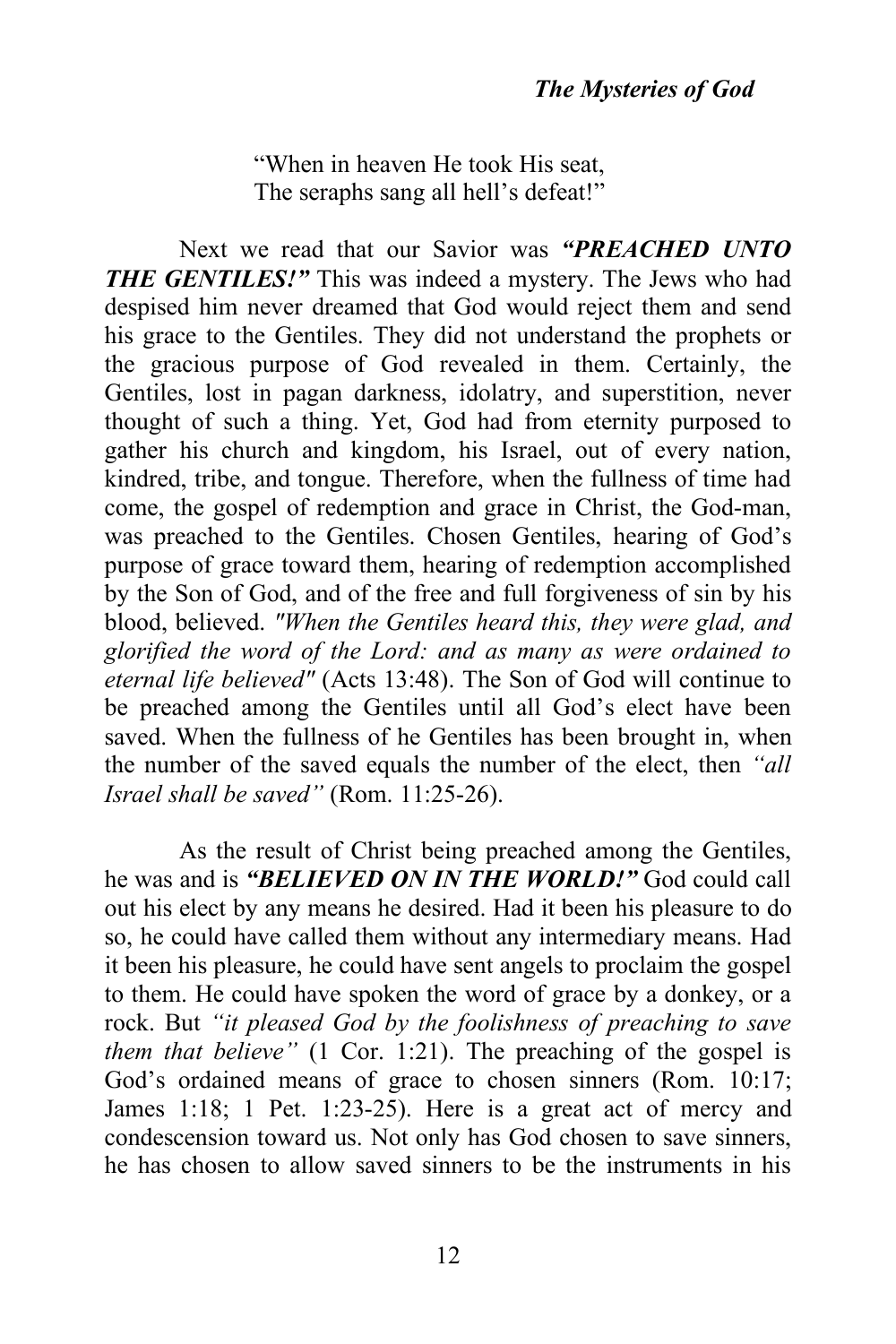hands by which other chosen sinners hear the gospel of his grace and believe on his Son unto everlasting life (1 Cor. 1:26-31; Eph. 3:8). Christ lifted up upon the cursed tree accomplished redemption; and Christ lifted up by the preaching of the gospel is the means by which God calls chosen sinners to himself in saving faith (John 3:14-16; 12:32).

Our great, incarnate God and Savior, having accomplished eternal redemption for us, was *"RECEIVED UP INTO GLORY."* There is a man in glory today who is God manifest in the flesh. Once his work of redemption was finished, he sat down at the right hand of God and took possession of heaven as the Representative and Forerunner for God's elect. There he sits in all the ease and tranquillity of total sovereignty. He is there as our Advocate and High Priest to make unceasing intercession for his redeemed (Heb. 7:24-25; 1 John 2:1-2). Therefore, believers may confidently raise those great challenges of faith found in Romans 8:33-34. *"Who shall lay any thing to the charge of God's elect? It is God that justifieth. Who is he that condemneth? It is Christ that died, yea rather, that is risen again, who is even at the right hand of God, who also maketh intercession for us."* Not only does he intercede for us, the God-man, our Savior holds the reins of the universe in his hands, ruling the world and all things in it for the salvation and eternal, spiritual good of his elect. God the Father has invested his Son, as our Mediator and Savior, with all power, dominion, and authority over all flesh to give eternal life to chosen, redeemed sinners (John 17:2; Rom. 8:28). Every child of God ought to seek grace from God to live every day in the constant, confident awareness of this fact. It would comfort our souls in the midst of every trial, heartache, and trouble we are constrained by God's providence to endure. God's purpose in all things is our everlasting salvation and the salvation of all his chosen. At the end of our brief time in this world of woe, we will confess, like those mentioned in Mark 7:37, who beheld his works upon the earth, **"He hath done all things well!"**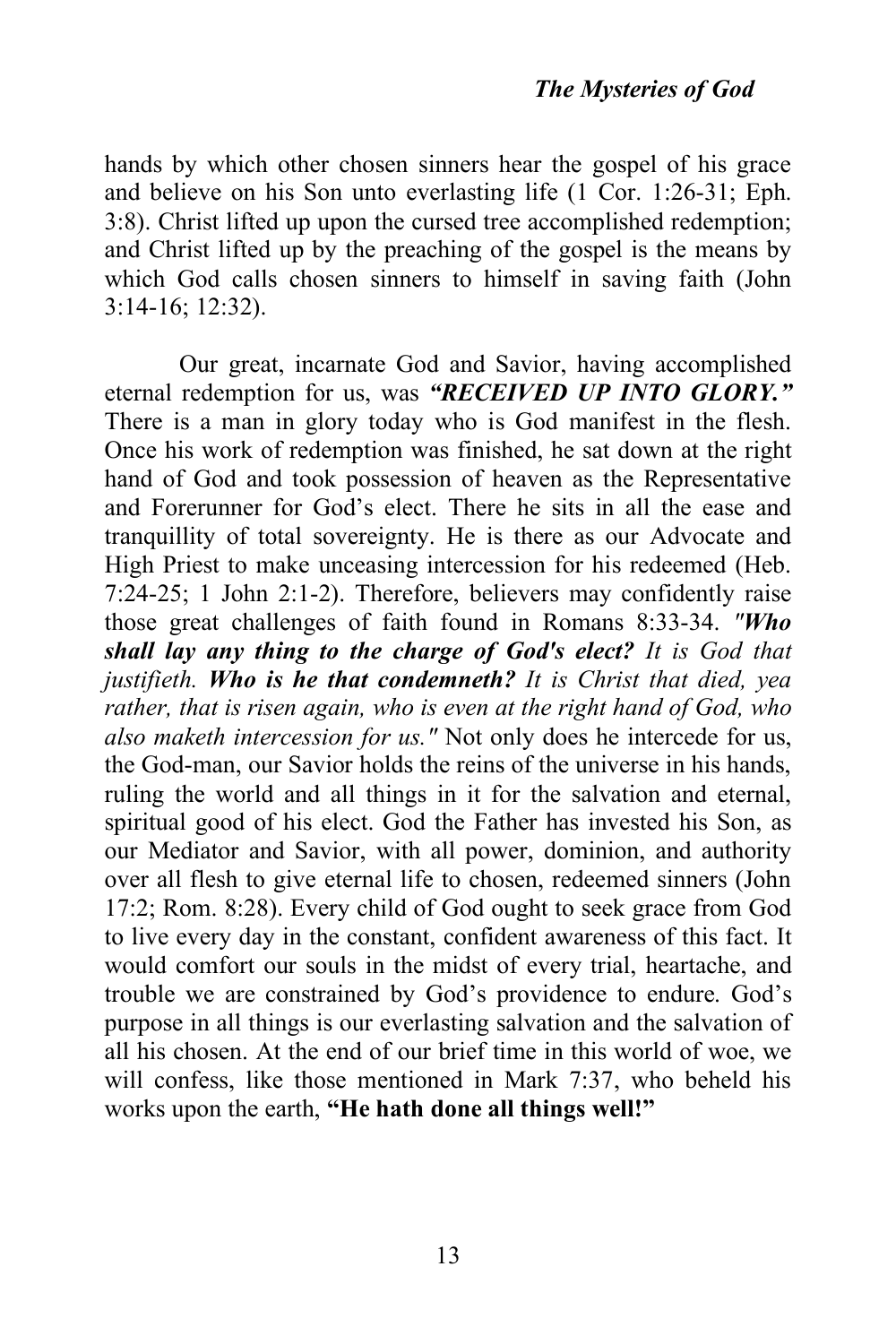**3**

## **The Mystery Of The Faith** *1 Timothy 3:9*

*"Holding the mystery of the faith in a pure conscience."*

In 1 Timothy chapter three Paul gives us the qualifications of men for the offices of pastor and deacon. These are characteristics of grace that a man must possess before he is considered for ordination as a pastor or a deacon. In verses one through seven, he tell us that the work of a pastor is a good work, and one to be desired, as well as what kind of man a pastor must be. In verses eight through thirteen, he tells us that the work of a deacon is also a good, noble work in the kingdom of God, and that a deacon must be a man of faithful, godly character. Both pastors and deacons must be men who hold *"the mystery of the faith in a pure conscience."*

Notice the language carefully. The Holy Spirit does not say "the mystery of faith," but *"the mystery of the faith."* That definite article, "the," identifies the faith he is talking about. He is not talking about our faith toward God, the gift of faith, the grace of faith. He is talking about the doctrine of faith, the doctrine of the gospel.

It is called, *"The Mystery Of Christ"* in Ephesians 3:3-4. "One can say that this mystery is, in a sense, Christ himself, that is Christ in all his glorious riches actually dwelling through his Spirit in the hearts and lives of both Jews and Gentiles, united in one body, the church" (William Hendriksen). The mystery of the faith is the mystery of Christ.

It is also called, *"The Mystery Of The Gospel"* in Ephesians 6:19. The gospel is called a mystery because it cannot be known apart from divine revelation. No human eye can see the things of God. No finite mind can grasp spiritual truth. No amount of wisdom,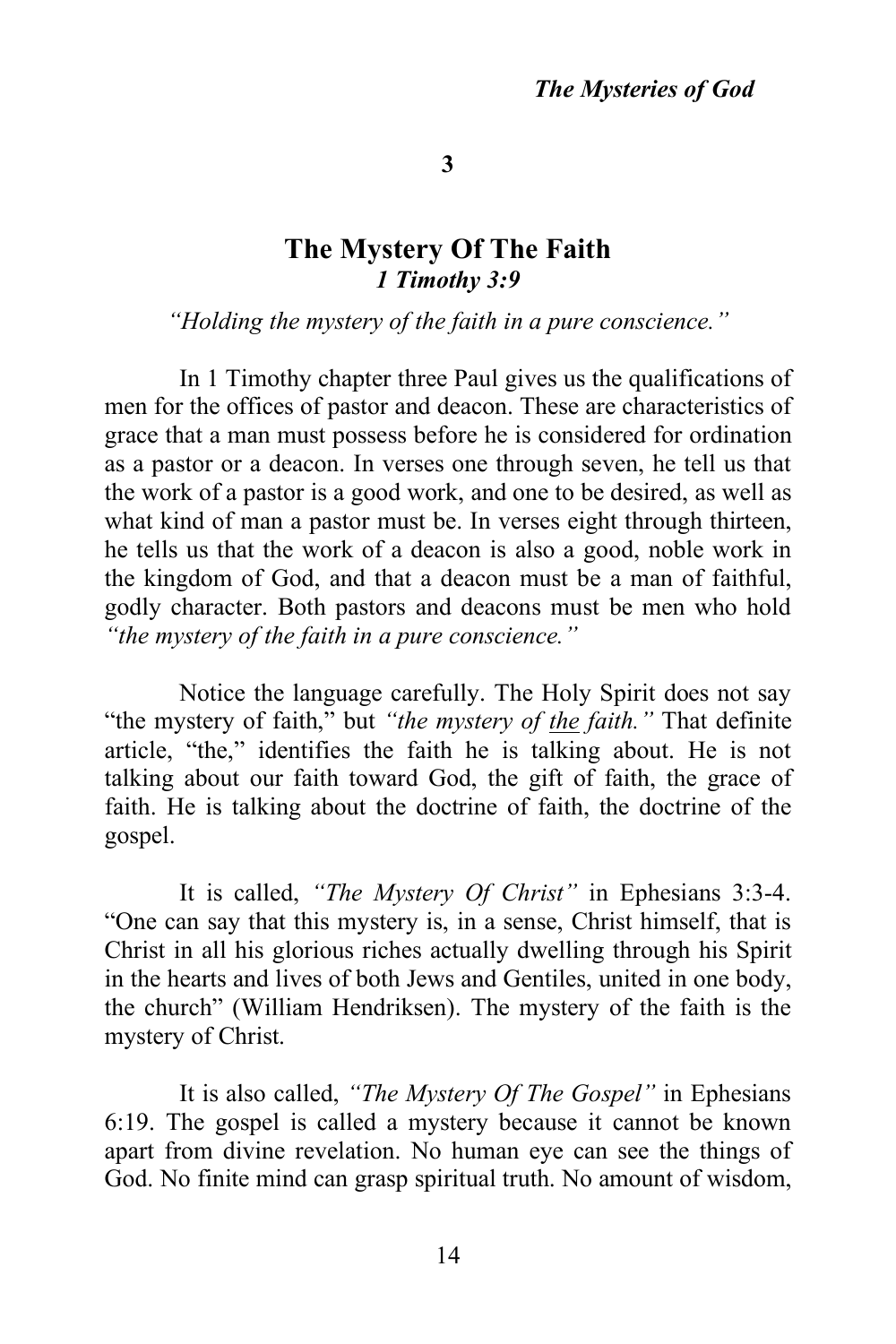learning, and reason in man can discover divine truth. *"The things of God knoweth no man."* They must be revealed (1 Cor. 2:7-16). The mystery of the gospel is the blessed truth of full, free salvation in Christ for all who trust him, both Jew and Gentile.

The message of grace is called *"The Mystery Of The Faith"*  and *"The Mystery Of The Gospel"* because of "the mysterious doctrines of it, such as the doctrines of the Trinity of Persons, of the union of the two natures in Christ, justification by his righteousness, regeneration by his Spirit and grace, the saints union to Christ, and communion with him, (and) the resurrection of the dead" (John Gill).

It is the responsibility of every pastor to proclaim the mystery of the faith faithfully to his own generation and the responsibility of every deacon to assist his pastor in that good work (Eph. 6:19-20).

It is the responsibility of every man called of God to the work of the gospel ministry to give himself wholly to the task of proclaiming the mystery of the faith, faithfully teaching the doctrines of the gospel, proving the mystery of the faith by the Word of God, and protecting the mystery of the faith from those who oppose it.

In this study, we will look at seven things revealed in the Word of God concerning *"The Mystery Of The Faith."* These are seven aspects of gospel truth that no man could ever know except by divine revelation. At the risk of oversimplifying the subject, I will give these seven things in one word headings, so that they may be easily remembered.

**SIN** - The first thing made known in *"the mystery of the faith*" is sin. Until men and women know their sin they will never seek a Savior. Until we know our sin, we do not know our need of Christ and will not trust him. So when God the Holy Spirit comes to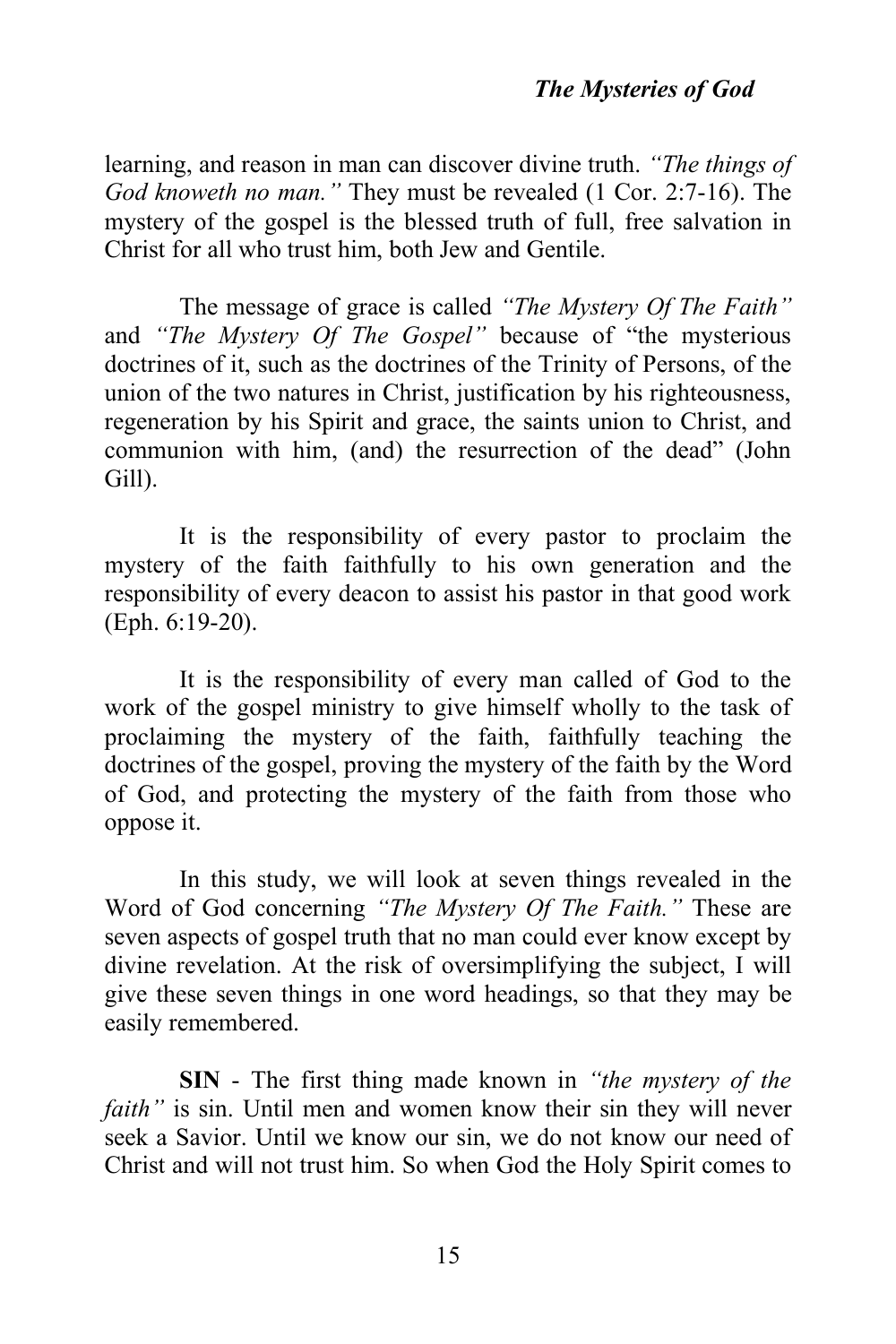save he convinces men of sin. You may think, "Pastor, everyone knows what sin is." If you do, you are mistaken. The fact is, very few people know what sin is, where sin is found, or how we became sinners. As long as we think of sin in terms of what men and women do and don't do, in terms of acts and deeds, we are missing the mark. When men and women are enlightened and made to know the mystery of the faith, they are taught three things about sin that no man can know and acknowledge about himself, unless he is taught of God.

- 1. **Sin is not so much what I do as it is what I am by nature.** Sin is the enmity and hatred of man toward God that is manifest in rebellion and unbelief (Rom. 8:7; 1 John 5:10).
- 2. **Sin is not a corruption that invades man's heart, but a corruption that is found in man's heart** (Matt. 15:17-20). The heart of man by nature is *"deceitful above all things and desperately wicked"* (Jer. 17:9; Rom. 3:9-14).
- 3. **Sinfulness is not a nature that is acquired and learned, but a state and condition of birth.** We became sinners by the fall of our father Adam. (Rom. 5:12; 1 Cor. 15:21-22). Adam's sin was imputed to us by God (Rom. 5:18) and imparted to us by natural generation, so that all are born in spiritual death and sin (Psa. 51:5; 58:3). The nature of man from his birth is depraved. He is incapable of doing good and of ceasing to do evil.

**SOVEREIGNTY** - Secondly, *"The Mystery Of The Faith"*  is the revelation of the one true and living God in the sovereignty of his character**.** All men by creation and conscience, know that God is, that God is powerful, that God is holy, and that God is good; but the sovereignty of God in the exercise of his providence and grace is something revealed only in the Word of God. **God almighty is absolutely sovereign in...**

The Universality Of His Providence (Psa. 115:3; 135:6; Prov. 16:4; Isa. 45:7).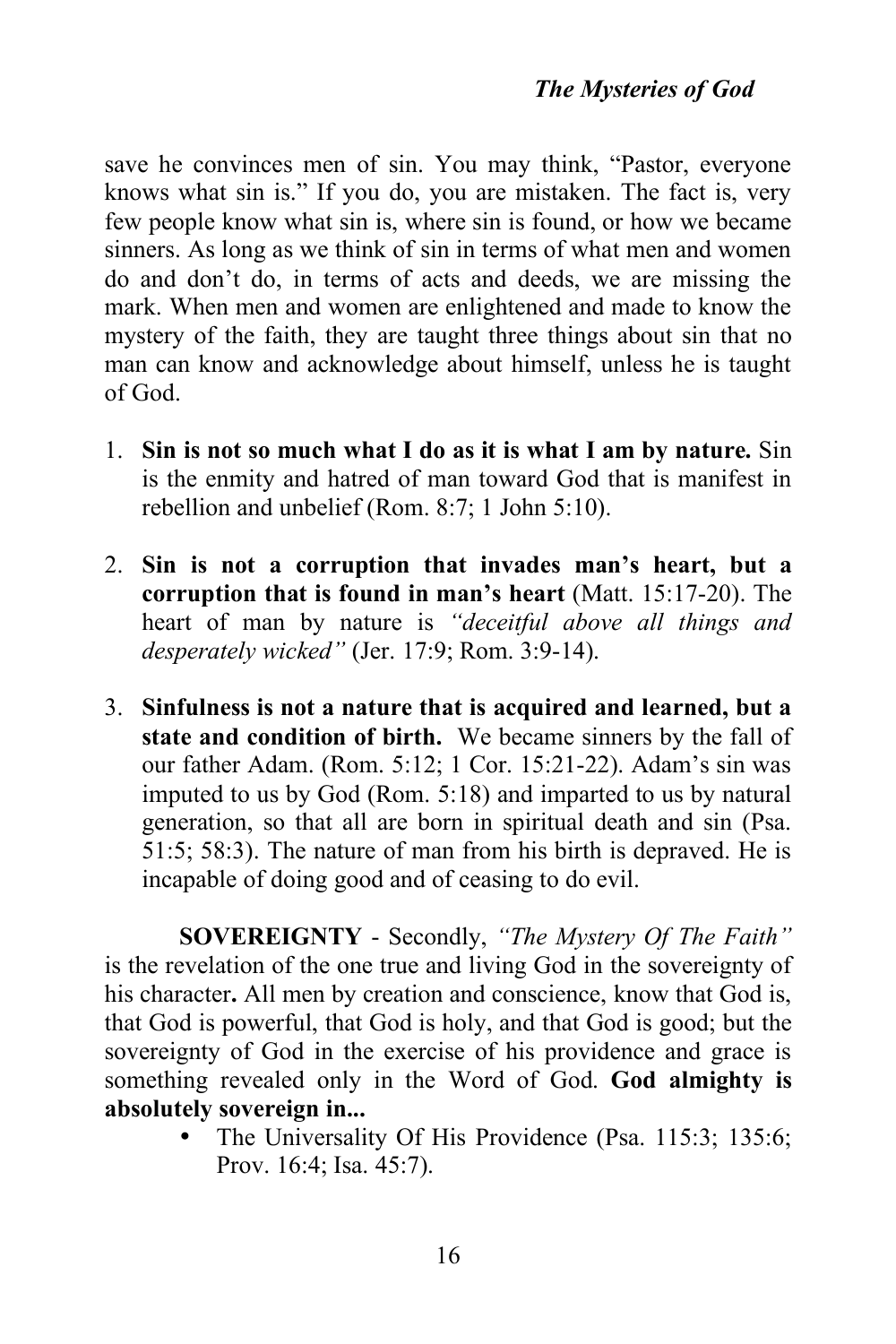- The Purpose Of His Grace (Rom. 8:28-30).
- The Exercise Of His Grace (Rom. 9:16).

**SUBSTITUTION** - Thirdly, *"The Mystery Of The Faith"*  gives us the revelation of the gospel doctrine of substitution (Gal. 1:3-6; Isa. 53:4-6). The Lord Jesus Christ, the eternal Son of God, assumed human nature, lived and died in the place of his people; and by his obedience to God as our Representative and Substitute obtained eternal redemption, salvation, and everlasting glory for us (2 Cor. 5:21; Gal. 3:13; Heb. 9:12).

There has never been a time when Christ did not stand as our Substitute and Surety before God. There has never been a time when God's elect were not blessed of God and accepted of him in Christ; and there never shall be such a time. He was our Surety in the covenant of grace before the world began (Eph. 1:3-6;2 Tim. 1:9). He was our Representative while he lived upon the earth as a man, obeying the law and will of God in all things (Rom. 5:19). He was our Substitute when he died in our place at Calvary (2 Cor. 5:21). He is still our Substitute in heaven today, representing us at the throne of God as our all-sufficient Advocate and High Priest (1 John 2:1-2). He shall be our Substitute still in the day of judgment. Just as he stood condemned in our place before the bar of God, bearing our sins imputed to him, we shall stand accepted and blessed before the bar of God, being redeemed from all sin and having his righteousness imputed to us (Jer. 50:20; Rev. 21:27; 22:11).

**SATISFACTION** - Fourthly, *"The Mystery Of The Faith"*  also reveals and assures us of satisfaction for sin made by our Redeemer (Rom. 3:24-26; Gal. 3:13-14; Isa. 45:20; 1 John 1:9). A holy, just, and true God could never save sinners without the satisfaction of his justice. Christ, our Substitute, has fully and perfectly satisfied all the claims of God's law and justice by his life and by his death. By his obedience in life, he brought in our everlasting righteousness for his people (John 17:4). By his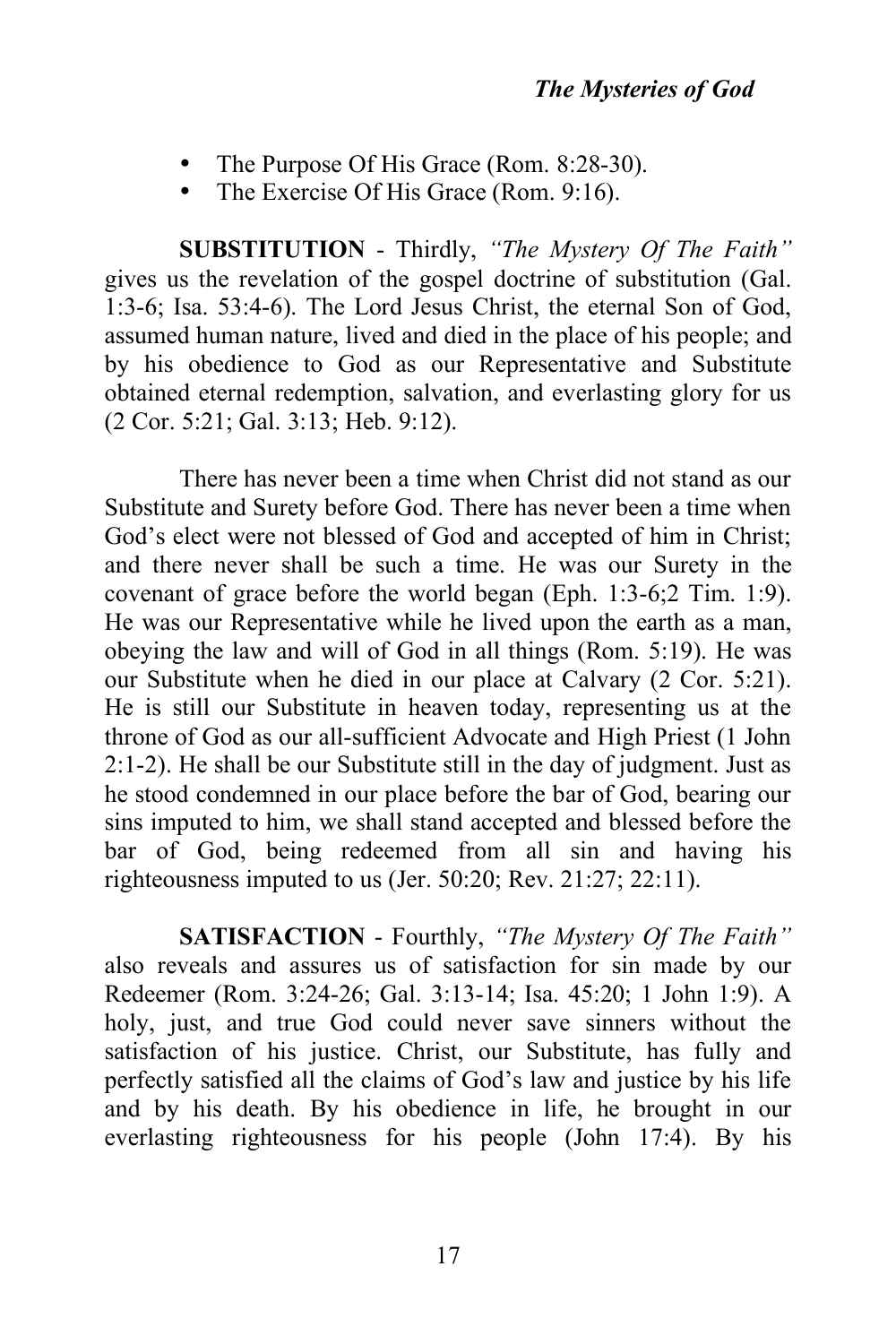obedience in death, he put away our sins, paying for us all the debt we owed to divine justice (John 19:30).

**SALVATION** - Fifthly, *"The Mystery Of The Faith,"* the gospel of Christ is the revelation of full, free salvation in Christ by the grace of God. All men by nature are self-righteous Arminians. All men by nature believe that salvation is in some measure conditioned upon the freewill and works of men. That is the reason you will find the teachings of freewill, works salvation incorporated in all false religion. That is not the case. Salvation is not the way men think. It takes only a casual reading of Holy Scripture and only a very basic knowledge of spiritual truth to see that…

- Salvation is in Christ alone (Eph. 1:3-6).
- Salvation is by grace alone (Eph. 2:8-9).
- Salvation is free and unconditional (Rom. 9:11-16).
- Salvation in Christ is full, complete, and perfect (Col. 2:9-10; 1 Cor. 1:30).
- Salvation is obtained by faith alone (Acts 16:31).

**SURRENDER** - Sixthly, *"The Mystery Of The Faith"*  shows us that faith in Christ is more than the acceptance of specific doctrinal truths. It is surrender to Christ as Lord (Lk. 14:25-33). Faith in Christ is neither more nor less than the commitment of my life, body, soul, and spirit, for time and eternity, to the rule, dominion, and disposal of the Lord Jesus Christ.

**SOLIDARITY** - Seventhly, *"The Mystery Of The Faith"*  reveals and compels a real, everlasting solidarity of saved sinners in Christ (Eph. 3:6; Col. 3:10-11). In Christ men and women who are natural enemies, men and women from diverse and opposing cultures, races, and social classes are united in heart and purpose as one family, one body, for the glory of God. We possess a mutual love (Christ) that causes us to love each other. We seek a mutual goal (The Will And Glory Of God) that makes us submit to and serve one another. We shall obtain a mutual inheritance (Heavenly Glory) that shall dissolve all earthly distinctions. In that day, when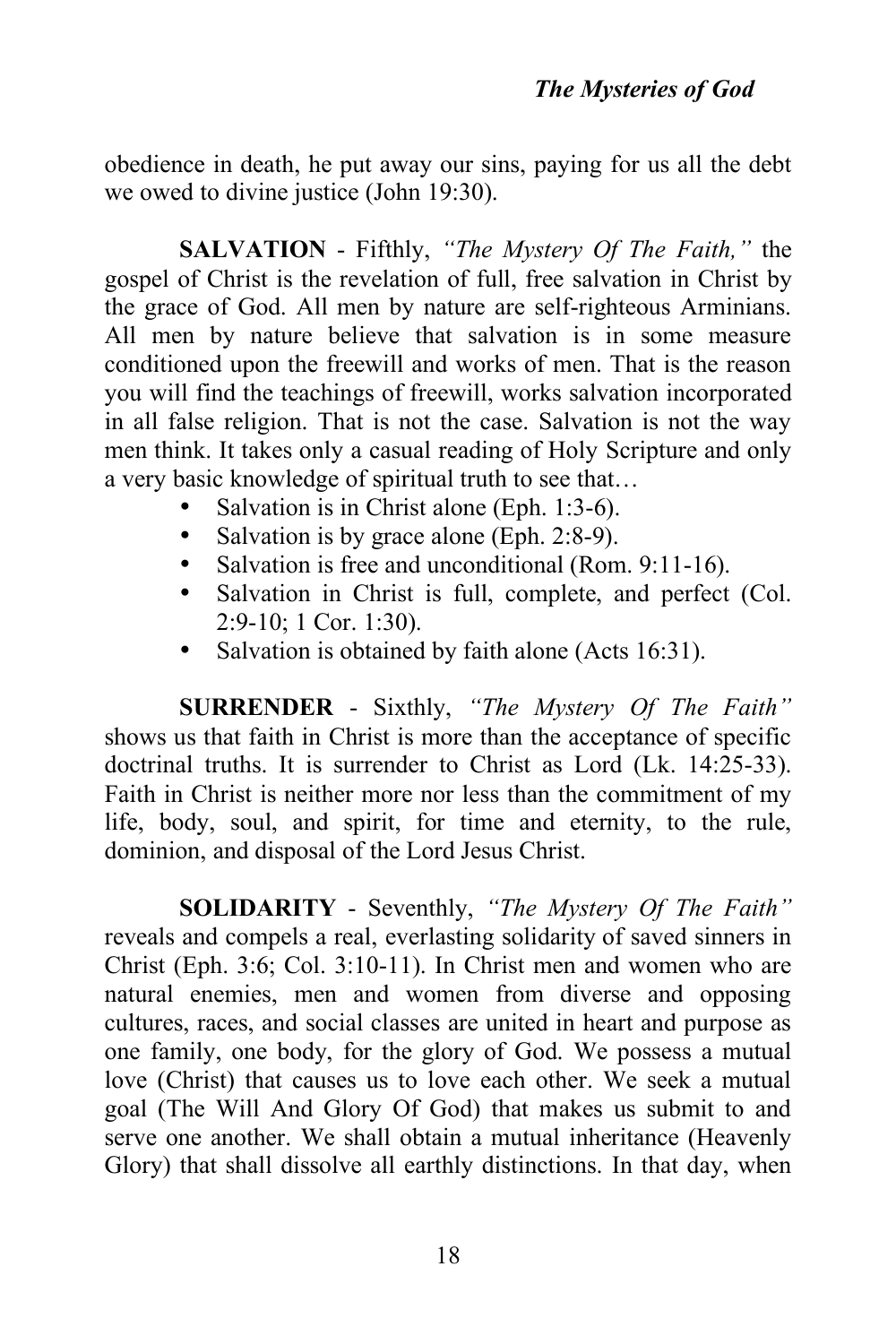we have obtained that which Christ holds for us in heaven, all true believers shall truly and perfectly be one in him. We shall then enter into the everlasting experience and joy of perfect knowledge, perfect holiness, and perfect commitment to Christ!

This is *"The mystery of the faith," "The mystery of Christ," "The mystery of the gospel."* It is this mystery which God has called us to proclaim and make known unto all men.

- 1. Sin The Depravity Of Men!
- 2. Sovereignty The Character Of God!
- 3. Substitution The Suretyship Of Christ!
- 4. Satisfaction The Basis Of Grace!
- 5. Salvation The Work Of Grace!
- 6. Surrender The Nature Of Faith!
- 7. Solidarity The Union Of Believers In Christ!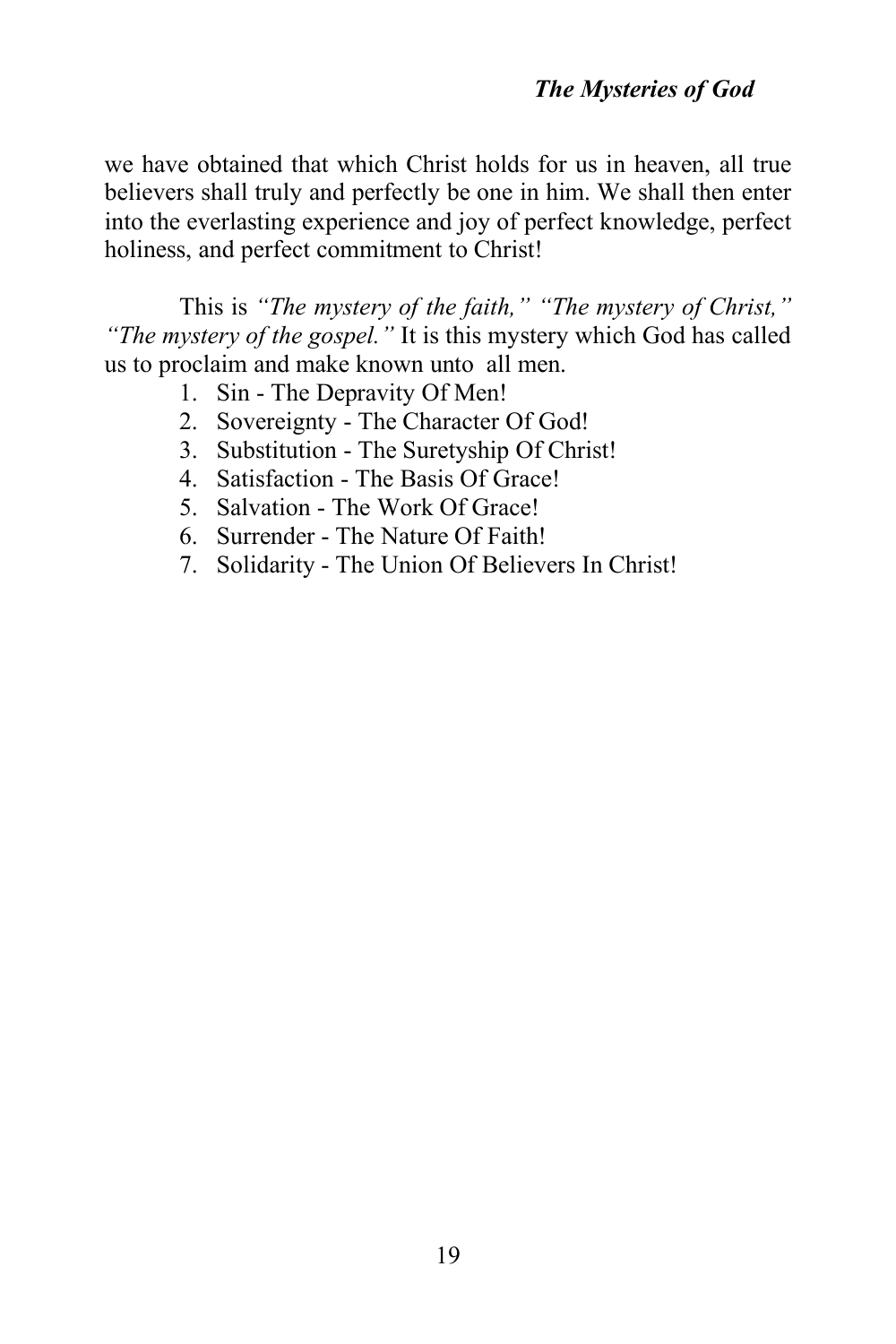#### **4**

## **The Mystery of Christ and the Church** *Ephesians 5:30-32*

*"For we are members of his body, of his flesh, and of his bones. For this cause shall a man leave his father and mother, and shall be joined unto his wife, and they two shall be one flesh. This is a great mystery: but I speak concerning Christ and the church."*

*"We are members of his body, of his flesh, and of his bones."*  Those are not the words of romantic fiction or poetic exaggeration. Rather they are expressive of an indisputable fact, a fact as profound and mysterious as the incarnation of Christ and redemption by his blood; but this mystery is a fact - *"We are members of his body, of his flesh, and of his bones!"* There is between Christ and his people a union as real, as lasting, and as profound as the union of our Savior's two natures in his glorious Person. Mr. Spurgeon said, "Sin separated us from God, and in undoing what sin has done, Christ joins us to himself in a union more real than any other in the whole world. This union is very near, and very dear, and very complete. We are so near to Christ that we cannot be nearer, for we are one with him. We are so dear to Christ that we cannot be dearer." We are so complete in Christ that in him we lack nothing. As he is complete and perfect as both God and man, all believers are complete and perfect in him (Col. 2:9-10). This union is so amazing that the more you study it and meditate upon it, the more amazed you are by it. *"We are members of his body, of his flesh, and of his bones!"*

> "O sacred union, firm and strong, How great the grace, how sweet the song, That worms of earth should ever be, One with Incarnate Deity!"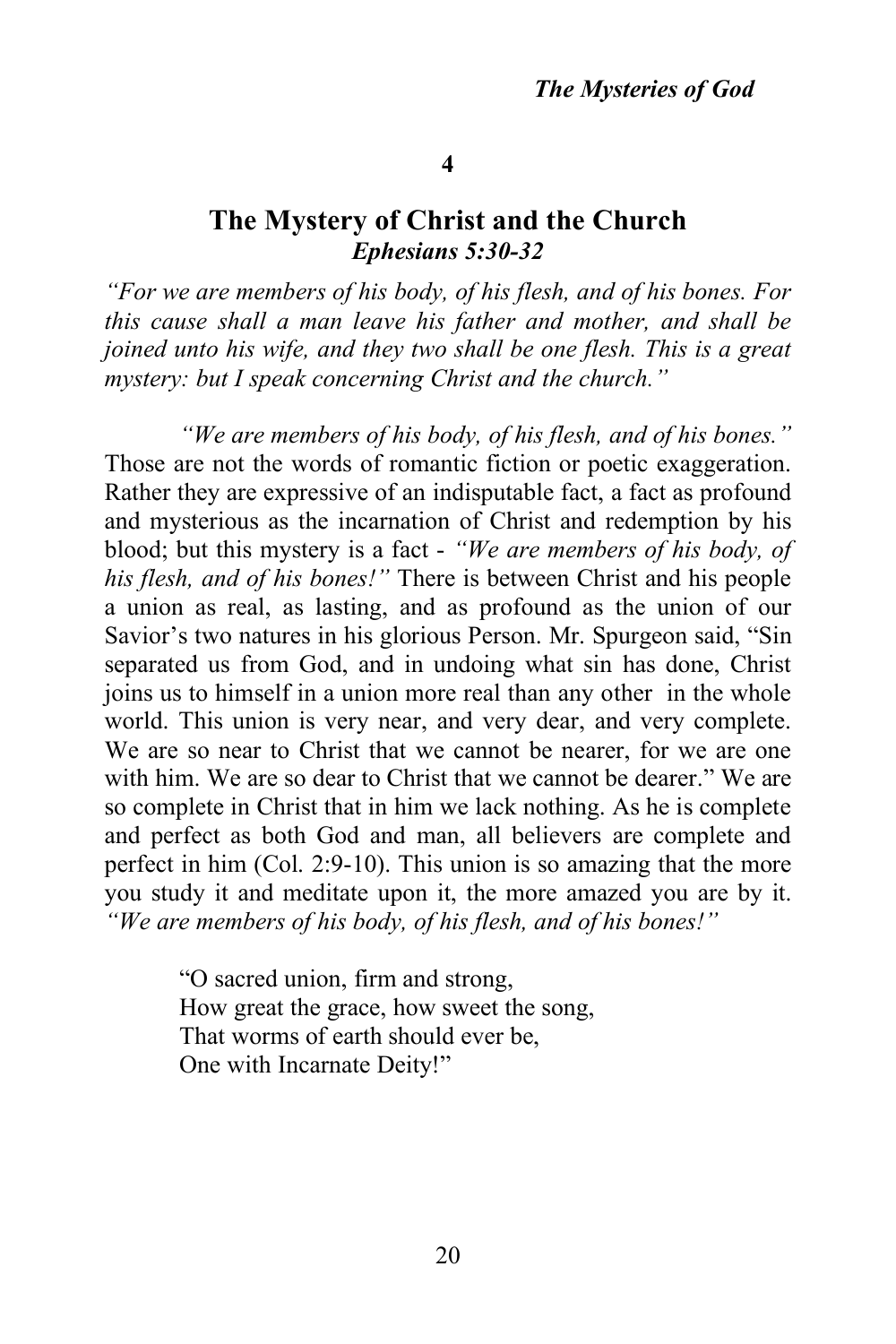### *The Mysteries of God*

"Near so very near to God, Nearer I cannot be; For in the Person of His Son, I am as near as He!

Dear, so very dear to God, Dearer I cannot be; For in the Person of his Son, I am as dear as He!"

The union that subsists between Christ and his people is set forth under numerous metaphors in the Word of God. So anxious is the Holy Spirit for us to realize the blessedness of this that he describes it in several ways. It is compared to the union of *a building and its foundation* (Eph. 1:20-22). As a building depends upon its foundation, so we depend upon Christ. As a building conforms to the foundation, so the church of God is conformed to Christ. As the building and the foundation adhere to one another, so Christ and his people adhere to one another.

This union between Christ and his church is also compared to and represented by *a vine and its branches* (John 15:1). It is a vital, living union. As branches draw life and nourishment from the vine, so believers, being graft into Christ by regeneration, draw spiritual life and nourishment from him by faith. As the branch must wither and die when cut off from the vine, so the believer cannot exist apart from Christ. He is truly all in all to those who know him (Col. 1:11). This vital union is a fruitful one too (Gal. 5:22-23). All who are joined to Christ bear fruit from him - the fruit of the Spirit. They do not produce the fruit; but they do bear it. Love, joy, and peace toward God, longsuffering, gentleness, and goodness toward men, and faith, meekness, and temperance within are all characteristics found, to varying degrees, in all believers

This union between Christ and his covenant people is compared to a *legal, representative union* (Eph. 1:6; 2:6). The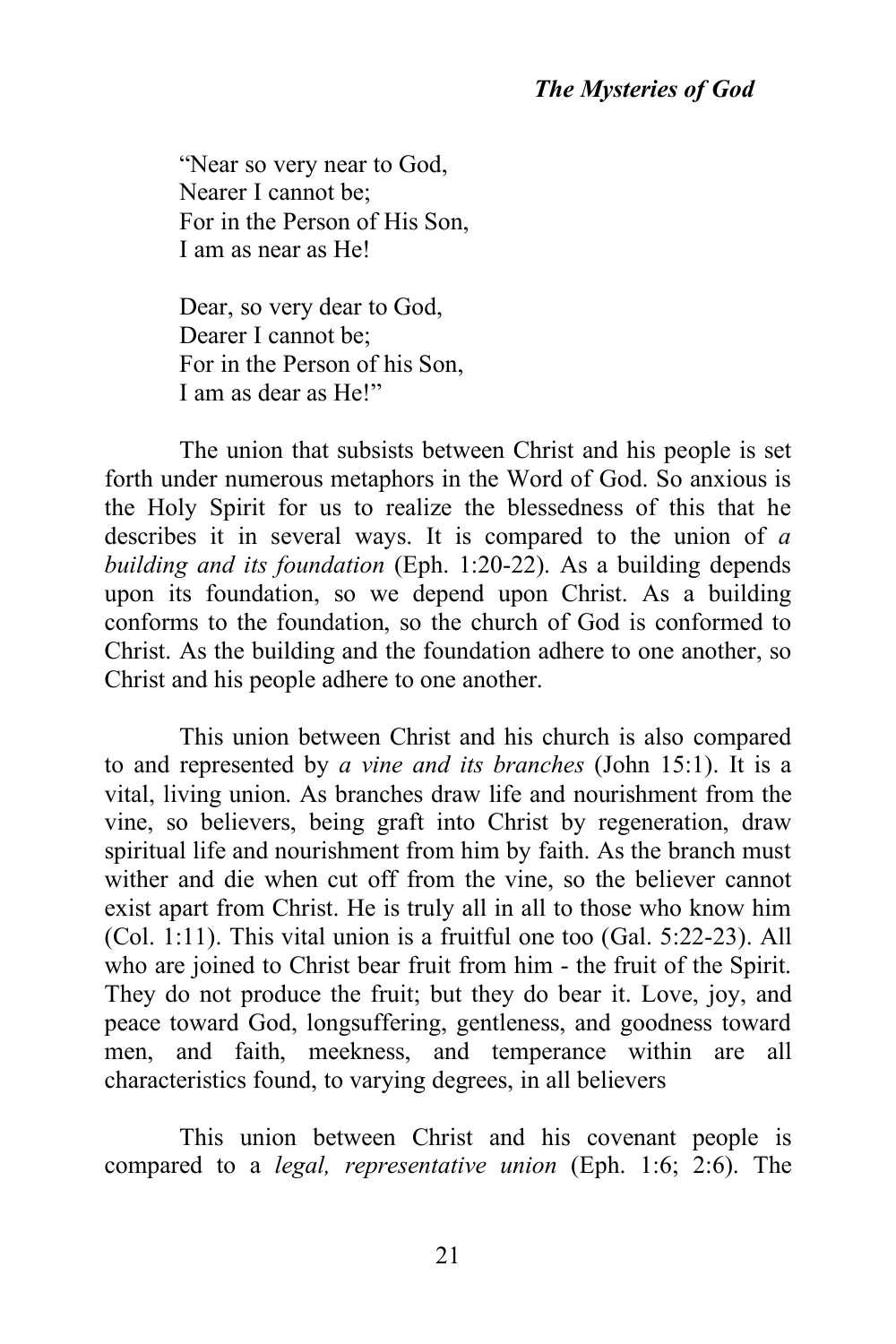believer's acceptance with God is a legal, representative acceptance. That is to say, we are not accepted of God because of what we do, but because of what Christ has done for us as our Surety and Representative (Rom. 5:18-19; 1 Cor. 15:21-22).

Perhaps the most astonishing, mysterious, wonderful picture given in the Scriptures of the believer's union with Christ is that of *a husband and his wife* (Eph. 5:23, 30-32). As a husband and wife are, by virtue of their legal connection to one another, by virtue of their conjugal relationship to one another, and by virtue of their deep, self-denying, self-sacrificing love for one another, in all things one; so Christ and his people are in all things one.

**WHO ARE THE PEOPLE SO INTIMATELY UNITED WITH THE SON OF GOD?** Notice that little word "we". Like the door of Noah's ark, it shuts some in and shuts others out. That word "we" is synonymous with the words "church," "elect," "the redeemed," "the called," "believers," and "saints," as it is used in the fifth chapter of Ephesians. "We" who are members of his body are the "church" Christ loved, chose, redeemed, regenerates, preserves, and will perfect by his grace. It should be obvious to anyone that Paul is not talking about any local church or religious denomination in verses twenty-five through thirty-two. The Holy Spirit is, in this chapter, declaring the promises of God to his elect. He is describing what God has done and without fail shall do for all his elect in Christ, the church universal, which is his body and his bride. To apply the things here spoken of to a local church, or a particular denomination would be to connect salvation to that church or denomination.

Go back to the first chapter of Ephesians. Read it carefully There you will discover of whom the apostle is speaking when he says, *"We are members of his body."* The "we" in Ephesians five are...

- The people blessed of God in eternity (v. 3).
- The people chosen by God in electing love (v. 4).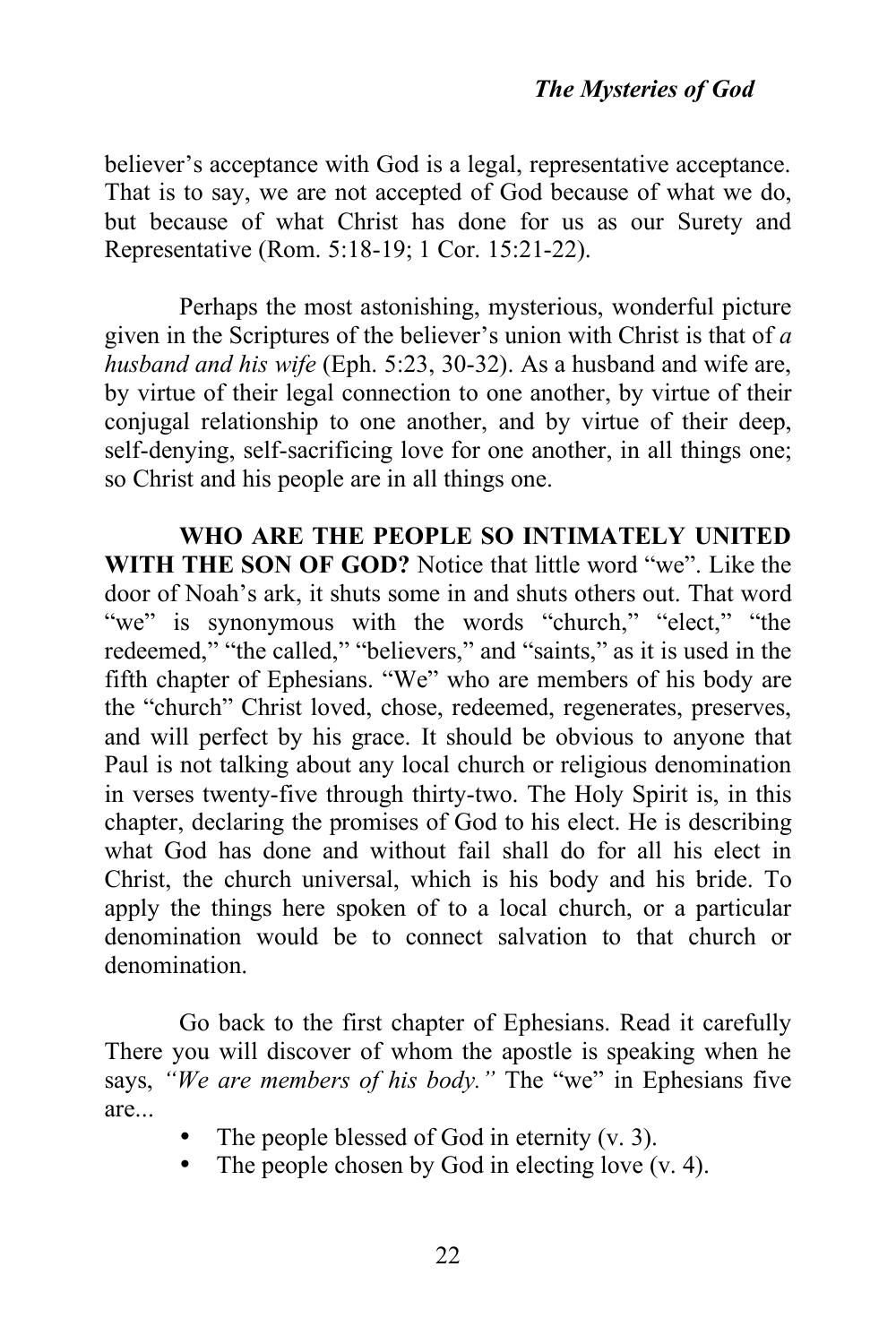- The people adopted into the family of God by sovereign grace  $(v. 5)$ .
- The people accepted in the beloved  $(v, 6)$ .
- The people redeemed by the blood of Christ (v. 7).
- The people forgiven of all sin by Christ's atonement (v. 7).
- The people in this world and in heaven above who trust in the Lord Jesus Christ (v. 13). All God's saints are one in Christ., one church, one kingdom, one family (Eph. 3:15; Heb. 12:22-24).
- The people sealed by the Spirit in Christ  $(v. 14)$ .

**WHAT IS THE MEANING OF THE METAPHOR?** It is evident that Paul is referring to Genesis 2:21-24. The words that he uses to describe the union between Christ and his church were first spoken by Adam with reference to his wife Eve. What did Adam mean when he used these words? That is exactly what Christ means, only in a more spiritual and emphatic sense.

It certainly implies **a similarity of nature.** Adam recognized that he and Eve were of the same nature. She was not a mere plant in the garden, or an animal, but a woman, one of the same race, nature, and character as the man. So when Paul says, *"We are members of his body, of his flesh, and of his bones,"* he means for us to understand that Christ and his church are one in nature. That is not an overstatement. Christ became one with us in the incarnation (John 1:1-3, 14). We have become one with Christ by regeneration (2 Pet. 1:4; Col. 1:27). The believer is like Christ in that he strives against sin, seeks to do the will of God, and is motivated by love for God and man.

The metaphor used by the Holy Spirit to describe our relationship with our Savior sets forth **the most intimate relationship there is.** I doubt Adam would have spoken as he did if he had thought that Eve might leave him and become another man's wife. She was made by God for him, to be his helpmeet, in the most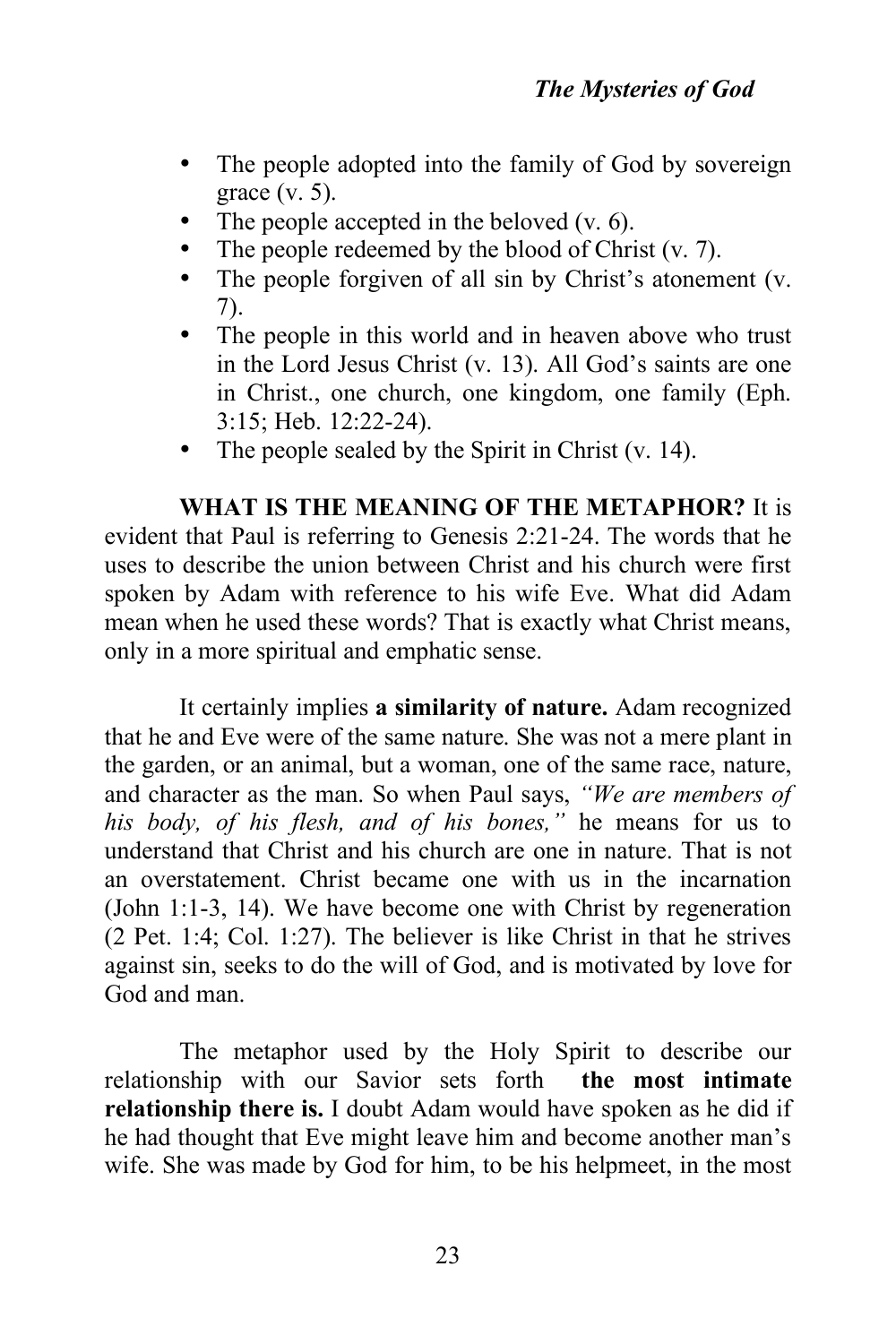intimate of all relationships - Marriage! This is the only blessing of Paradise that remains today. Marriage is the living, loving, lasting union of a man and a woman. It is intended for the sanctity, happiness, and peace of our race. Yet, marriage was ordained by God to be a picture of the believers relationship to Christ.

The words of our text imply something deeper still - **a mysterious origin.** When Adam looked at Eve, he seems to have known, by divine revelation, that she was taken out of his side. Therefore, as he looked at her and rubbed the scar in his side, he said, *"She shall be called woman, because she was taken out of man." "This is bone of my bones and flesh of my flesh."* Here is the mysterious origin of God's church. She was taken out of Immanuel's side. As Adam was put into a deep sleep by the hand of God that Eve might be born of him, so the Lord Jesus Christ was put to death by Jehovah's own hand and buried in the earth that his church might be born of him (John 12:24).

This metaphor also suggests **a loving possession.** When Adam said of Eve, *"This is now bone of my bone and flesh of my flesh,"* he declared, "She belongs to me. "She is my property, my responsibility, and my treasure." So too, when the Lord Jesus declares that we are *"members of his body, of his flesh, and of his bones,*" he means for us to understand that we belong to him (1 Cor. 6:19-20). We do not belong to the world or even to ourselves, but to Christ alone.

> "Tis done, the great transaction's done: I am my Lord's and he is mine. He drew me, and I followed on, Charmed to confess His voice Divine.

High heaven, that heard my solemn vow, My vow renewed shall daily hear, Till in life's latest hour I bow, And bless in death the bond so dear!"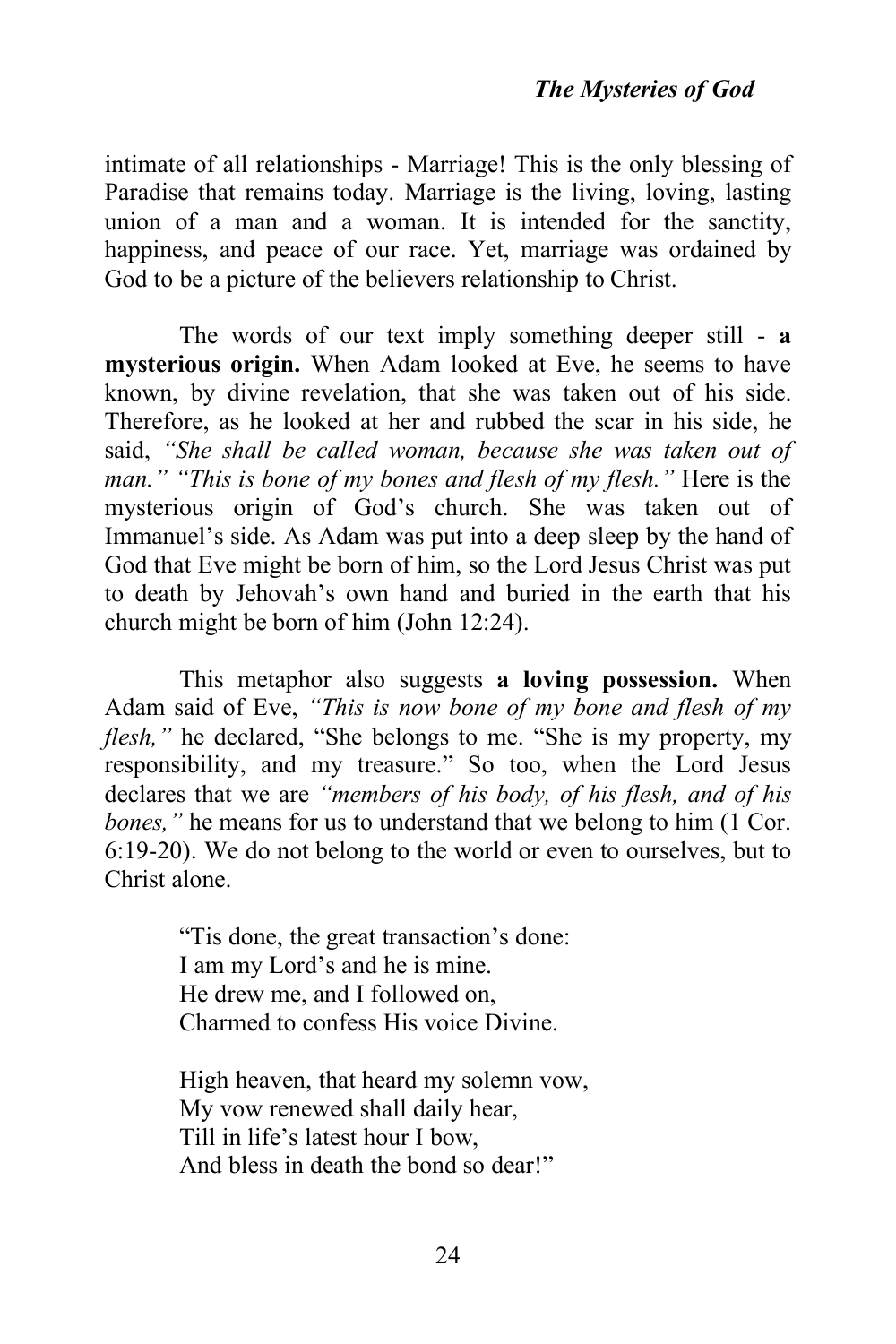The metaphor of marriage represents **a vital, necessary union.** A vital union is a union that must be. It is not an optional thing. It is a necessity. This union between Christ and the church is vital to us. Without him we are nothing and can do nothing. Without him, we must forever die. However this union is vital to Christ, too. As our Mediator and Surety, in his mediatorial capacity, he could never be complete without us, without every one of God's elect (Eph. 1:22-23); and that cannot be. *"He shall see of the travail of his soul, and shall be satisfied." He shall not ail."*

**WHAT IS SECURED TO US BY VIRTUE OF OUR UNION WITH CHRIST?** If we are one with Christ, we are as safe and secure as he is. If we are one with Christ, we are the objects of his unfailing love. If we are one with Christ, he will nourish and cherish us. He will both provide for us all that we need and cherish us in his constant care. If we are members of his body, of his flesh, and of his bones, he will one day present us to himself a glorious church, without any spot of sin, or wrinkle of infirmity, or any such thing as sin, or weakness, or flaw! If we are truly one with Christ, then all the glory and bliss that he possesses shall be ours (Rom. 8:17; John 17:5, 22).

> "Since Christ and we are one, Why should we doubt or fear? If He in heaven hath fixed His throne, He'll fix His members there!"

This is truly a great mystery. It could never have been known except by Divine revelation. We are one with Christ! His obedience is our justification (Phil. 2:8). His atonement is our forgiveness (Eph. 1:7). His life is our regeneration (John 5:20). His holiness is our sanctification (Heb. 10:10, 14). His exaltation is our preservation (Heb. 6:20). His dominion is our victory (Rom. 8:34). His reward is our glorification (John 17:24). *"We are members of his body, of his flesh, and of his bones!"*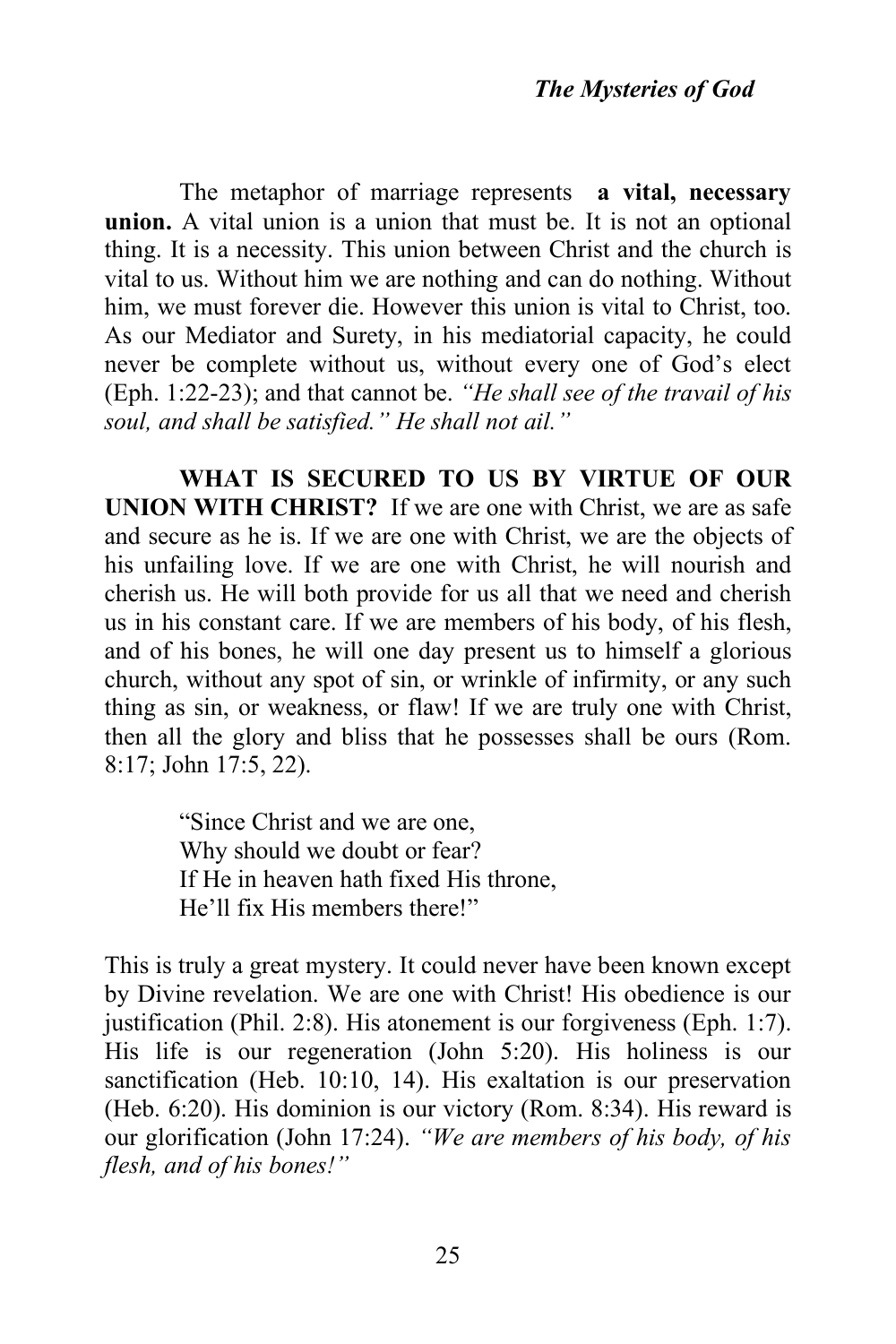**5**

## **The Mystery of Providence** *Romans 11:25-33*

*For I would not, brethren, that ye should be ignorant of this mystery,*  lest ye should be wise in your own conceits; that blindness in part is *happened to Israel, until the fulness of the Gentiles be come in. And so all Israel shall be saved: as it is written, There shall come out of Sion the Deliverer, and shall turn away ungodliness from Jacob: For this is my covenant unto them, when I shall take away their sins. As concerning the gospel, they are enemies for your sakes: but as touching the election, they are beloved for the fathers' sakes. For the gifts and calling of God are without repentance. For as ye in times past have not believed God, yet have now obtained mercy through their unbelief: Even so have these also now not believed, that through your mercy they also may obtain mercy. For God hath concluded them all in unbelief, that he might have mercy upon all. O the depth of the riches both of the wisdom and knowledge of God! how unsearchable are his judgments, and his ways past finding out!*

The providence of God is a mystery, hidden from blind, unregenerate, unbelieving people, but revealed to God's elect by the Lord Jesus Christ, through his Word and by his Spirit, whose grace abounds toward us in all wisdom and prudence. *"Having made known unto us the mystery of his will, according to his good pleasure which he hath purposed in himself"* (Eph. 1:9-10).

Providence is the government of the universe by God for the accomplishment of his will, which he purposed in himself, which will is the salvation of chosen sinners for his glory. Be sure you understand these two things:

> 1. The will of God, the purpose and pleasure of the triune God, is the salvation of his elect. When the Bible talks about the will of God, it is talking about the salvation of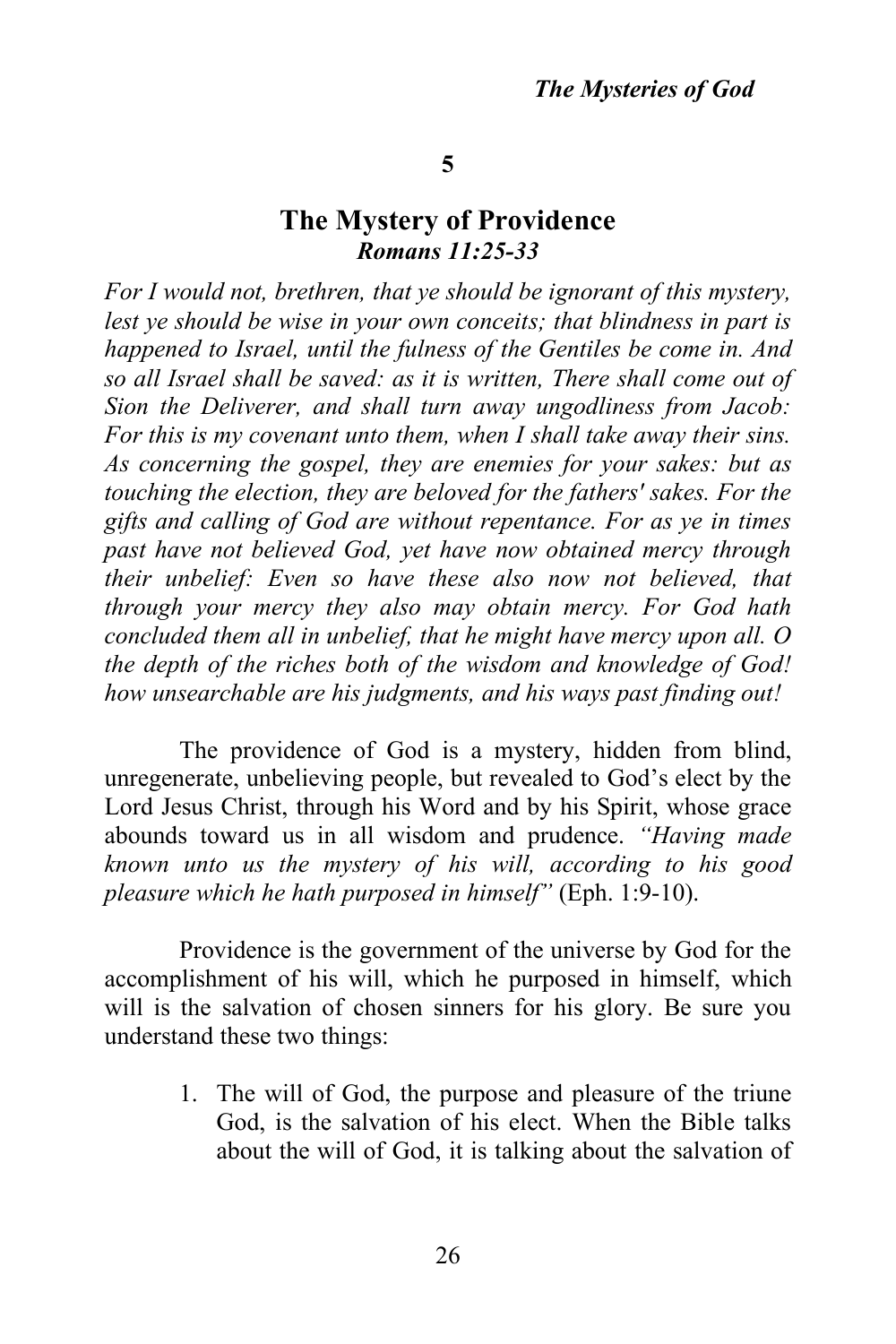chosen sinners. This is what the will of God is (John 6:39-40; Heb. 10:7, 10).

2. Providence is God's sovereign and absolute government of the universe to accomplish his will, to accomplish the salvation of his elect. The mystery of providence is the fact that God absolutely directs all the affairs of the universe to save his people (Rom. 11:25-33; Eph. 3:3- 11).

Look at what Paul says in Romans 11 about the mystery of providence. If you can see it, you will be astounded by it. He tells us, by Divine inspiration, that God sent blindness to the Jews that he might send light and salvation to the Gentiles, and thus save all his elect (vv. 25-26), and that he shut the Jews up in unbelief that he might have mercy upon his elect among the Gentiles (v. 32). The apostle was completely overwhelmed with awe and praise for God when he thought of his providence (vv. 33-36). We would be too, if we understood the wonder, magnitude, and grace of it.

**THE MANAGEMENT OF PROVIDENCE -** Who is running this world? There are four distinct views, four things taught by men about the government of the world.

*1s*t , Some think that everything comes to pass according to some fixed law called, "The Laws of Nature." Those who teach this are rationalists. They refuse to believe anything that cannot be explained upon natural grounds. The basis of what they believe is found under a microscope, or in a test tube, or in a hypothesis. A "hypothesis" is any guess that denies God.

2<sup>nd</sup>, Others imagine that everything comes to pass by chance, or mere coincidence. Most people are great believers in "luck." They think there is nothing that is certain, fixed, and absolute, but that one thing is just as likely to happen as another. These people court and seem to adore, and ascribe everything to three women whom they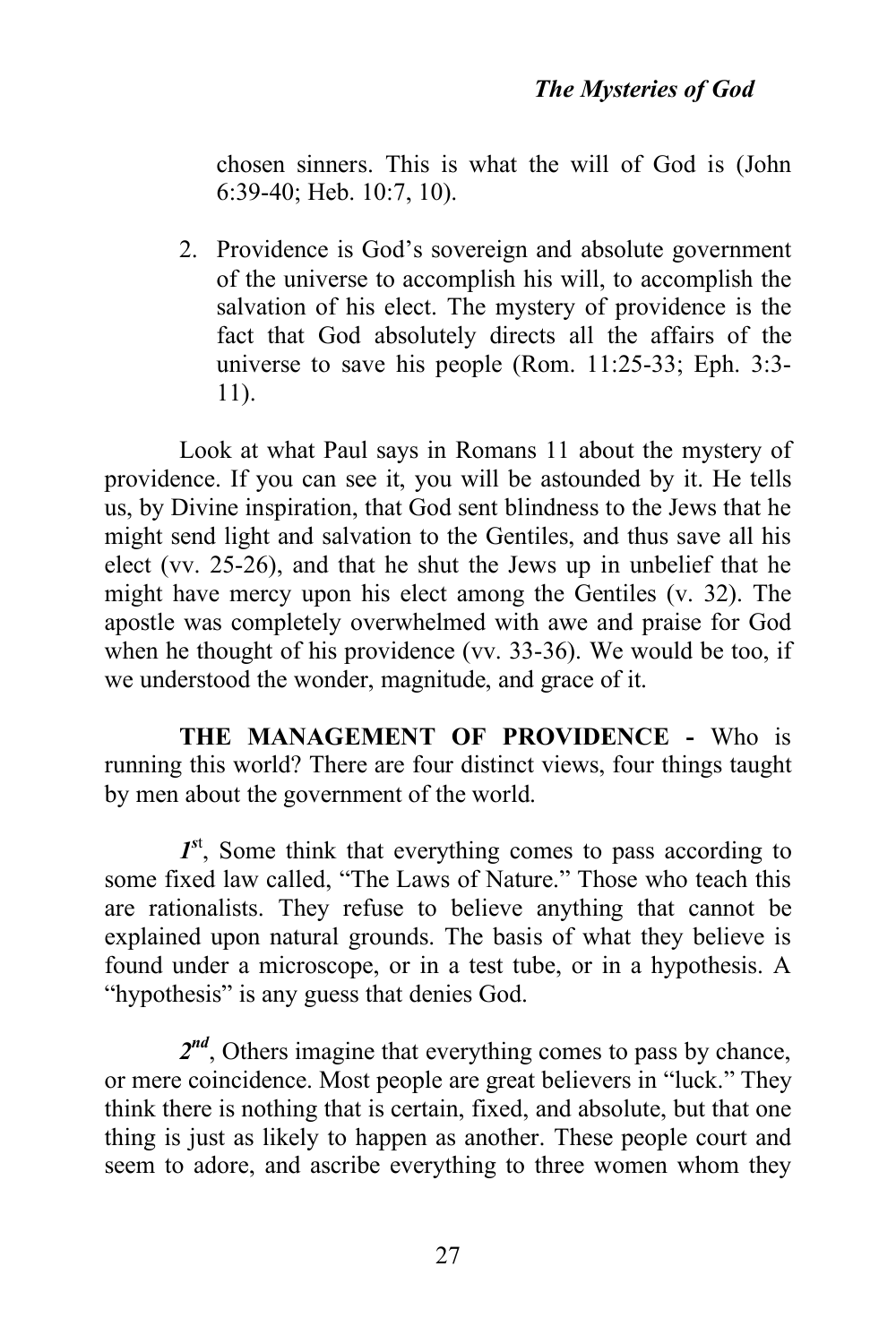think are rivals to God: *"Lady Luck," "Misfortune," and "Mother Nature."*

 $3<sup>rd</sup>$ , Cold, pseudo-intellectuals would have us believe that everything in the world is ruled by a cold, impersonal force, called "fate." Do you remember the name used for man's idea of God in the movie, "Star Wars?" They called it the Force. "May the Force be with you," was Star Wars' idea of a benediction!

*4th*, However, the Bible teaches us that the Manager, Master, and Ruler of the universe is God almighty (Psa. 135:6-13; Isa. 40:12-17). We affirm and insist that this universe is totally and constantly ruled by God. Our God always has his way and does his will everywhere. There are only two alternatives to this fact: If God is not running the world it is either because he does not want to run it, or he is not able to run it. To say that God does not want to run the world is to say that he has abandoned the work of his hands and abandoned his purpose in creating all things (Eph. 1:11; Heb. 1:3; Col. 1:17). To say that God is not able to control the world absolutely is to speak against his very Godhood! *"He is able,"* is the constant song of the redeemed throughout the Scriptures. He is able to deliver (Dan. 3:17; 6:20-22). *"Those that walk in pride he is able to abase"* (Dan. 4:37). He is *"able to subdue all things"* (Phil. 1:21). He is able save and to keep all his people by his grace (Heb. 7:25; 2 Tim. 1:12). Our God is a God who is able to help (Heb. 2:18). He is *"able to save and to destroy"* (James 4:12).

Those who deny God's absolute, sovereign management of the universe destroy the very basis of worship. If God does not want to govern the world, or if he is not able to govern the world, prayer is a useless thing! Why pray to a God who is not interested or who is not able to intervene in earthly affairs? But that is not the case. The management of the universe is God's work.

**THE MYSTERY OF PROVIDENCE - (**Isa. 55:8-9; Rom. 11:33). *C. D. Cole* wrote, "Providence is mysterious and perplexing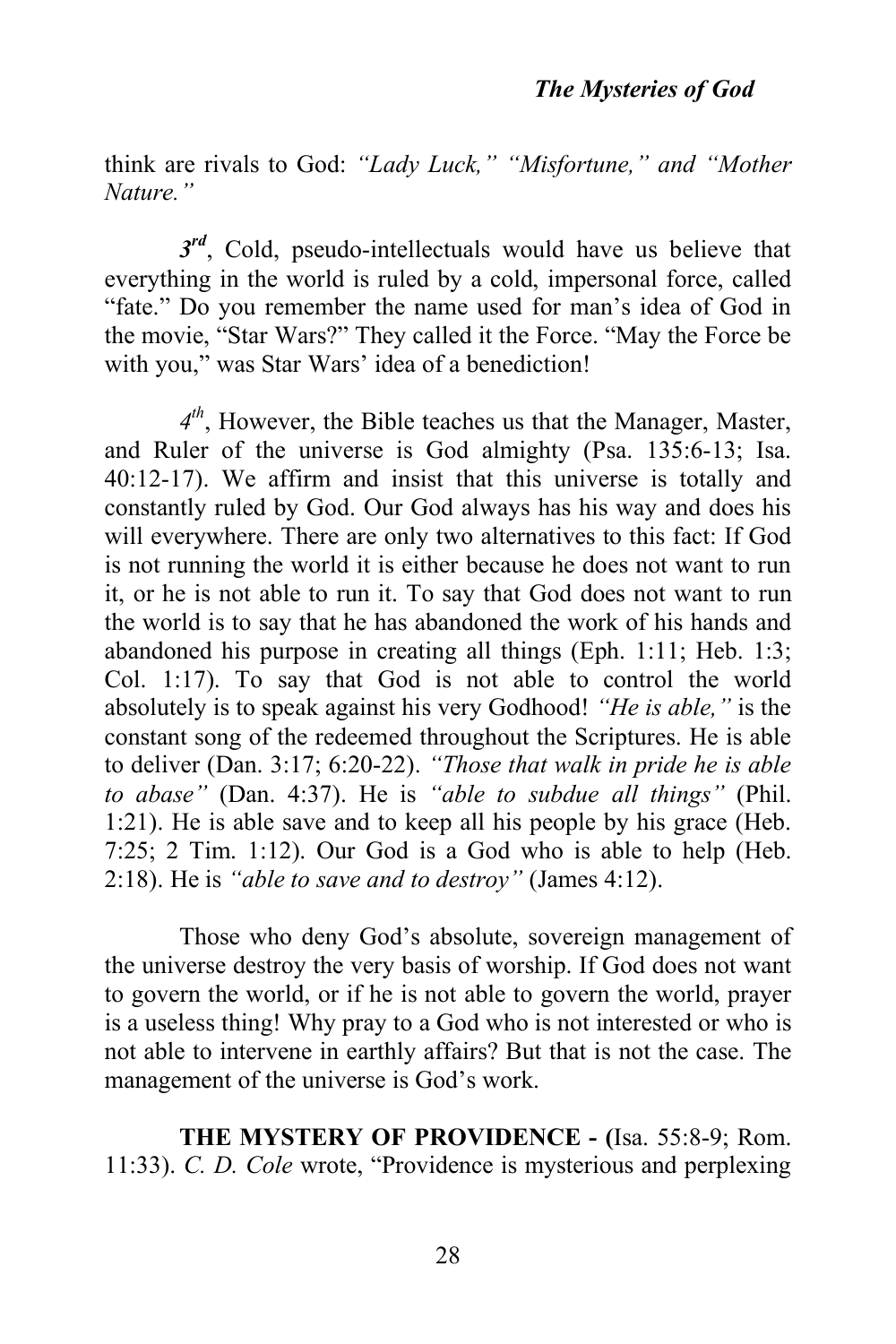because the God of providence is incomprehensible to finite minds, and therefore his ways are too deep for us to understand. We must take Him at His Word."

There seems to be no order at all in the flight of bees to and from their hive, but if you examine the honey and the honeycomb, you will see that those bees did everything by plan, arrangement, and precise order. So it is with God's providence.

*"God moves in a mysterious way His wonders to perform; He plants His footsteps in the sea And rides upon the storm.*

*Deep in unfathomable mines Of never failing skill He treasures up His bright designs and works His sovereign will."*

**THE MINUTENESS OF PROVIDENCE -** God's providential rule of the universe encompasses all the minute, intricate details of matter, time, and history. It covers all the little things. Someone once said, "Providence is God's attention concentrated everywhere." So detailed, so minute is our heavenly Father's rule of providence that he has numbered (purposed, ordained, and determined) all the hairs on all the heads of men and numbered the hairs on the heads of his elect with the tender care of a doting mother (Matt. 10:30). No sparrow falls to the ground to get a tiny grain of food or in death without God's decree and direction (Matt. 10:28-29). The treasures of the snow are scattered upon the earth in their foreordained path by our heavenly Father's great and gentle hand (Job. 38:22). Even in the casting of lots and the roll of dice, God almighty has his way absolutely (Pro. 16:33).

**THE MAGNITUDE OF PROVIDENCE -** Here is the magnitude of God's providence - *"The Lord hath his way in the whirlwind and in the storm, and the clouds are the dust of his feet"*  (Nahum 1:3). Are you getting the picture? The God we worship, the God of the Bible is in control of everything, absolutely, and always.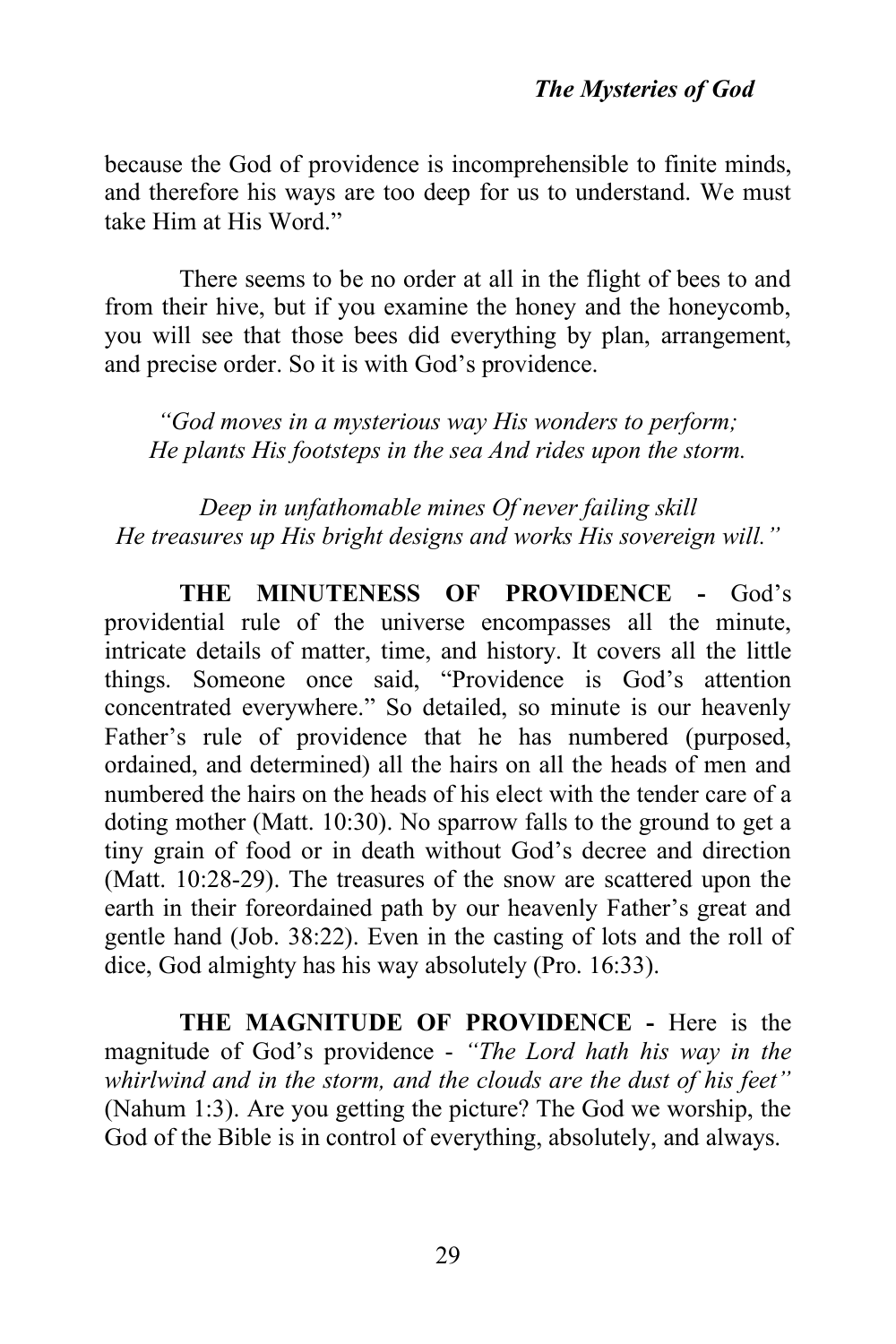Our God controls *all inanimate matter*. The waters of the Red Sea parted at his command. The opening of the earth to swallow up Korah was by his decree. The fiery furnace in Babylon had no ability to burn his servants, though it consumed their enemies because God willed it. The sunshine and the rain are bountifully scattered or withheld, according to the purpose of God.

God controls *all irrational creatures*. The animals of the earth were brought to Adam to name and to Noah to save by God's decree. Balaam's ass spoke in human language when the Almighty said to the ass, "Speak to Balaam." The flies swarmed over Egypt and frogs invaded the land like an army, when the Lord God ordained it. The lions in Babylon slept like lambs with Daniel, when the Lord purposed it. A great fish was prepared specifically to swallow up God's servant Jonah and carry him directly to Nineveh. The rooster crowed *twice* after Peter denied the Lord *thrice* because the Lord Jesus said it would. We rejoice to sing with the Psalmist, *"The Lord hath prepared his throne in the heavens; and his kingdom ruleth over all!"* (Psa. 103:20).

God controls all things; and God controls *all men, both good and bad*. Both Pharoah and Israel did exactly what God had purposed (Rom. 9:16-18). The Jews, Pilate, and the Romans did exactly what God ordained must be done in the crucifixion and death of his dear Son, no more and no less (Acts 2:23; 4:27-28). Our earthly rulers, all of them, do exactly what God almighty has purposed must be done for his elect (Prov. 21:1). Shemei could not curse David without God having said to him, "Curse David"(2 Sam. 16)

*Even the devil himself* operates only by divine permission and to the exact extent of divine permission. He could not afflict Job or sift Peter without getting God's permission first.

What about sin? God allows sin because he is able to overrule it for his own glory. God is not the Author of sin, but he is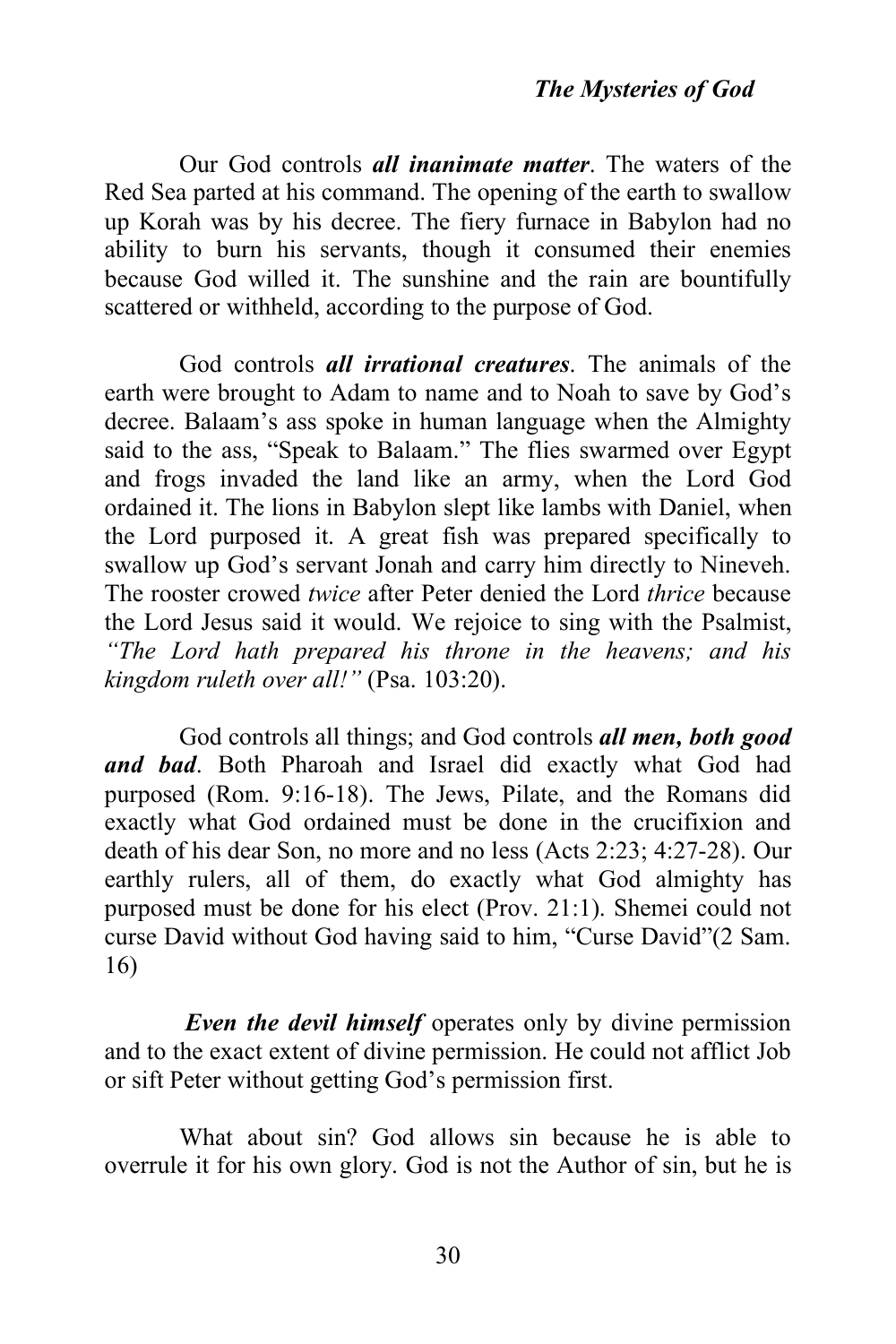the Controller of it! Read Psalm 76:10, and rejoice. When it is his pleasure to do so, God sovereignly permits wicked men to do wickedness. When it is not his pleasure to overrule the evil deeds of men for the good of his elect, he will not allow even the wicked to do the evil that is in them (Gen. 20:6).

**THE MARVEL OF GOD'S PROVIDENCE -** The purpose and plan by which providence operates is God's eternal purpose of grace toward his own elect (Rom. 8:28-30). There is nothing God will not do to save his elect, except that which is contrary to his nature. There is nothing God will not sacrifice to save his elect, except his own honor. He who sacrificed his own dear Son for us will sacrifice anything for us (Rom . 8:32; 1 John 4:9-10).

Silly, sentimental men talk about an indiscriminate, universal love in God, making the love of God meaningless; but the Bible teaches us that God's love for his elect is such a special, discriminating love that he has sacrificed and will yet sacrifice men and nations to accomplish his purpose of grace toward the chosen (Isa. 43:1-7).

There is nothing that can hinder God's purpose of grace. There is nothing under God's dominion that can harm one of the Lord's chosen (Prov. 12:21).

**THE MANIFESTATION OF PROVIDENCE** (Rev. 5:11- 14). When everything that must be has been done, when all the elect are saved, and all the reprobate are forever cast into hell, when our God has made all things new, then he will display forever to wondering worlds how he has done all things well for the glory of his name and the salvation of his elect.

"Sovereign Ruler of the skies! Ever gracious, ever wise! All my times are in Thy hand, all events at Thy command.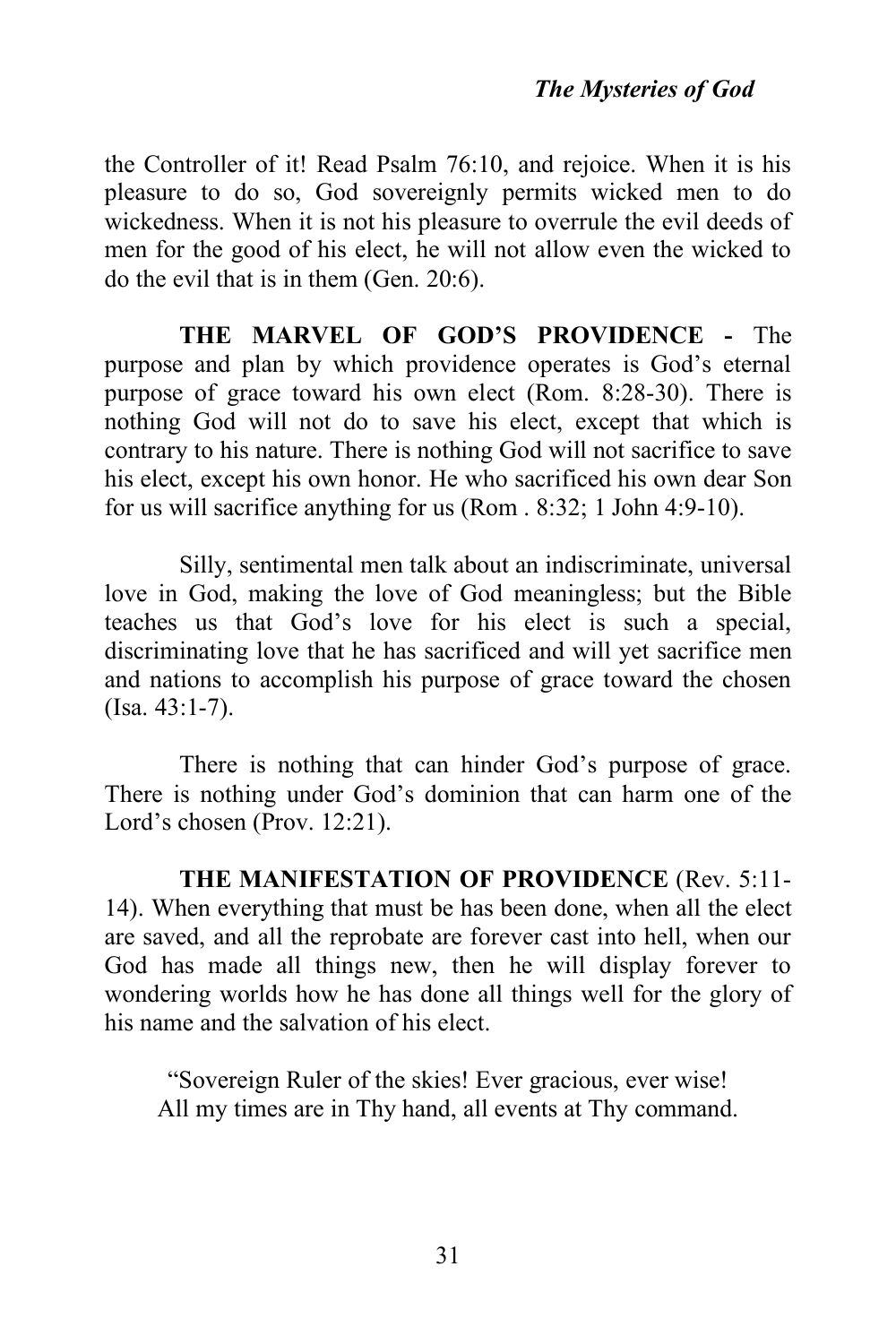- His decree who formed the earth, Fixed my first and second birth; Parents, native place, and time, all appointed were by Him.
- He that formed me in the womb, He shall guide me to the tomb; All my times shall ever be Ordered by His wise decree.
- Times of sickness, times of health, Times of poverty and wealth, Times of trial, times of grief, Times of triumph and relief!

Times the tempter's power to prove, Times to taste my Savior's love,

All must come, and last, and end, As shall please my heavenly Friend.

Plagues and deaths around me fly; Till He bids, I cannot die! Not a single shaft can hit Till the God of love thinks fit.

O Thou Gracious, Wise, and Just, In Thy hands my life I trust; Have I somewhat dearer still? I resign it to thy will.

May I always own Thy hand, And to this surrender stand, Knowing Thou art God alone, I and mine are all Thine own.

Thee at all times will I bless; having Thee, I all possess; How can I bereaved be, Since I cannot part with thee?" --John Ryland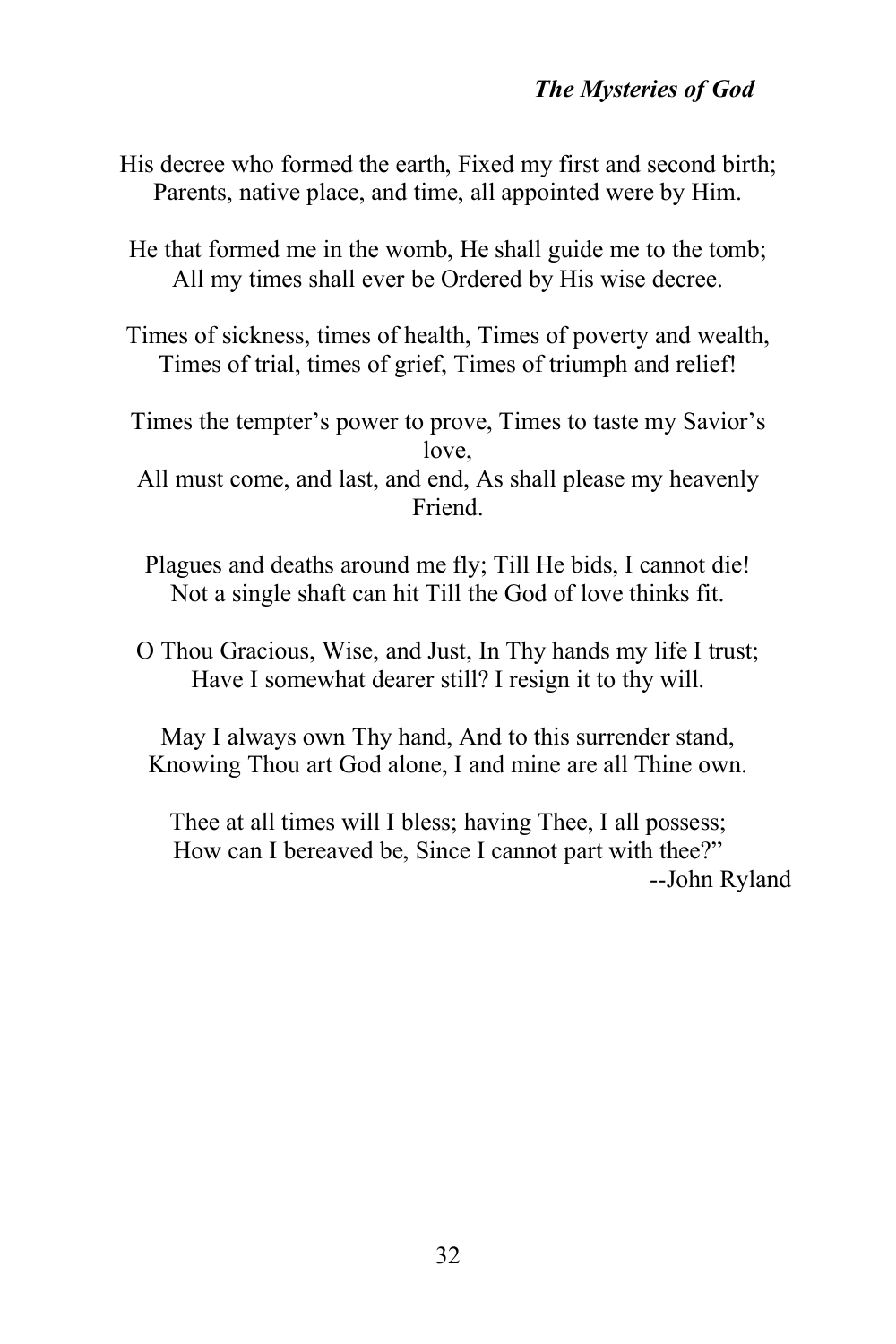**6**

## **The Mystery of the Stars and the Candlesticks** *Revelation 1:20*

*I John, who also am your brother, and companion in tribulation, and in the kingdom and patience of Jesus Christ, was in the isle that is called Patmos, for the word of God, and for the testimony of Jesus Christ. I was in the Spirit on the Lord's day, and heard behind me a great voice, as of a trumpet, Saying, I am Alpha and Omega, the first and the last: and, What thou seest, write in a book, and send it unto the seven churches which are in Asia; unto Ephesus, and unto Smyrna, and unto Pergamos, and unto Thyatira, and unto Sardis, and unto Philadelphia, and unto Laodicea. And I turned to see the voice that spake with me. And being turned, I saw seven golden candlesticks; And in the midst of the seven candlesticks one like unto the Son of man, clothed with a garment down to the foot, and girt about the paps with a golden girdle. His head and his hairs were white like wool, as white as snow; and his eyes were as a flame of fire; And his feet like unto fine brass, as if they burned in a furnace; and his voice as the sound of many waters. And he had in his right hand seven stars: and out of his mouth went a sharp twoedged sword: and his countenance was as the sun shineth in his strength. And when I saw him, I fell at his feet as dead. And he laid his right hand upon me, saying unto me, Fear not; I am the first and the last: I am he that liveth, and was dead; and, behold, I am alive for evermore, Amen; and have the keys of hell and of death. Write the things which thou hast seen, and the things which are, and the things which shall be hereafter; The mystery of the seven stars which thou sawest in my right hand, and the seven golden candlesticks. The seven stars are the angels of the seven churches: and the seven candlesticks which thou sawest are the seven churches. (Revelation 1:9-20.)*

These seven churches and their pastors are symbolic and representative of all true gospel churches and all true gospel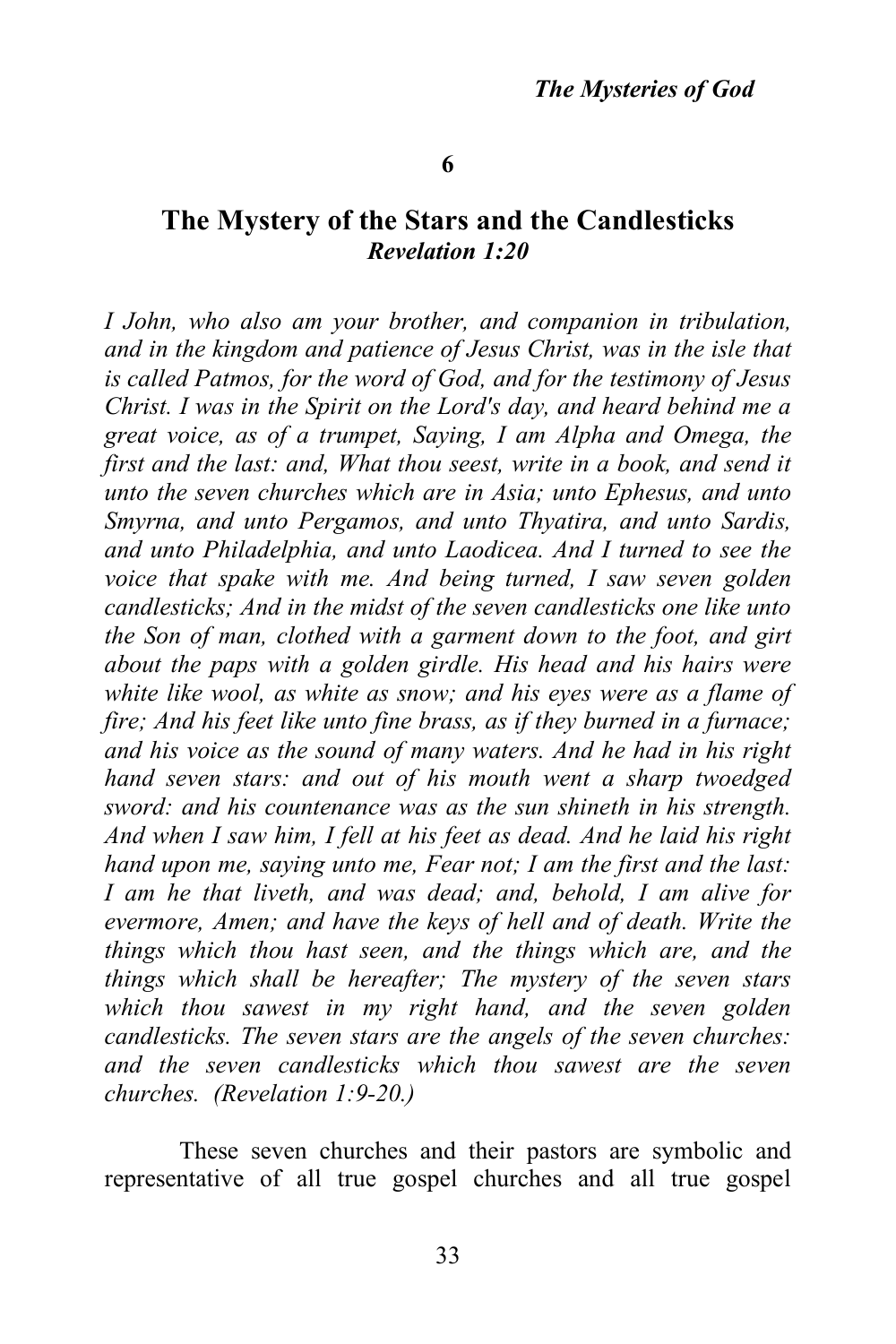preachers. Historically, the seven churches of Asia Minor mentioned in this chapter did exist during the days of the Apostle John. However, they are used here as allegorical representatives of all local churches in the kingdom of God. The stars, the pastors of the churches, represent all true gospel preachers, given by God to be pastors in his churches. The churches represent all local churches where Christ is worshipped. The mystery of the stars and the candlesticks is full of instruction. May God the Holy Spirit apply that which is here revealed to our hearts continually.

**BOTH GOD'S SERVANTS, GOSPEL PREACHERS, AND HIS CHURCHES ARE CONSTANTLY PROTECTED AND PROVIDED FOR BY THE LORD JESUS CHRIST.** If the churches of Christ and his servants are so highly valued by him, they ought to be highly valued by us. The greatest blessing God can ever bestow upon any community is to establish a local church in it where men and women gather in the name of Christ to worship him. A local church, in the New Testament sense of that term, is a congregation of saved sinners, united in the name of Christ to worship him and to serve the interests of his kingdom in this world, seeking his glory, proclaiming his gospel, seeking his sheep, and endeavoring to be faithful and obedient to his Word in doctrine and practice.

The greatest blessing the Lord God can or will bestow upon any local church is to give it a pastor after his own heart, a faithful gospel preacher, who will feed his people with knowledge and understanding (Jer. 3:15). Pastors are the ascension gifts of Christ to his church, for the conversion, teaching, edification, and steadfastness of his elect (Eph. 4:8-16). They are to be known, loved, and highly esteemed for their works' sake (I Thess. 5:12-13). These men, as the servants of God, are to be obeyed, as those who watch for the souls trusted to their care by God (Heb. 13:7,17).

I have no hesitancy in stating also that the single most important aspect of every believer's life is the assembly of God's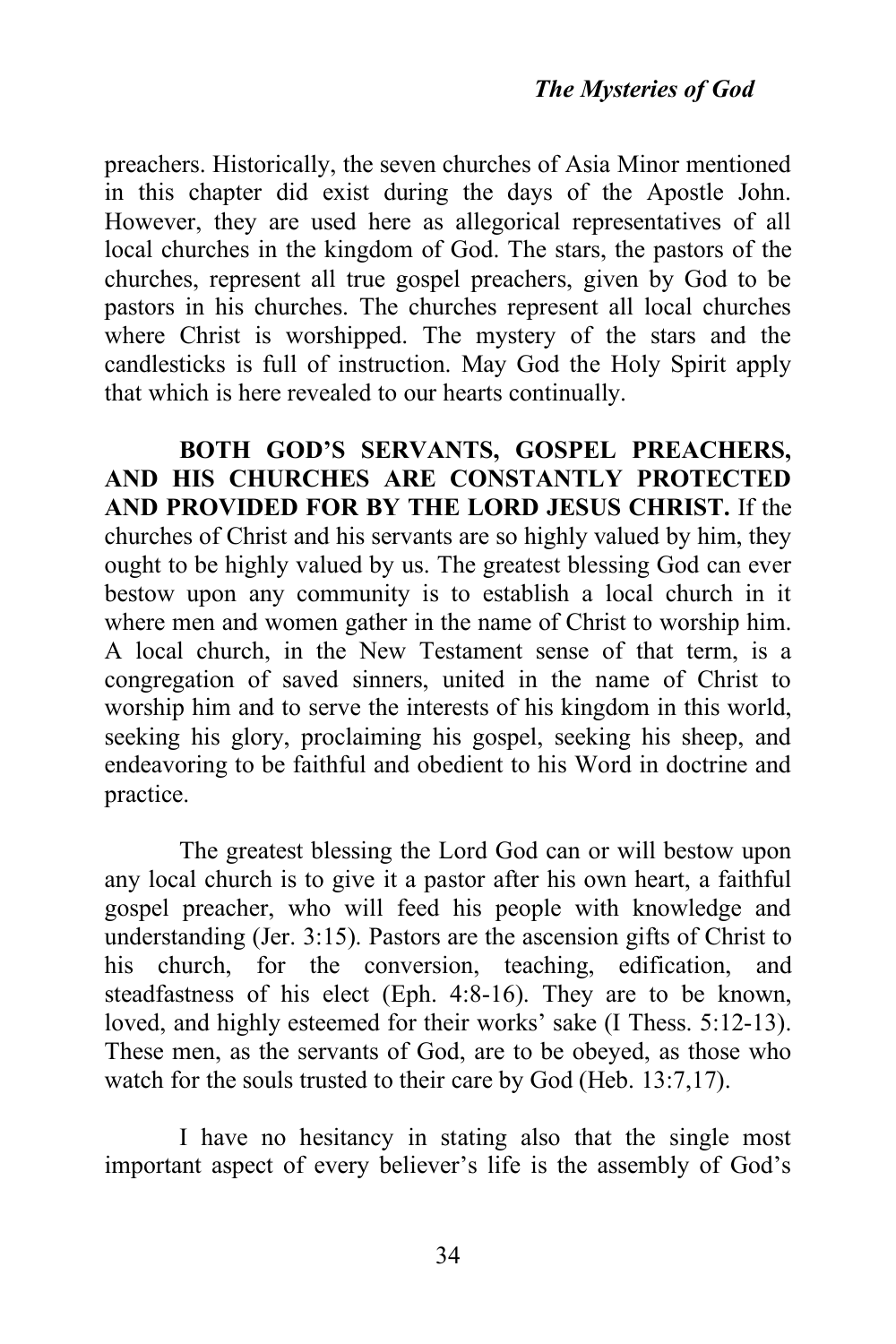saints for public worship (Heb. 13:24-27). It is there that Christ has promised to meet with, minister to, and be worshipped by his people (Matt. 18:20). When public worship is despised and willfully neglected it is an indication of inward apostasy from Christ.

Those who despise God's servants despise God (I Sam. 8:7); and those who seek to divide God's church bring upon themselves the judgment of God (I Cor. 3:16-17). The Son of God places such high value upon his servants that he considers anything done to them, either bad or good, as being done to himself; and He places such high value upon his people that he considers anything done to them, either bad or good, as being done to him. That means that pastors must be very careful in their treatment of God's people and local churches must be very careful in their treatment of their pastors, who are God's servants.

**NOTICE THAT EACH OF THE SEVEN CHURCHES HAS ITS OWN ANGEL, ITS OWN MESSENGER FROM GOD.** We are told that seven is the number of grace, the number of holiness, completion, and perfection. If that is so, we must assume that the churches of Christ are represented as seven to show us that there are always as many local churches in this world as are needed to fulfill our Lord's purpose, just as many and no more.

The seven stars which John saw in Christ's right hand, represent the angels, or pastors and ministers of the churches in all periods of time, from the first to the second advent of our Lord. Thus, the Holy Spirit tells us that all true gospel preachers are in Christ's right hand (v. 16). They are placed by him where he wants them, protected by him, and provided for by him. All true gospel preachers are under the authority and direction of the Lord Jesus Christ himself. They are instruments in his hands to accomplish his will, by which he serves the interests of his people in this world.

**Faithful pastors are here compared to stars and angels.**  Stars, like preachers, are made by God. Stars, like preachers, give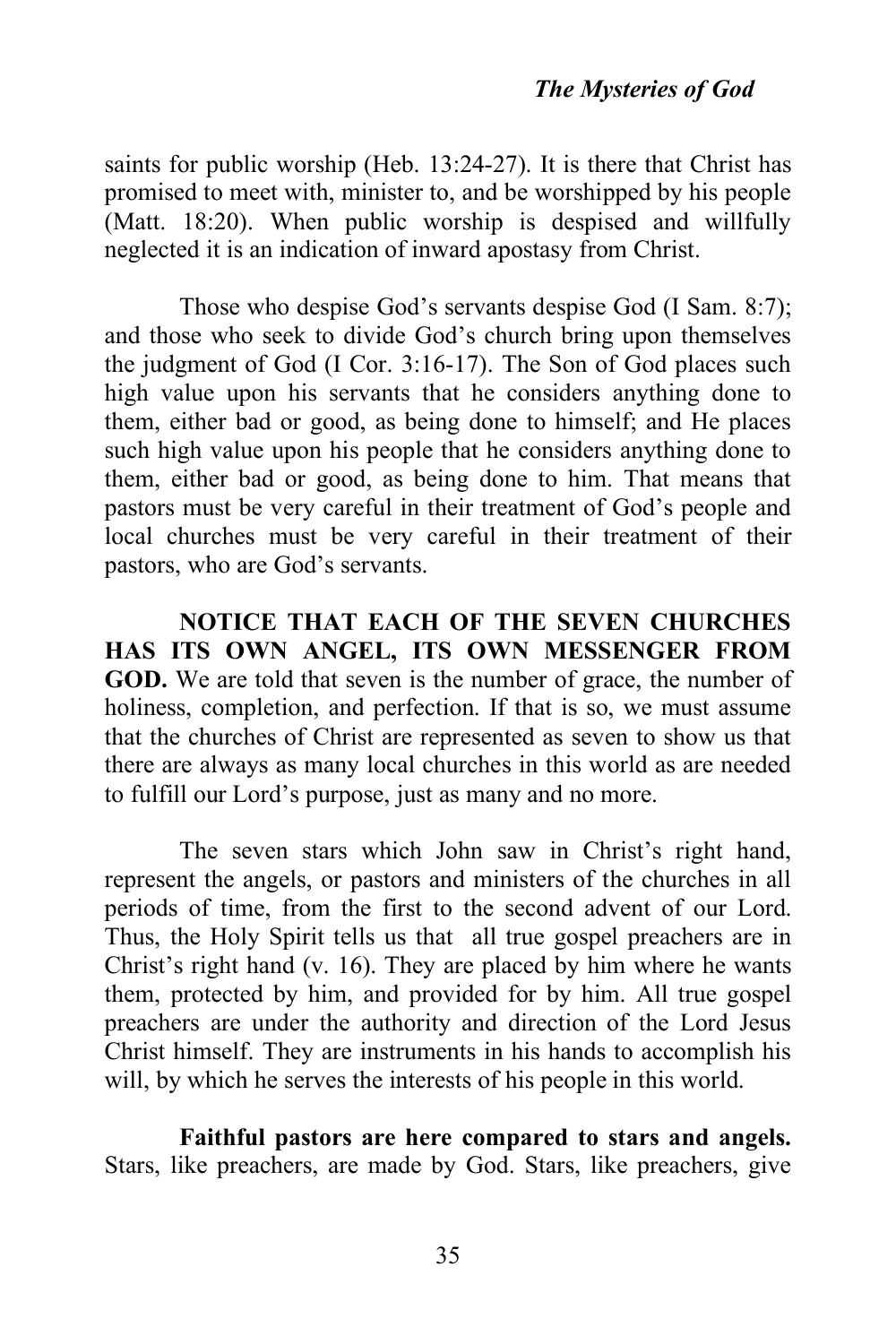out light in the midst of darkness (2 Cor. 4:4-6). True gospel preachers, like stars, are men on fire, burning with zeal for the glory of God and burning with a word from God that must be delivered (Jer. 20:9). Every true pastor is an angel of God to the church to which he is sent. He the minister of Christ and his church. He is sent forth to minister to those who shall be the heirs of salvation. The faithful pastor is a messenger, a man sent with a message from God that he must deliver. The message God sends his preachers to declare is always the same. It is the gospel of his free and sovereign grace in Christ. Like the angels of God, faithful; pastors rejoice in the conversion of sinners by the grace of God.

It should also be noticed that there are no more angels than churches and no more churches than angels. God almighty never lacks for messengers. Whenever and wherever his church needs a preacher, he raises one up. Yet, he never raises up a preacher until he is needed. As one old preacher used to say, "God never made a possum that he didn't make a persimmon tree; and he never made a preacher that he didn't make a pulpit."

**EVERY TRUE LOCAL CHURCH IS A CANDLESTICK, A HOLDER OF LIGHT, A CENTER FROM WHICH LIGHT IS DISPELLED.** *"Ye are the light of the world,"*  our Savior said. The only reason for the existence of local churches is to hold forth the light of life in this world of darkness and death. Local churches do not invent light, or even improve it. They are simply to hold it forth. We get the light from Christ, who is the Light. A candlestick has no more light than is put into it. Even so, we have no light but Christ. We hold forth the light of truth (The Gospel of Christ), that we may guard it, teach it, and extend it. We hold forth the light of purity, that we may keep ourselves unspotted from the world. We hold forth the light of love, that we may comfort and gladden the hearts of men, displaying in the gospel the wondrous love of God and showing forth the result of his love experienced in the heart, which is love for one another**.** Each local church is called a *"golden candlestick,"* to express the great value of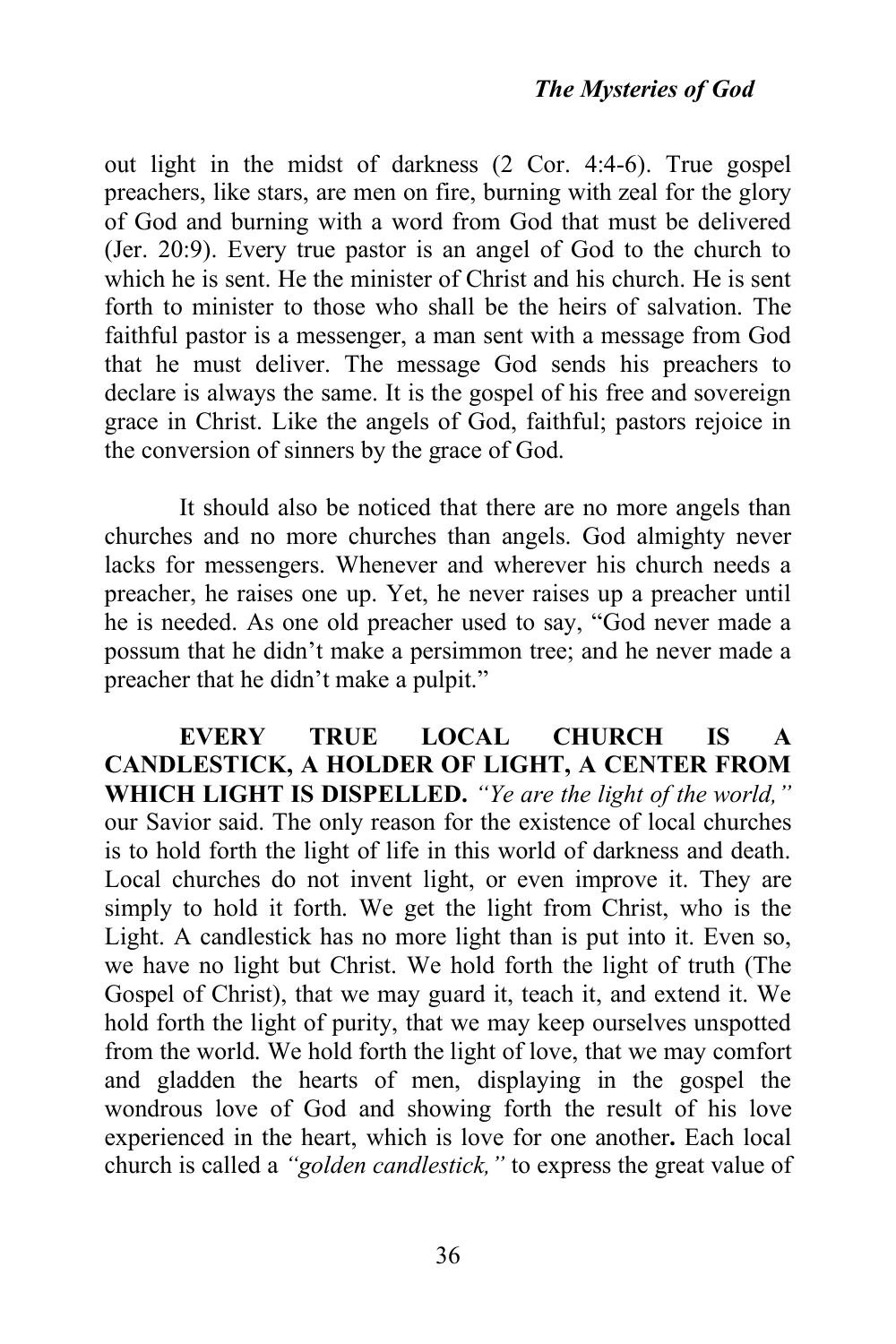it. In the eyes of Christ, who loved the church and gave himself for it, and in the eyes of saved sinners, who have heard the Word of the Lord published in Zion, the church of God is precious, more precious than gold.

**ALL TRUE GOSPEL CHURCHES ARE UNITED IN CHRIST, WHO IS IN THE MIDST OF THEM.** *Alford* wrote "Their mutual independence is complete. Their only union is in him who stands in the midst of them." Though local churches are independent, without denominational affiliation, influence, or obligation, they are not isolated from other gospel churches. The Head of every true church is Christ. The church of God has no other head! Absolute loyalty to the Son of God is the responsibility of every church and every individual believer. And all true believers are one in Christ, one church, one family, one kingdom, one body, one holy nation (1 Cor. 10:17; 12:13; Eph. 2:19-22; 3:15; 4:1-6; 1 Pet. 2:9). Every true church of Christ is engaged in one work, the preaching of the gospel. Each labors by one Word of authority, the Word of God. Each one has the same goal, the glory of God. And each is governed by one rule, the will of God.

**NO LOCAL CHURCH IN THIS WORLD IS PERFECT. BUT EACH HAS ITS OWN EXCELLENCES AND ITS OWN DEFECTS, ITS OWN DANGER AND ITS OWN DUTY.** The churches at Corinth, Galatia, and Colosse all had their peculiar weaknesses and troubles, their own faults and failures. Those *superpious* people who hop and skip from one local church to another looking for one *worthy* of their allegiance, will never find what they are seeking. There are no perfect churches in this world. Churches are made up of saved sinners, not perfect people, forgiven people. Yet, such churches today, with all their faults, are true churches with many excellencies, just as those were in the New Testament era. As we read our Lord's letters to the churches, we see that one is loyal to the Lord, another wavering. One is on fire, another losing its first love. One has a great reputation, though it is dead. Another is in great poverty, though it is very rich in grace. One church abounds in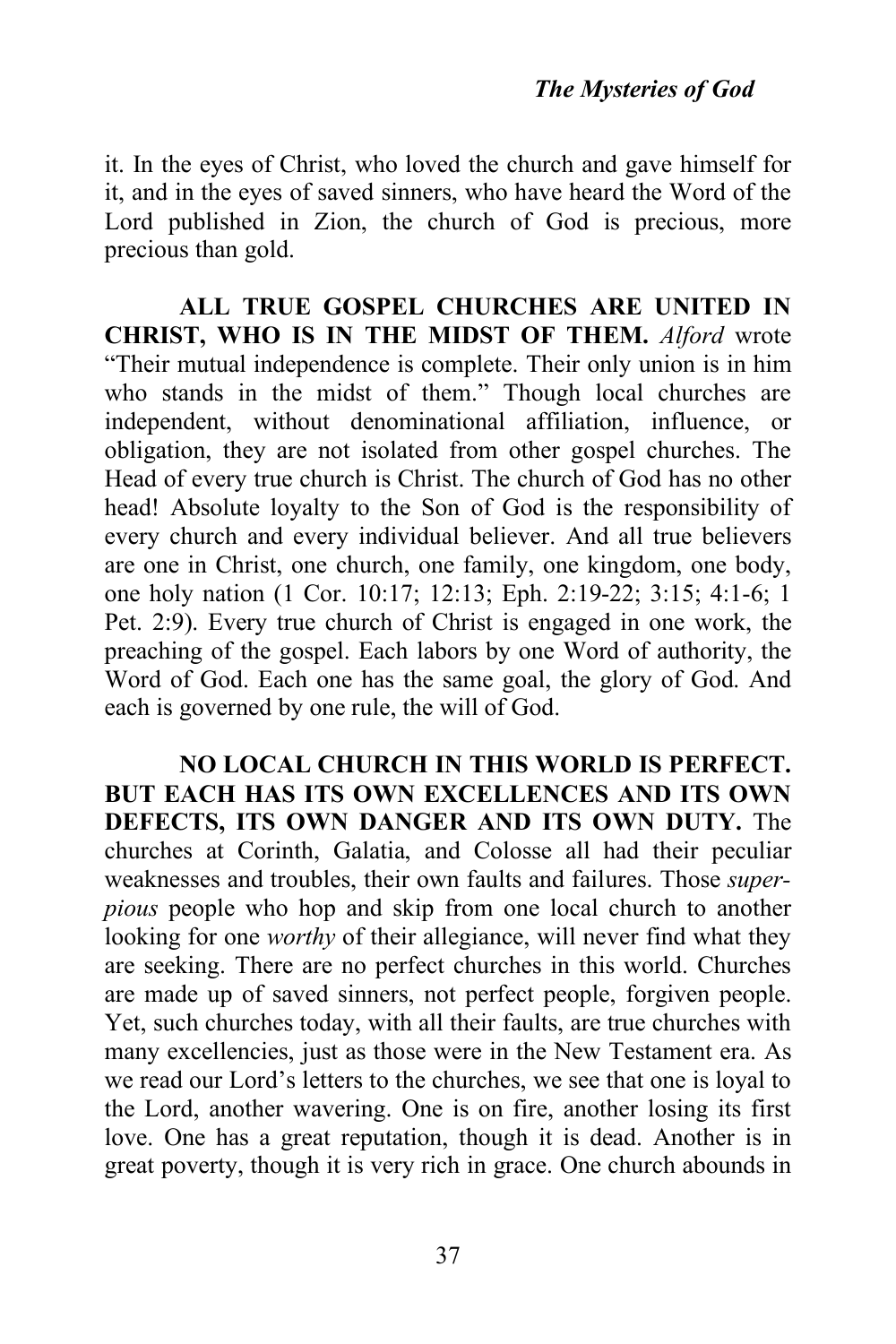every good work, while another is fast asleep. In the churches most full of life, some are dead. In the churches most dead, some are full of life. Loyal and faithful men do not forsake and abandon a ship when it is in trouble. They rally to save it. The only justifiable grounds for separating from a true gospel church is when it ceases to be a true gospel church when it no longer holds to and proclaims the gospel of God's free and sovereign grace in Christ, when it no longer holds forth the light of the gospel.

**THE LORD JESUS REVEALS AND MANIFESTS HIMSELF TO HIS CHURCHES TO MEET THEIR NEEDS.**  He walks in the midst of the seven golden candlesticks, not to make people feel good, and shout, and have a good time, but to graciously meet the needs of his people. To Ephesus Christ reveals himself as "*he that walketh in the midst*," to observe and correct. To Smyrna he is "*the Living One*," who gives the crown of life. To Pergamos he comes the "*the sharp sword*," to sever and slay, to divide and destroy from her all that would destroy her. To Thyatira his "*eyes are like a flame of fire*," to see all, see through all, and to consume all that is dross. To Sardis the Savior comes as he who "*hath the seven spirits of God*," to quicken, revive, and give life, raising his church from her spiritual death. To Philadelphia Christ appears as "*he that hath the key of David*," to open to the faithful all the bountiful treasures of the house of God. To Laodicia he is "*the Faithful and True Witness*," to expose her pride and sin, to call her to repentance, to chasten and to correct his fallen, languishing people.

**THE LORD JESUS, WHO WALKS IN THE MIDST OF HIS CHURCHES, PRESERVES AND KEEPS THEM; YET, HE EXPECTS AND REQUIRES OF EVERY LOCAL CHURCH AND EVERY PERSON IN IT, FAITHFULNESS, LOYALTY, AND PERSEVERANCE, NO MATTER WHAT THEIR DIFFICULTIES ARE.** Not one of the letters to the seven churches gives us the slightest reason to imagine that the adversities and trials of the people would justify laxity, indifference, or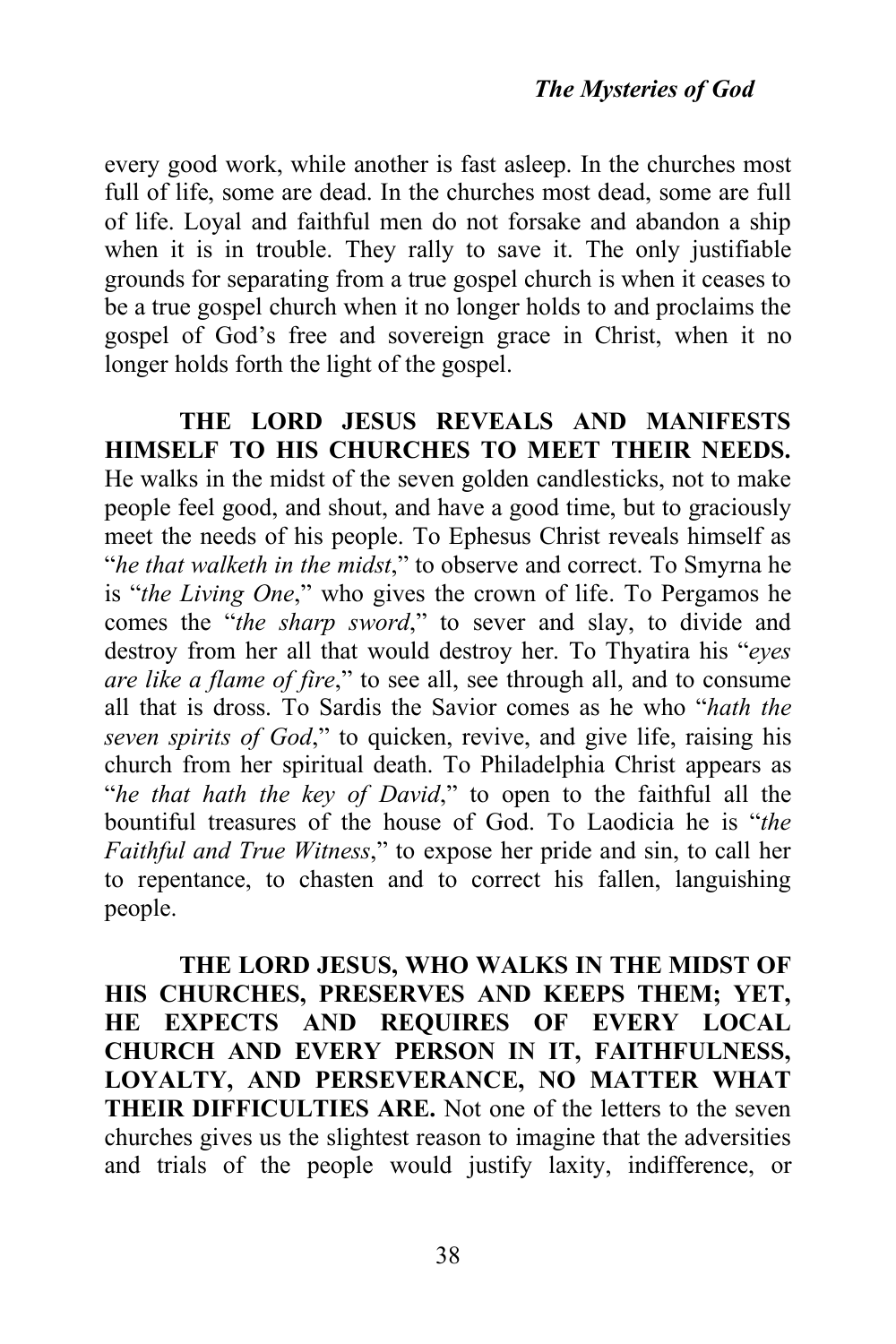surrender. On the contrary, our Lord constantly assures us that his grace is sufficient, - his love is Immutable, - his faithfulness is sure, - his intercession prevails, - his hand is strong. Whatever your trial or temptation is, Christ is greater. He will sustain you, as you cling to him (I Cor. 10:13).

**THE LORD GOD WILL PRESERVE OR REMOVE THE CANDLESTICK ACCORDING TO OUR FIDELITY OR INFIDELITY TO CHRIST AND HIS GOSPEL** (Rev. 2:5). *"Judgment must begin at the house of God"* (I Pet. 4:17); and it shall. When our Lord spots unfaithfulness in us, he will do one of two things. Either he will chasten us and drive way our sin; or he will judge us and sweep us away in his wrath. No true church has anything to fear, except indifference to Christ. If any local church is to be preserved and persevere in the service of Christ, each member must himself overcome those things that hinder obedience and impede faithfulness to Christ.

This is the mystery of the stars and the candlesticks. The stars are God's appointed pastors. The candlesticks are gospel churches. The churches are made up of sinners saved by the grace of God. While the security of the church is the work of Christ alone, the success or failure, life or death of the church ii the responsibility of each member (Rev 3:19-22).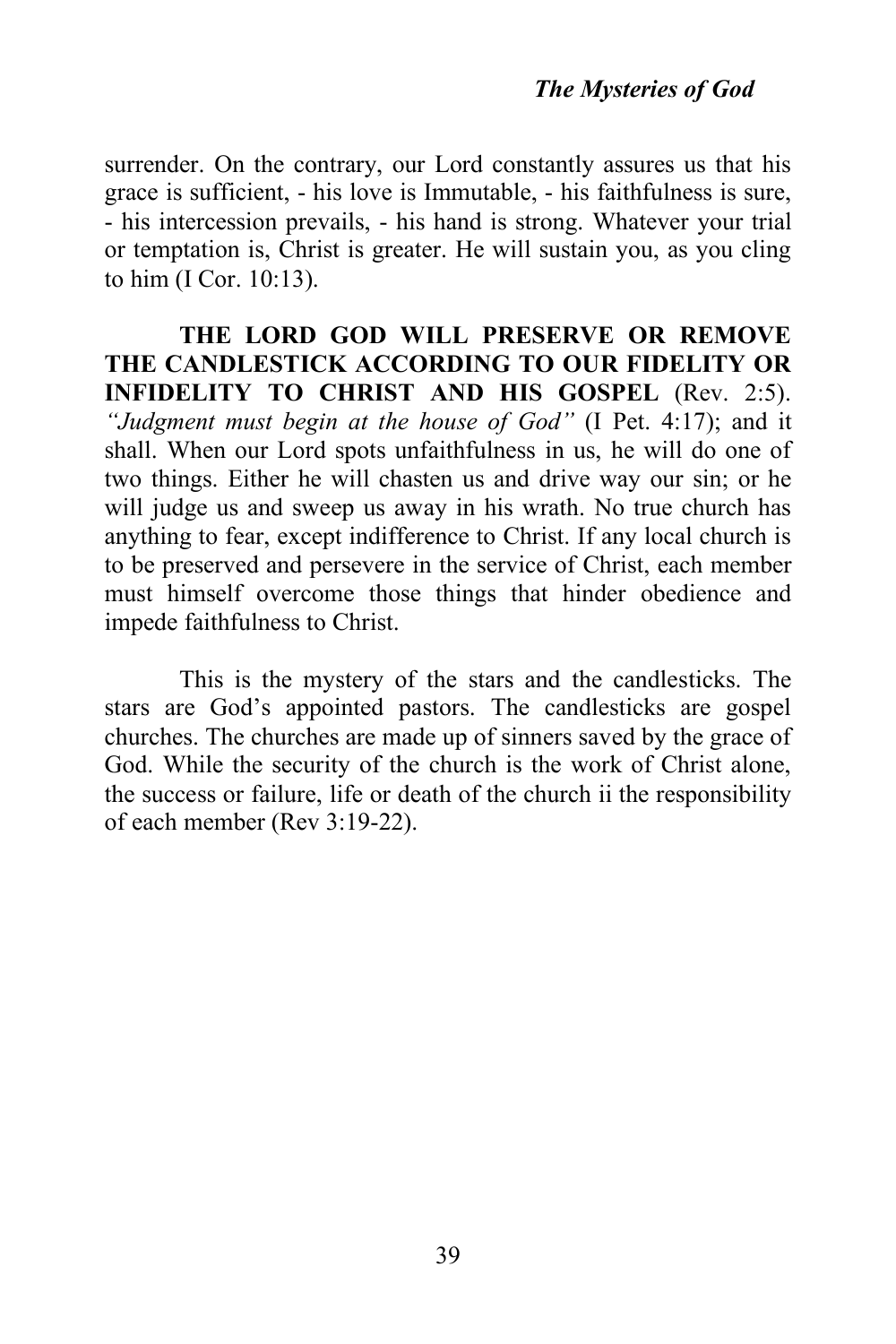**7**

## **The Mystery of Iniquity** *2 Thessalonians 2:7*

*For the mystery of iniquity doth already work: only he who now letteth will let, until he be taken out of the way.*

That which Paul calls *"the mystery of iniquity"* is called *"Mystery Babylon the Great, the Mother of Harlots and Abominations of the Earth"* in Revelation 17:5. The Mystery of Iniquity and of Babylon is the wicked influence of freewill, works religion, as it is used by God to be an instrument of judgment upon those who receive not the love of the truth. This great mystery is can be understood only in the context in which it is revealed. It cannot be understood apart from that which is taught in 2 Thessalonians chapter two. In the seventeen verses of that chapter the apostle Paul, writing by Divine inspiration, teaches us five things that every believer needs to understand. Here are five facts that we need to be keenly aware of at all times.

**1. THE LORD JESUS CHRIST IS COMING AGAIN**  (vv. 1-2). Paul himself had written to the Thessalonians, assuring them and us of Christ's glorious second advent and of the gathering together of God's elect unto him in the last day (1 Thess. 1:10; 4:13- 17) and of the believer's responsibility to watch and be sober in anticipation of Christ's coming (1 Thess. 5:1-11). However, someone had perverted Paul's teachings and writings. They claimed to have been inspired by the Spirit of God, to have received another word from God, and to have had a new letter from Paul stating that "the day of Christ is at hand." They taught that the Lord Jesus would be coming for certain in a matter of days, weeks, or months at the longest. In so doing, they troubled and distressed the saints. Do not imagine that these believers at Thessalonica were not anxious for Christ's coming. They were (1 Thess. 1:10). But being told Christ is certain to come within a given time frame, these men and women were disturbed about their daily responsibilities, and relationships.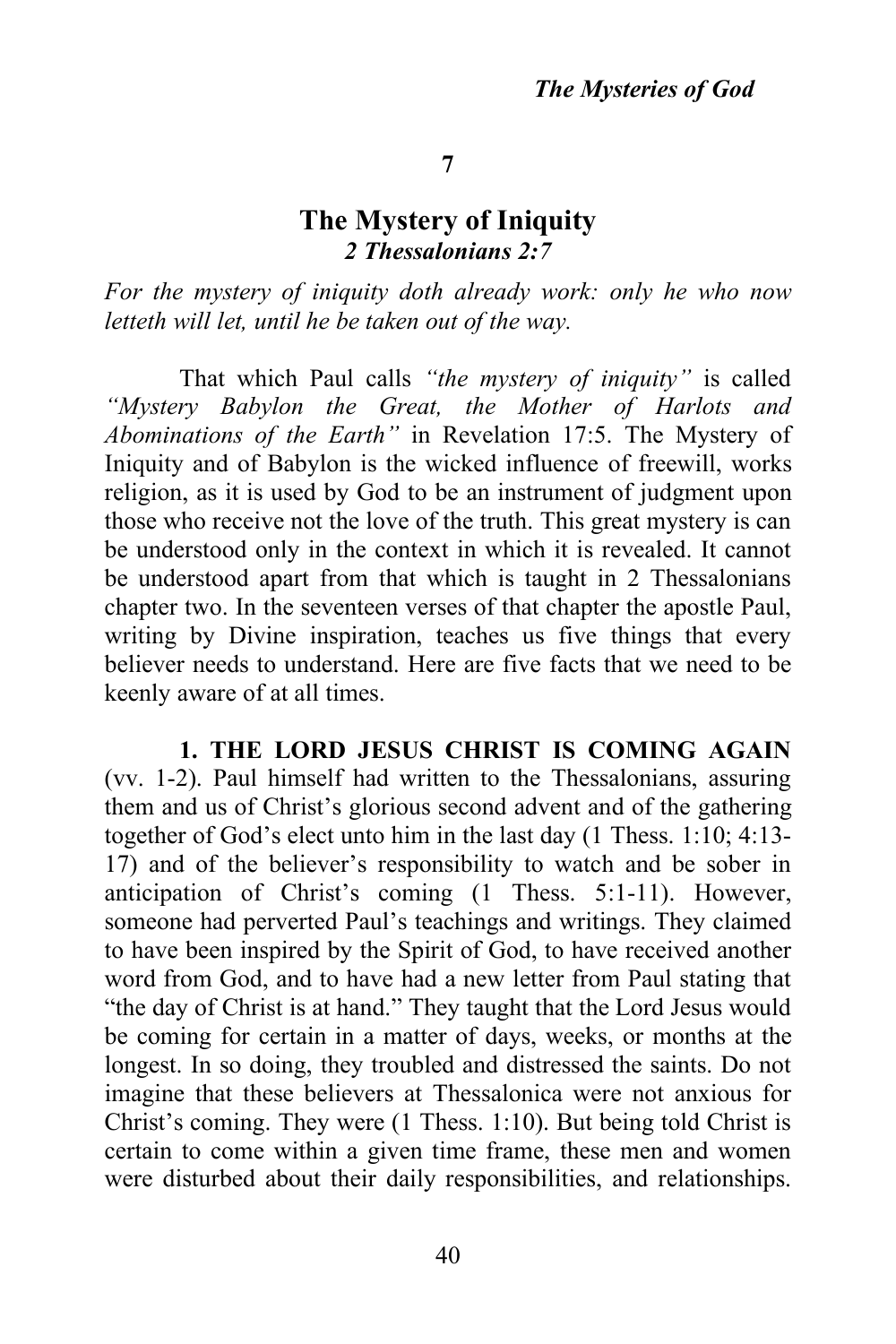Perplexing questions arose in their minds. If Christ is coming right now, what are we to do? How are we to live?

While we should live upon the tiptoe of faith, anticipating and expecting the Lord's immediate return (Tit. 2:13), no one knows when the Lord Jesus will come again (Matt. 24:36; Mk. 13:32; Acts 1:7). We are given absolutely no indication in Scripture as to the time, not even in a general sense, when the Lord is coming again. We are never taught, since our Lord's ascension, to look for signs of his coming, but simply to live constantly in the anticipation of his coming. Not knowing the time of Christ's coming, it is our responsibility to live, labor, and witness as though the Lord may not come for another two thousand years. Yet we are here told that…

**2. TWO GREAT EVENTS MUST AND SHALL PRECEDE THE SECOND COMING OF CHRIST** (vv. 3-10). "Let no man deceive you by any means: for *that day shall not come,*  except there come a falling away first, and that man of sin be revealed, the son of perdition." There are no physical signs that will precede Christ's coming: The regathering of Israel as a nation means nothing spiritually. Even if they should begin the reconstruction of the temple in Jerusalem, it would have absolutely no spiritual significance. God's church is his Israel and his temple (1 Cor. 3:16- 17; Gal. 3:29; 6:16).

There are no physical, material signs to indicate the time immediately preceding the Lord's return. To the unbeliever Christ will come as a thief in the night. However, there are two spiritual signs that only those who are born again and taught of God can see. *First*, there will be an apostasy, a general falling away, from the revealed truth of God, a common denial by the professed church of those very truths upon which it has been built. *Then*, the man of  $\sin<sup>1</sup>$ 

 $\frac{1}{1}$ <sup>1</sup> This man of sin is not a man, but a system of religion. Antichrist is not one person, but all religion that robs God of his glory as God and as the only Savior of his people. Without question, it includes papacy. Yet, it is a very serious mistake to limit antichrist to the papacy. Every form of Arminian, free-will, works religion is antichrist.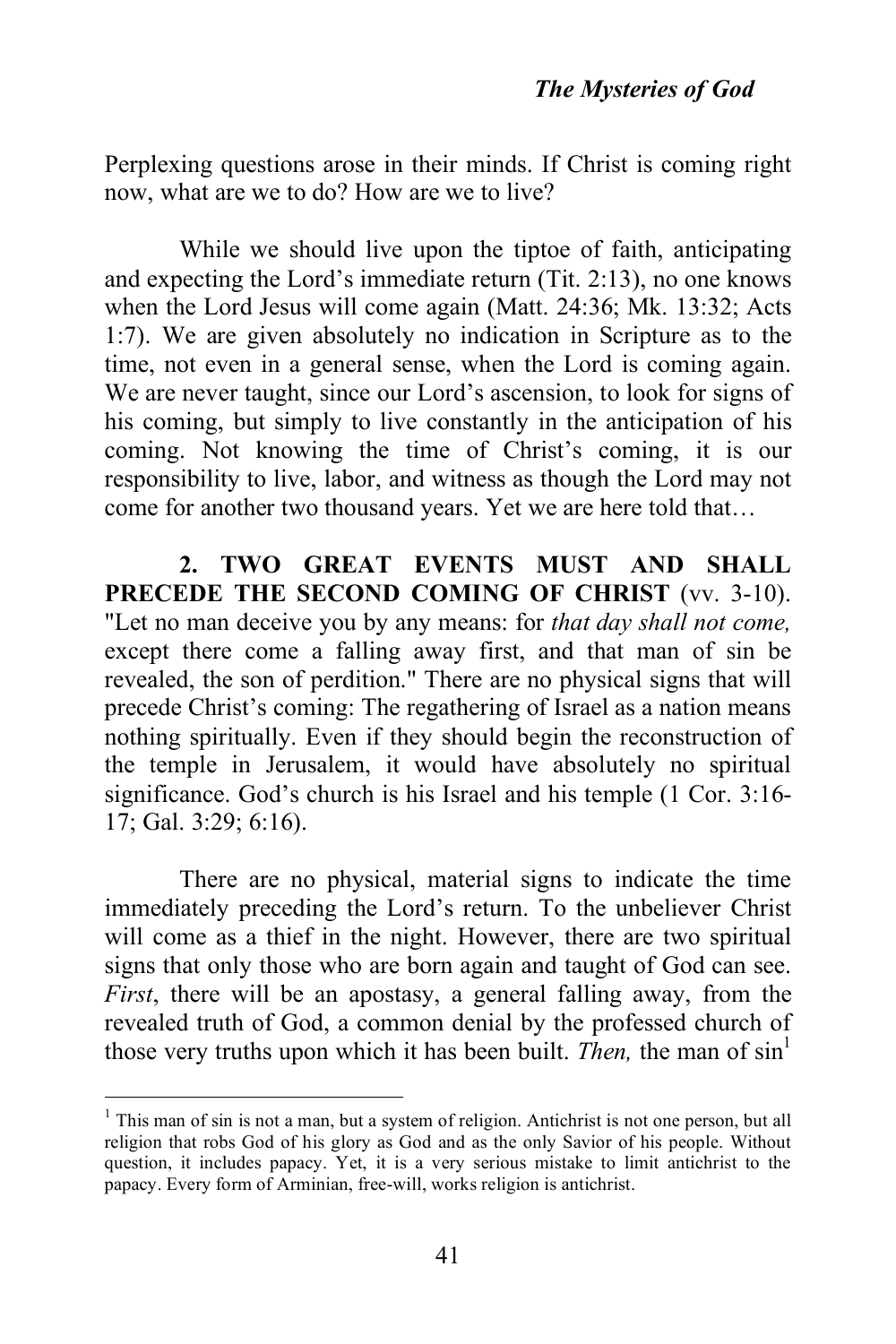must be revealed. He is revealed not to the world, but to the saints of God. He is revealed to us by the apostasy he causes. Yet, these two things happen so gradually that God's saints in every age are kept in anticipation of the Lord's return  $(1 \text{ Tim. } 4:1-3; 1 \text{ John } 4:1-3; 2:18; 2)$ Thess. 2:7).

Carefully observe what Paul says about this system of religion that is opposed to God. He is called the *"Man of Sin"* because the religion of antichrist is a religion of lawlessness and rebellion to authority. He is called *"The Son of Perdition"* because all who follow him are doomed. This system of religion is all freewill, works religion; it is the exaltation of man in the place of God (v. 4).

The greatest religious deception the world has ever known is modern, free-will, works, decisional religion. It is already working (v. 7). It is hindered now by the Spirit of God (v. 7). Thank God, it shall be destroyed; Babylon shall fall (v. 8; Rev. 13: 18; 19). The religion of the beast, of the false prophet, of antichrist, and of Babylon is so impressive, subtle, and deceptive that all the world, except for God's elect, embrace it (vv. 9-10; Rev. 13:8).

I repeat myself and stress deliberately the fact that any and all forms of religion which make salvation to be, in any measure, dependent upon or determined by the will, works, or worth of man is antichrist. It matters not what name it wears, though it claims its place in the temple of God, it is antichrist. God demands a complete separation from and renunciation of all false, works religion (2 Cor. 6:14 - 7:1; Rev. 18:4).

**3. THESE TWO GREAT EVENTS (THE APOSTASY OF THE CHURCH AND THE REVELATION OF THE MAN OF SIN) ARE ACTS OF DIVINE JUDGMENT UPON A REPROBATE PEOPLE** (vv. 10-12). When men and women hear the gospel of God's free and sovereign grace in Christ and receive it not, they court divine reprobation (Prov. 1:23-33). And the surest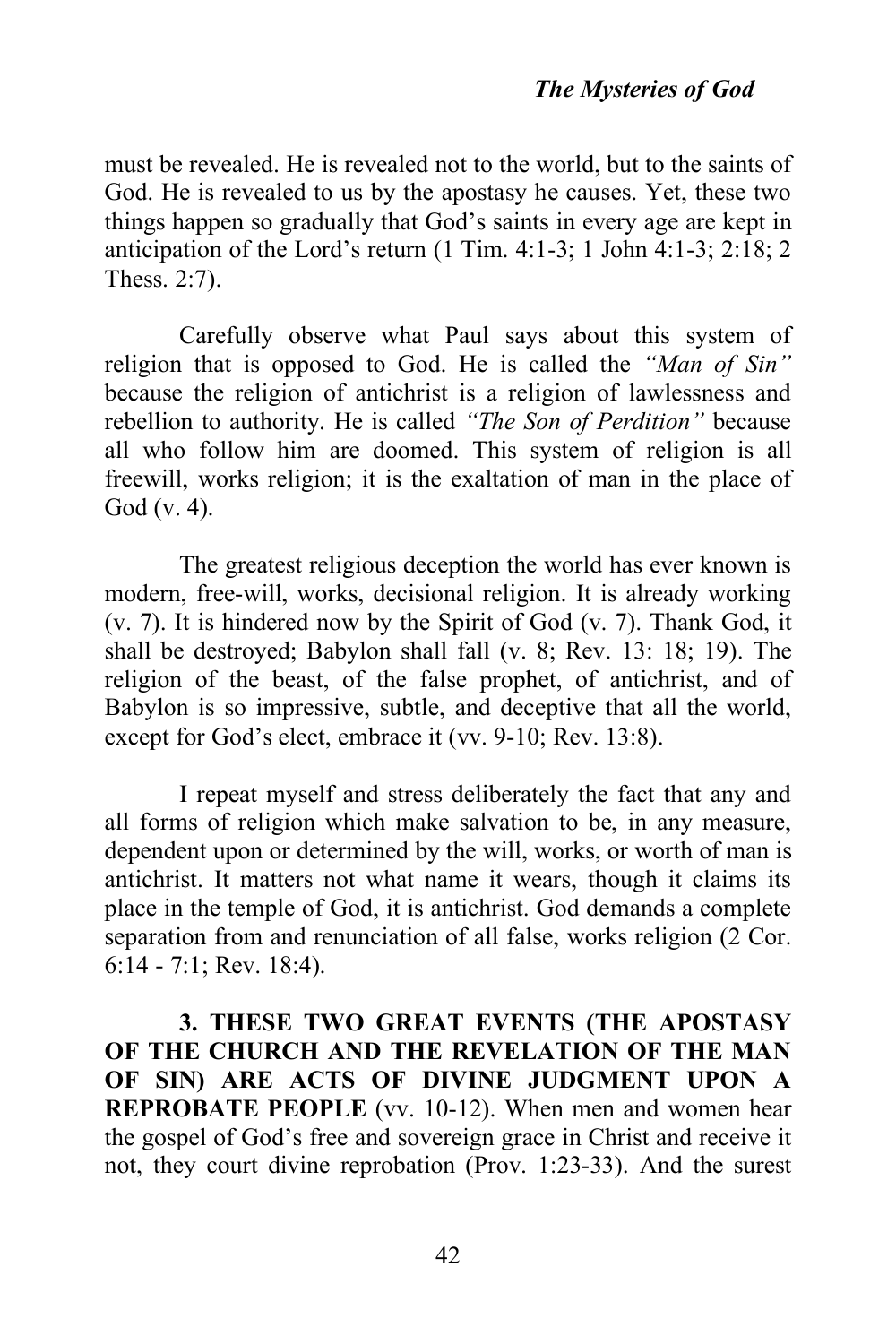path to destruction and eternal ruin is false religion (Isa. 28:14-20). Without question, these are days of spiritual famine (Amos 8:11-12). Religion is everywhere; but there is a famine for the bread and water of spiritual truth. In these days of heresy and apostate, false religion, God's elect are made manifest (1 Cor. 11:19) by the fact that they will not embrace the vile, base religion of antichrist. They are not deceived by free-will, works religion. Christ's sheep will not hear the strange voice of Arminianism in any form. They will not follow the stranger into the pit of works religion. They will not be forced by the flattering voice of the strange woman (Pro. 7), who has intoxicated the world with the wine of her fornications (Rev. 18:1- 4).

**4. GOD'S ELECT CANNOT BE DECEIVED AND DESTROYED BY THE APOSTASY AND THE MAN OF SIN**  (vv. 13-14). Can you imagine the shouts of joy that must have gone up in Thessalonica the first time that congregation heard the blessed words of verses 13-14? "But we are bound to give thanks alway to God for you, brethren beloved of the Lord, because God hath from the beginning chosen you to salvation through sanctification of the Spirit and belief of the truth: *(14)* Whereunto he called you by our gospel, to the obtaining of the glory of our Lord Jesus Christ." In these two verses, Paul describes the 144,000, the fixed number of God's elect who are sealed and must be saved. Here are five aspects of God's saving grace that all his elect experience:

- Election *"God hath from the beginning chosen you!"*
- Regeneration *"Salvation through sanctification of the Spirit."*
- Faith *"Belief of the Truth.'*
- Effectual Calling *"Whereunto he called you by our gospel."*
- Glorification *"To the obtaining of the glory of our Lord Jesus Christ."*